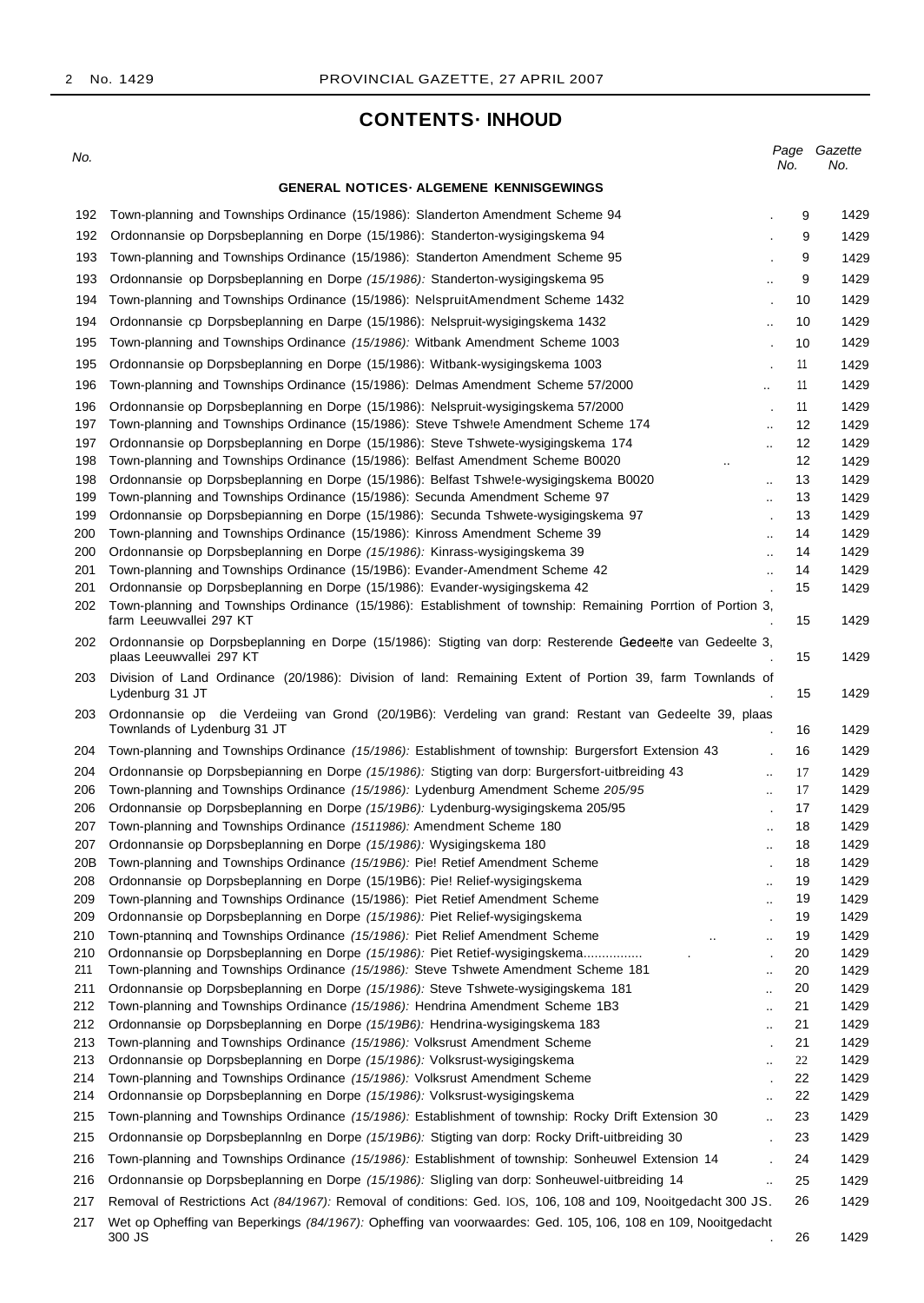No.

#### Page Gazette No. No.

## **LOCAL AUTHORITY NOTICES' PLAASLIKE BESTUURSKENNISGEWINGS**

| 143 | Town-planning and Townships Ordinance (15/1986): Thaba Chweu Municipality: Establishment of township:<br>Sabie Extension 14                                              | 32 | 1429 |
|-----|--------------------------------------------------------------------------------------------------------------------------------------------------------------------------|----|------|
| 143 | Ordonnansie op Dorpsbeplanning en Dorpe (15/1986): Thaba Chweu Plaaslike Munisipaliteit: Stigting van dorp:<br>Sabie-uitbreiding 14                                      | 32 | 1429 |
| 144 | Town-planning and Townships Ordinance (15/1986): Thaba Chweu Municipality: Establishment of township:<br>Sabie Extension 15                                              | 32 | 1429 |
| 144 | Ordonnansie op Dorpsbeplanning en Dorpe (15/1986): Thaba Chweu Plaaslike Munisipaliteit: Stigting van dorp:<br>Sabie-uitbreiding 15                                      | 33 | 1429 |
| 145 | Town-planning and Townships Ordinance (15/1986): Govan Mbeki Local Municipality: Establishment of township:<br>Secunda Extension 44                                      | 33 | 1429 |
| 145 | Ordonnansie op Dorpsbeplanning en Dorpe (15/1986): Govan Mbeki Plaaslike Munisipaliteil: Stigting van dorp:<br>Secunda-uitbreiding 44                                    | 34 | 1429 |
| 149 | Town-planning and Townships Ordinance (15/1986): Steve Tshwete Local Municipality: Establishment of township:<br>Mafube Rural Village                                    | 34 | 1429 |
| 149 | Ordonnansie op Dorpsbeplanning en Dorpe (15/1986): Steve Tshwete Plaaslike Munisipaliteit: Stigting van dorp:<br>Mafube Rural Village                                    | 35 | 1429 |
| 150 | Local Government Ordinance (17/1939): Mbombela Local Municipality: Permanent closing of park: Park Erf 3169,<br><b>Nelspruit Extension 22</b>                            | 36 | 1429 |
| 150 | Ordonnansie op Plaaslike Bestuur (17/1939): Mbombela Plaaslike Munisipaliteit: Permanente sluiting van park:<br>Parkerf 3169, Nelspruit-Uitbreiding 22<br>$\overline{a}$ | 36 | 1429 |
| 151 | Local Government Ordinance (17/1939): Emalahleni Local Municipality: Witbank Amendment Scheme 972                                                                        | 36 | 1429 |
| 152 | Local Government Ordinance (17/1939): Municipality of Thaba Chweu: Rezoning: Erf 1775, Lydenburg                                                                         | 36 | 1429 |
| 152 | Ordonnansie op Dorpsbeplanning en Dorpe (15/1986): Munisipaliteit van Thaba Chweu: Hersonering: Erf 1775,<br>Lydenburg                                                   | 37 | 1429 |
| 153 | Local Government Ordinance (17/1939): Ermelo Amendment Scheme 82                                                                                                         | 27 | 1429 |
|     |                                                                                                                                                                          |    |      |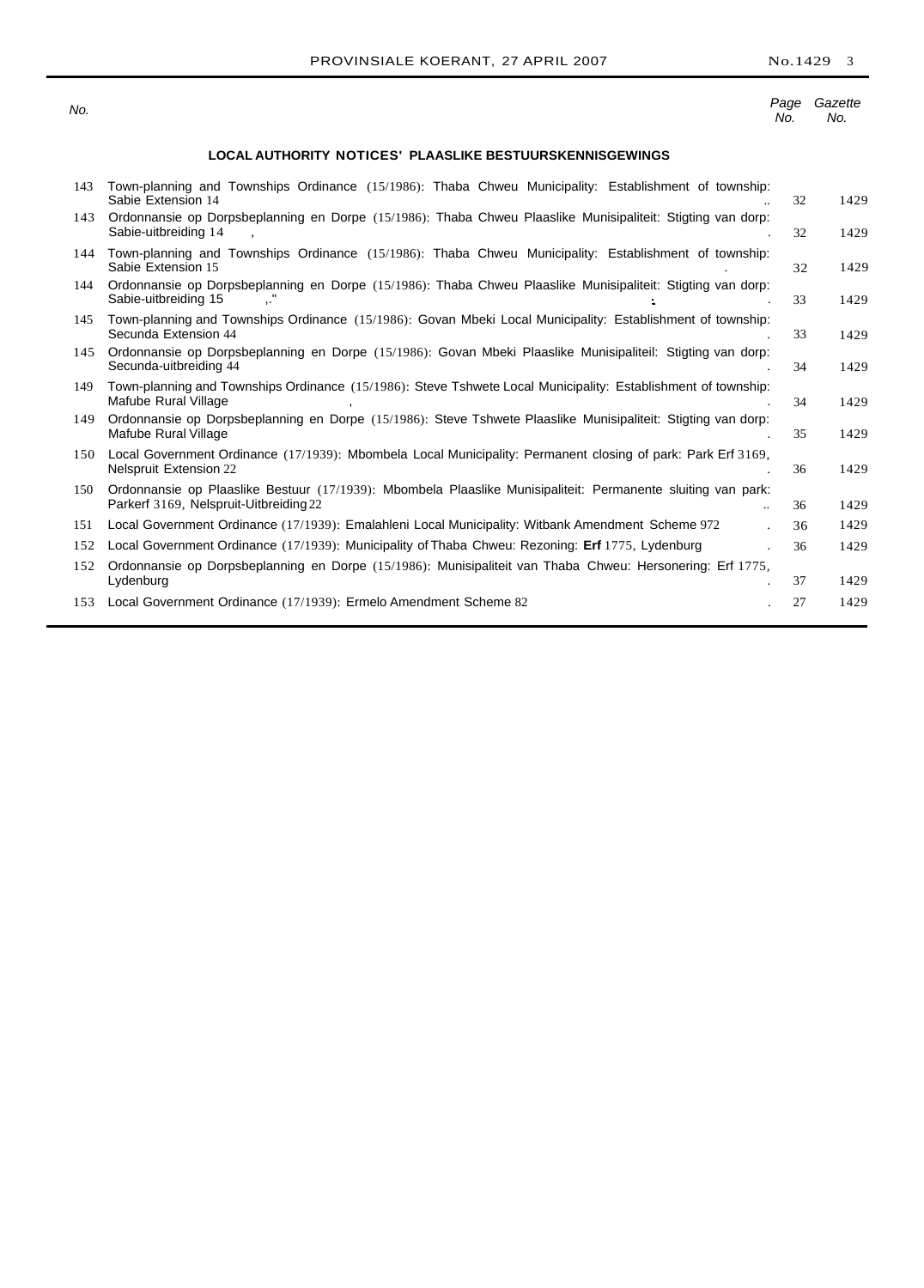

AWIE VAN ZVL Advertising Manager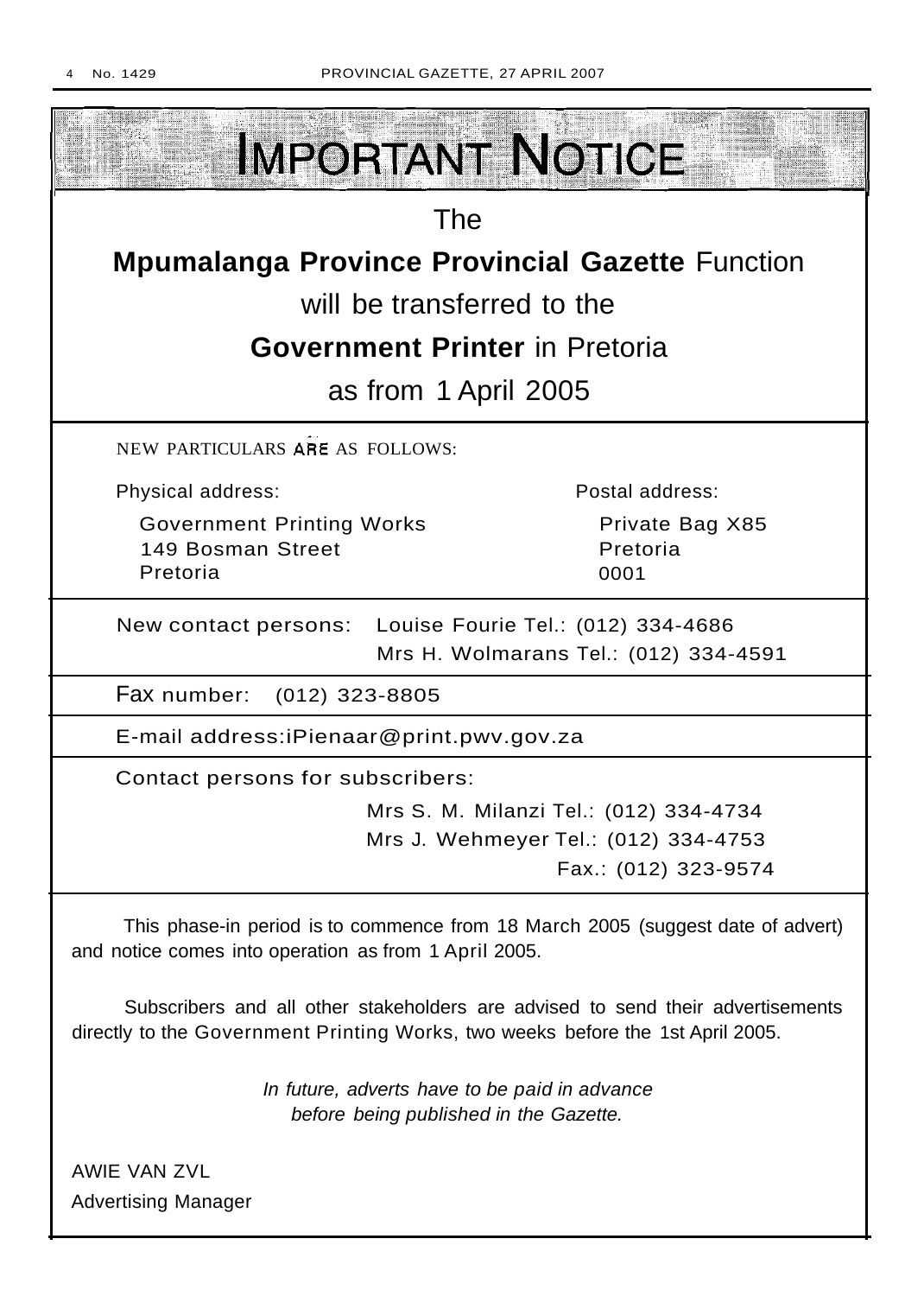IT IS THE CLIENTS RESPONSIBILITY TO ENSURE THAT THE CORRECT AMOUNT IS PAID AT THE CASHIER OR DEPOSITED INTO THE GOVERNMENT PRINTING WORKS BANK ACCOUNT (REFER TO PAGE WITH BANKING DETAILS) AND ALSO THAT THE REQUISITION/COVERING LETTER TOGETHER WITH THE ADVERTISEMENTS AND THE PROOF OF DEPOSIT REACHES THE GOVERNMENT PRINTING WORKS IN TIME FOR INSERTION IN THE PROVINCIAL GAZETTE.

No ADVERTISEMENTS WILL BE PLACED WITHOUT PRIOR PROOF OF PRE-PAYMENT.

1/. page R 172.70

Letter Type: Arial Size: 10 Line Spacing: At: Exactly 11 pl

A price increase of 8,5% will be effective on all tariffs 'from 1 April 2007

'/2 page R 345.40 Letter Type: Arial Size: 10 Line Spacing: At: Exactly 11 pt

3/.page R 518.10 Letter Type: Arial Size: 10 Line Spacing: At: Exactly 11 pt

Full page R 690.80 Letter Type: Arial Size: 10 Line Spacing: At: Exactly 11 pt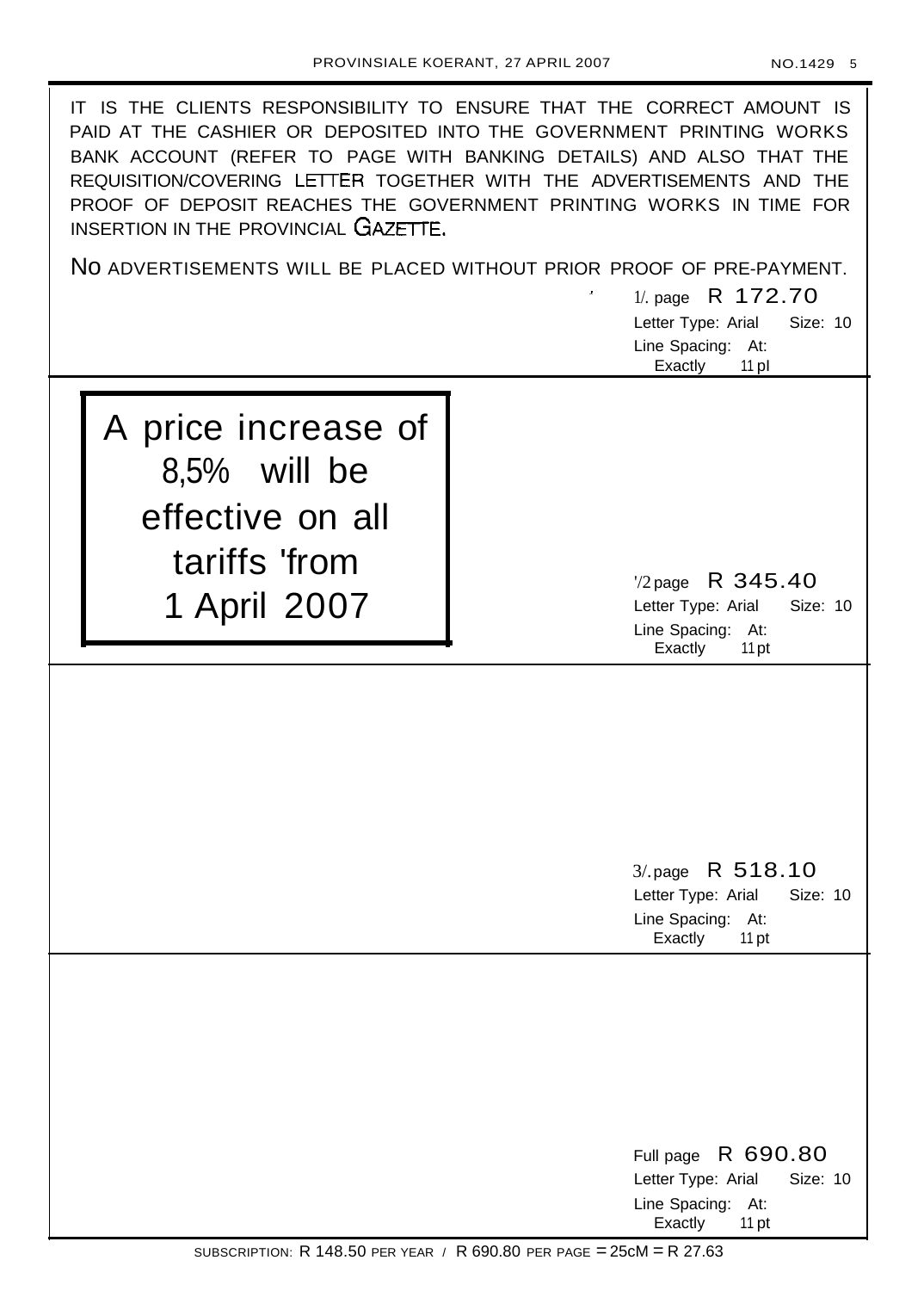

## **CONDITIONS FOR PUBLICATION OF NOTICES**

## **CLOSING TIMES FOR THE ACCEPTANCE OF NOTICES**

- 1. (1) The Mpumalanga Province Provincial Gazette is published every week on Friday, and the closing time for the acceptance of notices which have to appear in the Mpumalanga Province Provincial Gazette on any particular Friday, is **15:00 two weeks prior to the publication date.** Should any Friday coincide with a public holiday, the publication date remains unchanged. However, the closing date for acceptance of advertisements moves backwards accordingly, in order to allow for ten working days prior to the publication date.
	- (2) The date for the publication of a **separate** Mpumalanga Province Provincial Gazette is negotiable.
- 2. (1) Copy of notices received **after closing time** will be held over for publication in the next Mpumalanga Province Provincial Gazette.
	- (2) Amendment or changes in copy of notices cannot be undertaken unless instructions are received **before 10:00 on Thursdays.**
	- (3) Copy of notices for publication or amendments of original copy can not be accepted over the telephone and must be brought about by letter, by fax or by hand. The Government Printer will not be liable for any amendments done erroneously.
	- (4) In the case of cancellations a refund of the cost of a notice will be considered only if the instruction to cancel has been received on or before the stipulated closing time as indicated in paragraph 2 (2).

## **ApPROVAL OF NOTICES**

3. In the event where a cheque, submitted by an advertiser to the Government Printer as payment, is dishonoured, then the Government Printer reserves the right to refuse such client further access to the Mpumalanga Province Provincial Gazette untill any outstanding debts to the Government Printer is settled in full.

## **THE GOVERNMENT PRINTER INDEMNIFIED AGAINST LIABILITY**

- 4. The Government Printer will assume no liability in respect of-
	- (1) any delay in the publication of a notice or publication of such notice on any date other than that stipulated by the advertiser;
	- (2) erroneous classification of a notice, or the placement of such notice in any section or under any heading other than the section or heading stipulated by the advertiser;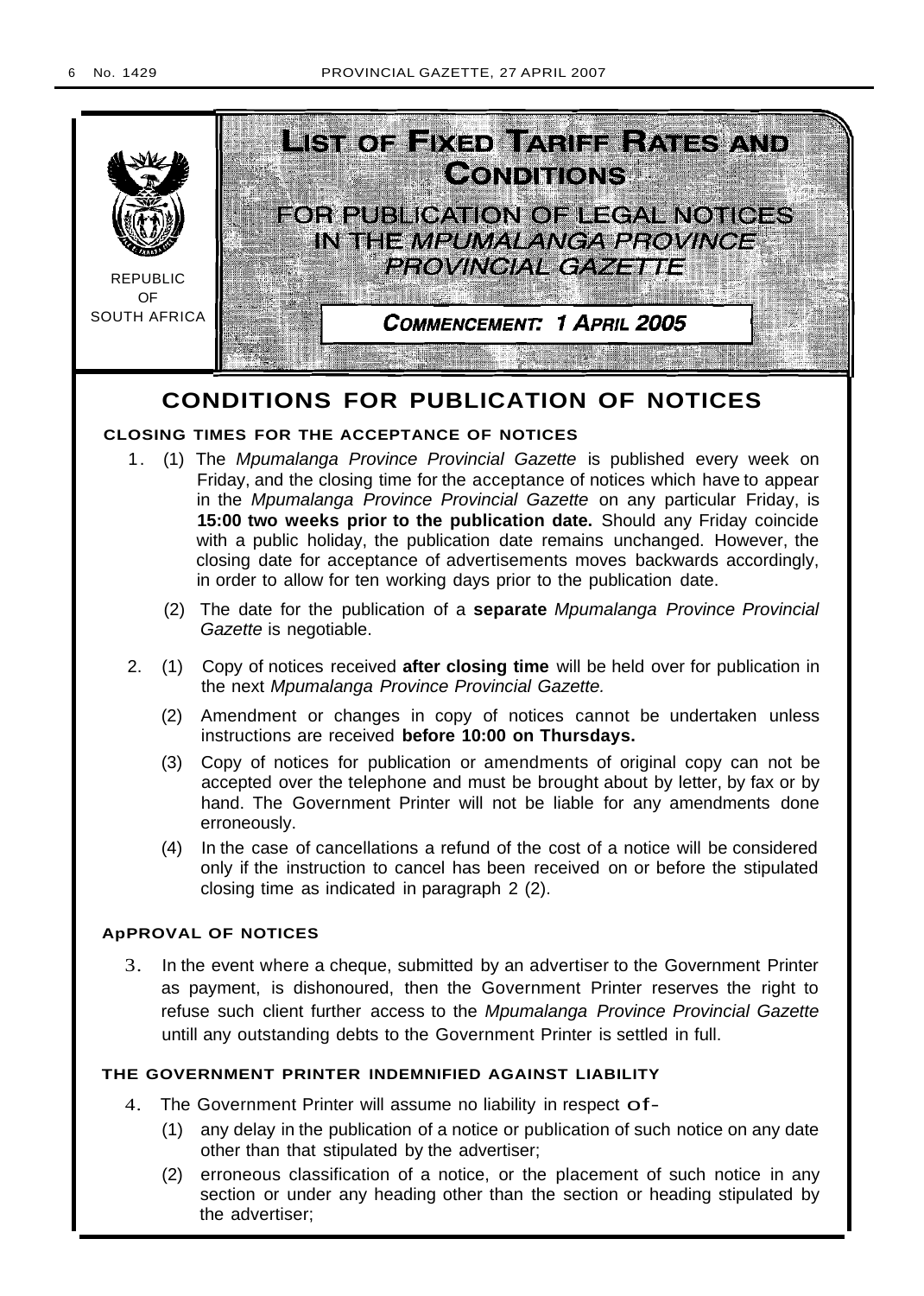## LIABILITY OF ADVERTISER

5, Advertisers will be held liable for any compensation and costs arising from any action which may be instituted against the Government Printer in consequence of the publication of any notice.

## COpy

- 6. Copy of notices must be typed on one side of the paper only and may not constitute part of any covering letter or document.
- 7. At the top of any copy, and set well apart from the notice, the following must be stated:

Where applicable

- (1) The heading under which the notice is to appear.
- (2) The cost of publication applicable to the notice, in accordance with the "Word Count Table".

## PAYMENT OF COST

- 9. With effect from 1 April 2005 no notice will be accepted for publication unless the cost of the insertion(s) is prepaid in CASH or by CHEQUE or POSTAL ORDERS. It can be arranged that money can be paid into the banking account of the Government Printer, in which case the deposit slip accompanies the advertisement before publication thereof.
- 10. (1) The cost of a notice must be calculated by the advertiser in accordance with the word count table.
	- (2) Where there is any doubt about the cost of publication of a notice, and in the case of copy, an enquiry, accompanied by the relevant copy, should be addressed to the Advertising Section, Government Printing Works, Private Bag X85, Pretoria, 0001 [Fax: (012) 323-8805], before publication.
- 11. Overpayment resulting from miscalculation on the part of the advertiser of the cost of publication of a notice will not be refunded, unless the advertiser furnishes adequate reasons why such miscalculation occurred. In the event of underpayments, the difference will be recovered from the advertiser, and the notice(s) will not be published until such time as the full cost of such publication has been duly paid in cash or by cheque or postal orders, or into the banking account.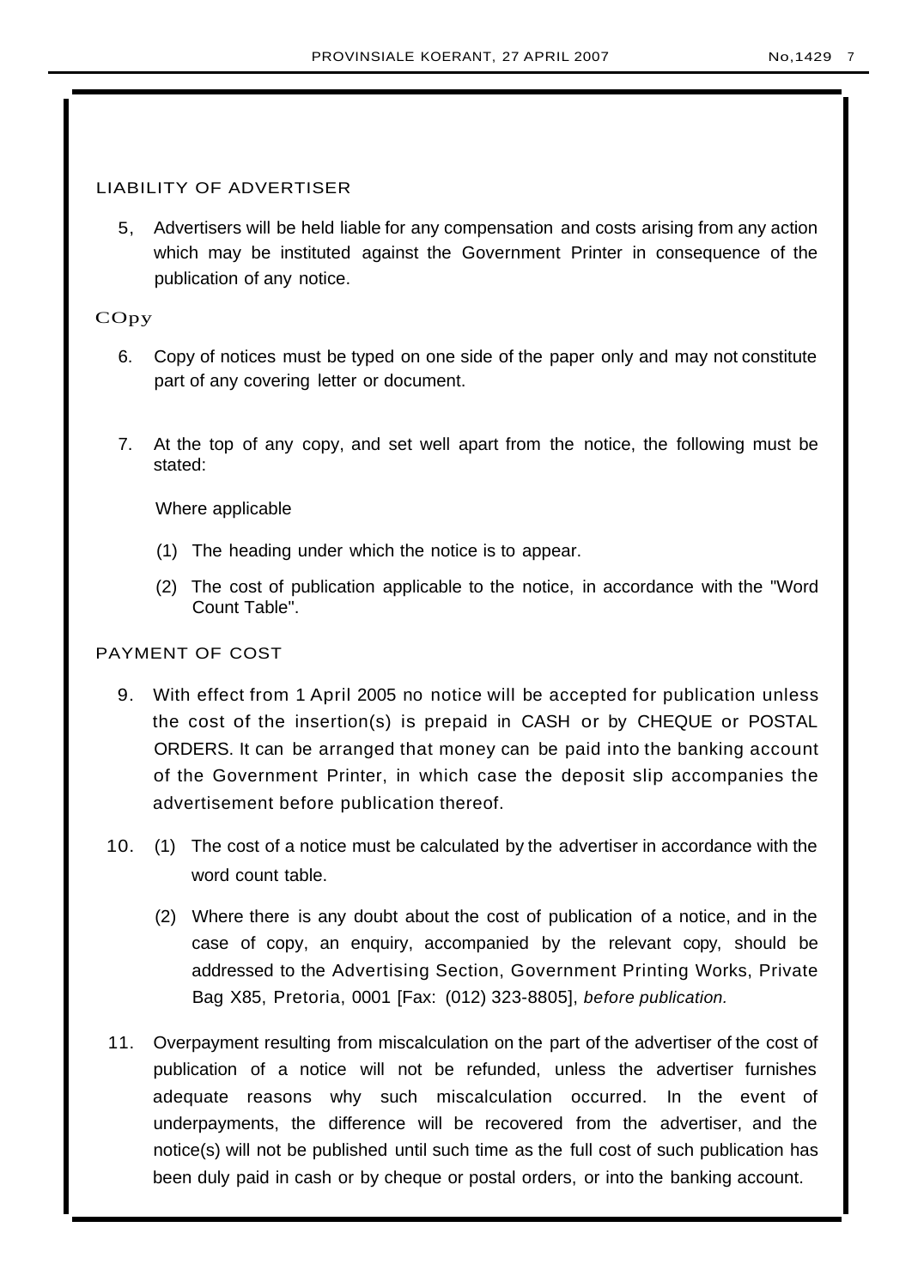ī

- 12. In the event of a notice being cancelled, a refund will be made only if no cost regarding the placing of the notice has been incurred by the Government Printing Works.
- 13. The Government Printer reserves the right to levy an additional charge in cases where notices, the cost of which has been calculated in accordance with the Word Count Table, are subsequently found to be excessively lengthy or to contain overmuch or complicated tabulation.

## PROOF OF PUBLICATION

14. Copies of the Mpumalanga Province Provincial Gazette which may be required as proof of pubncatlon, may be ordered from the Government Printer at the ruling price. The Government Printer will assume no liability for any failure to post such Mpumalanga Province Provincial Gazette(s) or for any delay in despatching it/them.

# **GOVERNMENT PRINTERS BANK ACCOUNT PARTICULARS**

Bank: ABSA

BOSMAN STREET

Account No.: 1044610074

Branch code: 323-145

Reference No.: 00000001

Fax No.: (012) 323 8805

Enquiries:

| Mrs. L. Fourie    | Tel.: (012) 334-4686 |
|-------------------|----------------------|
| Mrs. H. Wolmarans | Tel.: (012) 334-4591 |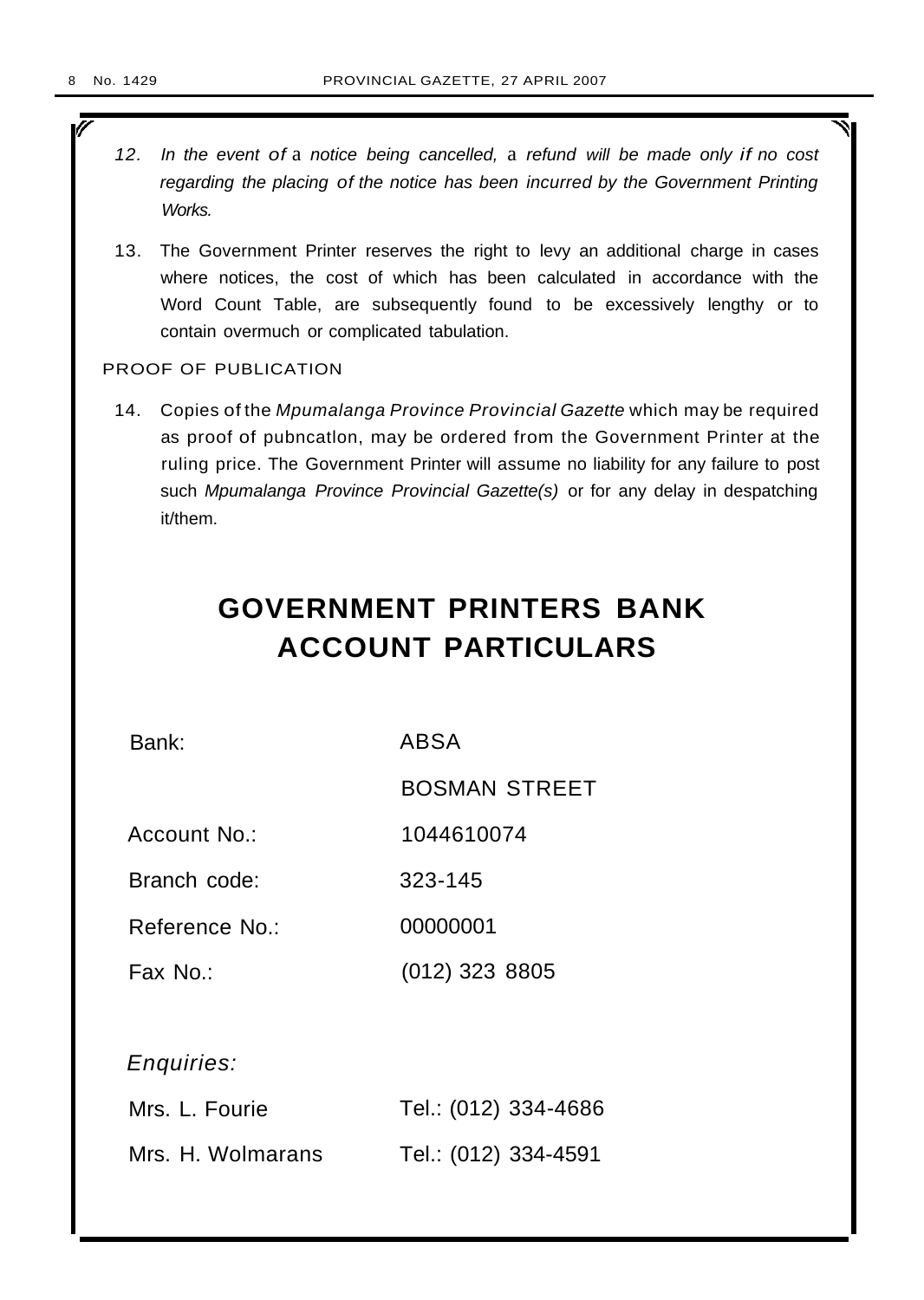## **GENERAL NOTICES • ALGEMENE KENNISGEWINGS**

## **NOTICE 192 OF 2007**

NOTICE OF APPLICATION FOR AMENDMENT OF TOWN-PLANNING SCHEME IN TERMS OF SECTION 56 (1) (b) (i) OF THE TOWN-PLANNING AND TOWNSHIPS ORDINANCE, 1986 (ORDINANCE 15 OF 1986)

## **STANDERTON AMENDMENT SCHEME 94**

I, A. Smith, being the authorized agent of the owner of Stand 583/2, Standerton, hereby give notice in terms of section 56 (1) (b) (i) of the Town-planning and Townships Ordinance, 1986, that I have applied to the Lekwa Local Municipality for the amendment of the town-planning scheme known as the Standerton Town-planning Scheme, 1995, by the rezoning of the abovementioned property situated at 10 Kieser Street, from "Residential 1" to "Special" for a guest-house.

Particulars of the application will lie open for inspection during normal office hours at the office of the Lekwa Council, Standerton, for a period of 28 days from 20 April 2007.

Objections to or representations in respect of the application must be lodged with or made in writing to the Municipal Manager: Lekwa Municipality at P.O. Box 66, Standerton, 2430, within a period of 28 days from 20 April 2007.

## **• KENNISGEWING 192 VAN 2007**

KENNISGEWING VAN AANSOEK OM WYSIGING VAN DIE DORPSBEPLANNINGSKEMA INGEVOLGE ARTIKEL 56 (1) (b) (i) VAN DIE ORDONNANSIE OF DORPSBEPLANNING EN DORPE, 1986 (ORDONNANSIE 15 VAN 1986)

#### **STANDERTON-WYSIGINGSKEMA 94**

Ek, A. Smith, synde die gemagtigde agent van die eienaar van Erf 583/2, Standerton, gee hiermee ingevolge artikel 56 (1) (b) (i) van die Ordonnansie op Dorpsbeplanning en Dorpe, 1986, kennis dat ek by die Lekwa Plaaslike Munisipaliteit aansoek gedoen het om die wysiging van skema bekend as Standerton-dorpsbeplanningskema, 1995, deur die hersonering van die bogenoemde eiendom te Kieserstraat 10, vanaf "Residensieel 1" na "Spesiaal" vir 'n gastehuis.

Besonderhede van die aansoek Iê ter insae gedurende normale kantoorure by die kantoor van die Lekwa Plaaslike Munisipaliteit, Standerton, vir 'n verdere tydperk van 28 dae vanaf 20 April 2007.

Besware teen of vertoe ten opsigte van die aansoek moet binne 'n tydperk van 28 dae vanaf 20 April 2007 skriftelik by die Munisiple Bestuurder: Lekwa Munisipaliteit, Posbus 66, Standerton, 2430, ingedien of gerig word.

20-27

## **NOTICE 193 OF 2007**

NOTICE OF APPLICATION FOR AMENDMENT OF TOWN-PLANNING SCHEME IN TERMS OF SECTION 56 (1) (b) (i) OF THE TOWN-PLANNING AND TOWNSHIPS ORDINANCE, 1986 (ORDINANCE 15 OF 1986)

## **STANDERTON AMENDMENT SCHEME 95**

I, A. Smith, being the authorized agent of the owner of Stand 418/1, Standerton, hereby give notice in terms of section 56 (1) (b) (i) of the Town-planning and Townships Ordinance, 1986, that I have applied to the Lekwa Local Municipality for the amendment of the town-planning scheme known as the Standerton Town-planning Scheme, 1995, by the rezoning of the abovementioned property situated at 68A Chari Cilliers Street from "Residential 1" to "Residential 4".

Particulars of the application will lie open for inspection during normal office hours at the office of the Lekwa Council, Standerton, for a period of 28 days from 20 April 2007.

Objections to or representations in respect of the application must be lodged with or made in writing to the Municipal Manager: Lekwa Municipality at P.O. Box 66, Standerton, 2430, within a period of 28 days from 20 April 2007.

## **KENNISGEWING 193 VAN 2007**

KENNISGEWING VAN AANSOEK OM WYSIGING VAN DIE DORPSBEPLANNINGSKEMA INGEVOLGE ARTIKEL 56 (1) (b) (i) VAN DIE ORDONNANSIE OP DORPSBEPLANNING EN DORPE, 1986 (ORDONNANSIE 15 VAN 1986)

#### **STANDERTON-WYSIGINGSKEMA 95**

Ek, A. Smith, synde die gemagtigde agent van die eienaar van Erf 418/1, Standerton, gee hiermee ingevolge artikel 56 (1) (b) (i) van die Ordonnansie op Dorpsbeplanning en Dorpe, 1986, kennis dat ek by die Lekwa Plaaslike Munisipaliteit aansoek gedoen het om die wysiging van skema bekend as Standerton-dorpsbeplanningskema, 1995, deur die hersonering van die bogenoemde eiendom te Kieserstraat 10, vanaf "Residensieel 1" na "Residensieel 4".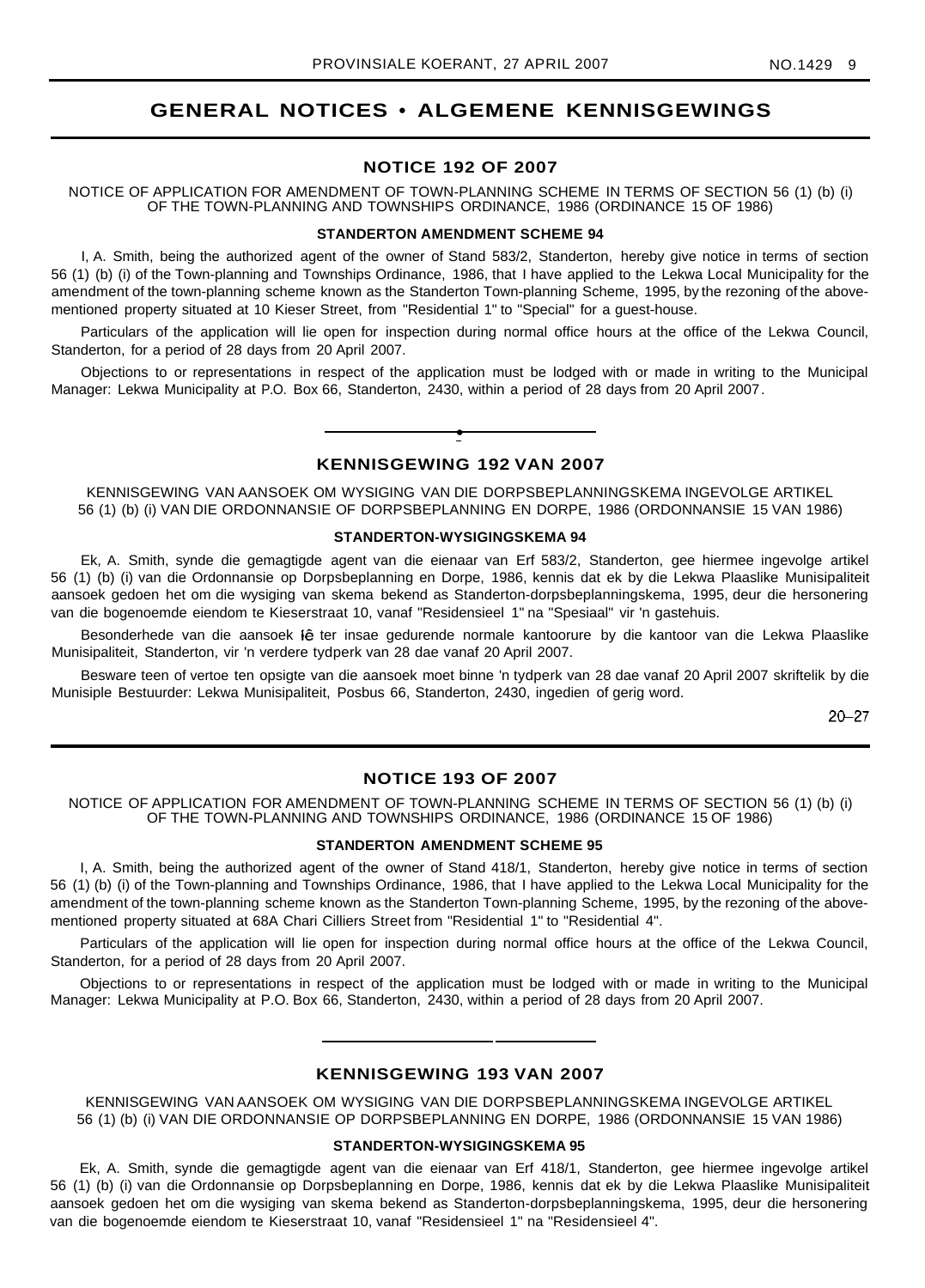Besonderhede van die aansoek lê ter insae gedurende normale kantoorure by die kantoor van die Lekwa Plaaslike Munisipaliteit, Standerton, vir 'n verdere tydperk van 28 dae vanaf 20 April 2007.

Besware teen of vertoe ten opsigte van die aansoek moet binne 'n tydperk van 28 dae vanaf 20 April 2007 skriflelik by die Munisipale Bestuurder: Lekwa Munisipaliteit, Posbus 66, Standerton, 2430, ingedien of gerig word.

20-27

.'

## NOTICE 194 OF 2007

#### NELSPRUIT AMENDMENT SCHEME 1432

### NOTICE OF APPLICATION FOR AMENDMENT OF TOWN-PLANNING SCHEME IN TERMS OF SECTION 56 (1) (b) (i) OF THE TOWN-PLANNING AND TOWNSHIPS ORDINANCE, 1986 (ORDINANCE 15 OF 1986)

I, Stefan de Beer, being the authorized agent of the owner of Erf Re/1981, Nelspruit Extension, hereby give notice in terms of section 56 (1) (b) (i) of the Town-planning and Townships Ordinance, 1986 (Ordinance 15 of 1986), that I have applied to the Mbombela Local Municipality for the amendment of the town-planning scheme known as the Nelspruit Town-planning Scheme, 1989, by the rezoning of the above-mentioned property located at the corner of Streak and Ferreira Streets from "Residential 1" to "Business 1 with a coverage of 100%, FAR of 8 and 8 storeys" with the aim to erect business and office units.

Particulars of the application will lie for inspection during normal office hours at the office of the Municipal Manager: Mbombela Local Municipality, Nel Street, Nelspruit, for a period of 28 days from 20 April 2007.

Objections to or representations in respect of the application must be lodged with or made in writing to the Municipal Manager, at the above address or at P.O. Box 45, Nelspruit, t 200, within a period of 28 days from 20 April 2007.

Address of applicant: Stefan de Beer, P.O. Box 30028, Steiltes, 1213.

## KENNISGEWING 194 VAN 2007

**-**

#### NELSPRUIT-WVSIGINGSKEMA 1432

KENNISGEWING VAN AANSOEK OM WYSIGING VAN DIE DORPSBEPLANNINGSKEMA INGEVOLGE ARTIKEL 56 (t) (b) (i) VAN DIE ORDONNANSIE OP DORPSBEPLANNING EN DORPE, 1986 (ORDONNANSIE 15 OF 1986)

Ek, Stefan de Beer, synde die gemagtigde agent van die eienaar van Erf Re/t981 , Nelspruit Uitbreiding, gee hiermee ingevolge artikel56 (1) (b) (i) van die Ordonnansie op Dorpsbeplanning en Dorpe, 1986 (Ordonnansie t5 van 1986), kennis dat ons by die Mbombela Plaaslike Munisipaliteit aansoek gedoen het am die wysiging van die dorpsbeplanningskema bekend as die Nelspruit-dorpsbeplanningskema, 1989, deur die hersonering van die eiendom hierbo beskryf geleë op die hoek van Streak- en Ferreirastraat, vanaf "Residensieel 1" na "Besigheid 1 met 'n dekking van 100%, VRV van 8 en 8 verdiepings" met die doel om besigheid en kantoorgebruike op te rig.

Besonderhede van die aansoek lê ter insae gedurende gewone kantoorure by die kantoor van die Munisipale Bestuurder: Mbombela Plaaslike Munisipaliteit, Nelstraat, Nelspruit, vir 'n periode van 28 dae vanaf 20 April 2007.

Besware teen of vertoe ten opsigte van die aansoek moet binne 'n tydperk van 28 dae vanaf 20 April 2007 skriflelik by bogemelde adres of by die Munisipale Bestuurder by Posbus 45, Nelspruit, 1200, ingedien of gerig word.

Adres van applikant: Stefan de Beer, Posbus 30028, Steiltes, 1213.

20-27

## NOTICE 195 OF 2007

#### WITBANK AMENDMENT SCHEME, 1991

NOTICE OF APPLICATION FOR AMENDMENT OF TOWN-PLANNING SCHEME IN TERMS OF SECTION 56 (1) (b) (i) OFTHE TOWN-PLANNING AND TOWNSHIPS ORDINANCE, 1986 (ORDINANCE 15 OF 1986)

#### AMENDMENT SCHEME 1003

I, Vivienne Smith TRP (SA) of the firm Korsman Van Wyk Town and Regional Planners, being the authorized agent of the owner of Erf 18, Reyno Ridge, Witbank, hereby gives notice in terms of section 56 (1) (b) (i) of the Town-planning and Townships Ordinance, 1986 (Ordinance 15 of 1986), that I have applied to Emalahleni Local Municipality for the amendment of the town-planning scheme in operation known as Witbank Town-planning Scheme, 1991, by the rezoning of the property described above, situated at 17 Centaury Avenue in the Township of Reyno Ridge, from "Residential 1" to "Residential 1" with Annexure 332.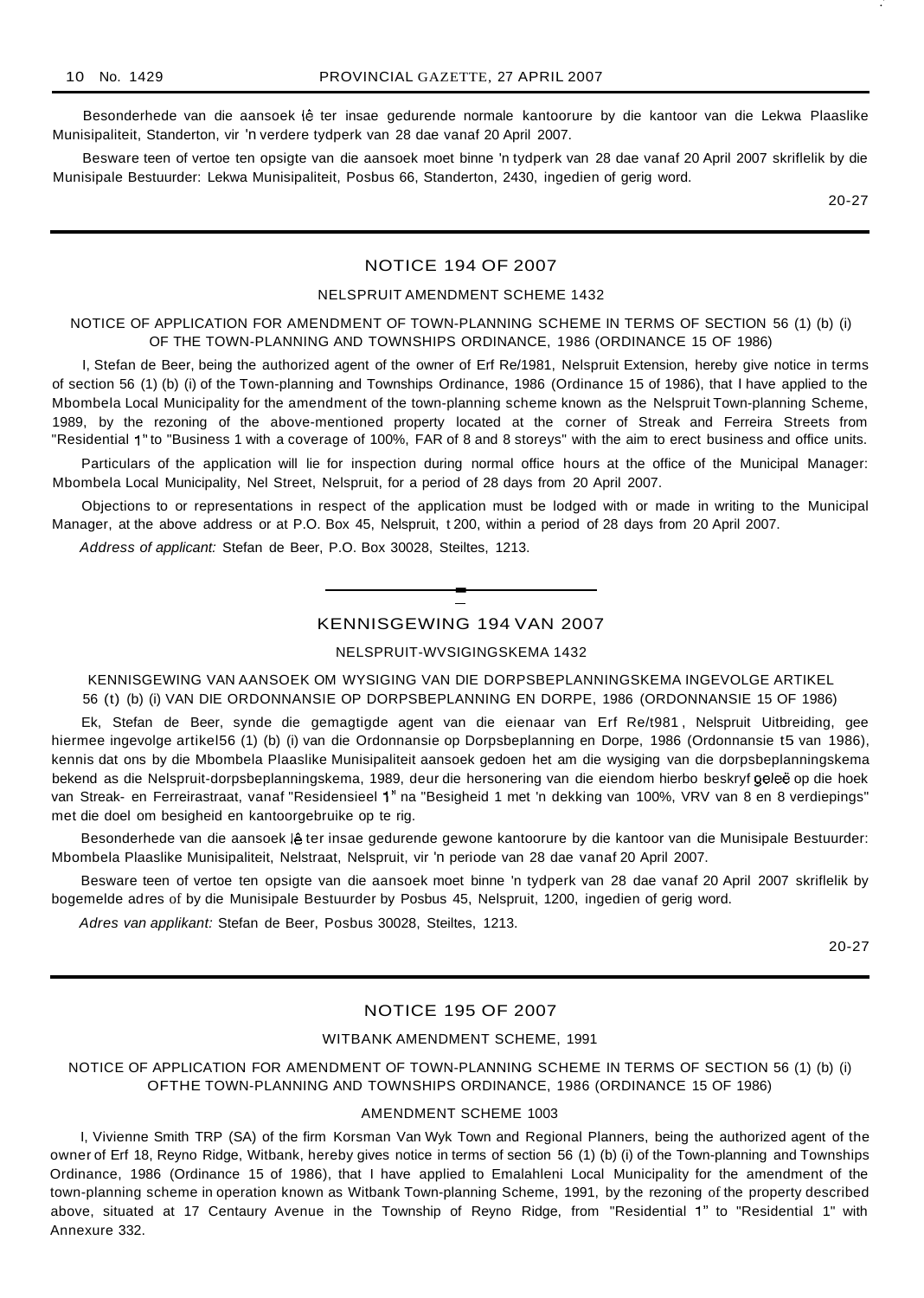Particulars of the application are open for inspection during normal office hours by the office of the Municipal Manager: City Planning Division, Third Floor, Civic Centre, Mandela Street, Witbank, for a period of 28 days from 20 April 2007 (the date of first publication of this notice).

Objections to or representations in respect of the application must be lodged in writing and in duplicate with the Municipal Manager at the above office or posted to him at P.O. Box 3, Witbank, 1035, within a period of 28 days from 20 April 2007,

Address of authorised agent: Korsman Van Wyk Town and Regional Planners, Suite 295, Private Bag X7294, Witbank, 1035. Tel: (013) 653-6325. Fax: 086 663 6326. E-mail: admin@korsman.co.za

Date of first publication: 20 April 2007.

### **KENNISGEWING 195 VAN 2007**

#### **WITBANK-WYSIGINGSKEMA, 1991**

KENNISGEWING VAN AANSOEK OM WYSIGING VAN DORPSBEPLANNINGSKEMA INGEVOLGE ARTIKEL 56 (1) (b) (i) VAN DIE ORDONNANSIE OP DORPSBEPLANNING EN DORPE, 1986 (ORDONNANSIE 15 VAN 1986)

#### **WYSIGINGSKEMA 1003**

I, Vivienne Smith TRP (SA) van die firma Korsman Van Wyk Stads- en Streekbeplanners, synde die gemagtigde agent van die geregistreerde eienaar van Erf 18, Reyno Ridge Witbank, gee hiermee ingevolge artike 56 (1) (b) (i) van die Ordonnansie op Dorpsbeplanning en Dorpe, 1986 (Ordonnansie 15 van 1986), kennis dat ek by Emalahleni Plaaslike Munisipaliteit aansoek gedoen het om die wysiging van die dorpsbeplanningskema in werking bekend as Witbank-dorpsbeplanningskema, 1991, deur die hersonering van die eiendom hierbo beskryf, geleë te Centaurylaan 17, in die dorpsgebied Reyno Ridge, van "ResidensieeI1" tot "ResidensieeI1" met Bylaag 332.

Besonderhede van die aansoek Iê gedurende kantoorure by die kantoor van die Munisipale Bestuurder: Stadsbeplannings Afdeling, Derde Vloer, Burgersentrum, Mandelastraat, Witbank, vir 'n tydperk van 28 dae vanaf 20 April 2007 (die datum van eerste publikasie van hierdie kennisgewing) ter insae.

Besware teen of vertoe ten opsigte van die aansoek moet binne 'n tydperk van 28 dae vanaf 20 April 2007 skriflelik en in tweevoud by die Munisipale Bestuurder by bovermelde kantoor ingedien of aan hom by Posbus 3, Witbank, 1035, gepos word.

Adres van gemagtigde agent: Korsman van Wyk Stads- en Streekbeplanners, Suite 295, Privaatsak X7294, Witbank, 1035. Tel: (013) 653-6325. Faks: 086 663 6326. E-pos: admin@korsman.co.za

Datum van eerste publikasie: 20 April 2007.

20-27

## **NOTICE 196 OF 2007**

#### **DELMAS AMENDMENT SCHEME** 57/2000

We, Terraplan Associates, being the authorised agent of the owner of Erf 273, Delmas West Extension 2, hereby give notice in terms of section 56 (1) (b) (i) and (ii) of the Town-planning and Townships Ordinance, 1986, that we have applied to the Delmas Local Municipality for the amendment of the town-planning scheme known as Delmas Town-planning Scheme, 2000, by the rezoning of the above-mentioned erf, situated at the corner of Sarel Cilliers Street and Hospital Street, Delmas West Extension 2 from "Agricultural" to "Residential 1" (minimum erf size of 800 m<sup>2</sup>) and "Public Roads", subject to certain restrictive measures.

Particulars of the application will lie for inspection during normal office hours at the office of the Municipal Manager, Room 2, clo Samuel and Van der Walt Street, Delmas, for the period of 28 days from 20 April 2007.

Objections to or representations in respect of the application must be lodged with or made in writing to the Municipal Manager at the above address or at P.O. Box 6, Delmas, 2210, within a period of 28 days from 20 April 2007.

Address of agent: (HS 1651) Terraplan Associates, P.O. Box 1903, Kempton Park, 1620.

## **KENNISGEWING 196 OF 2007**

## **DELMAS-WYSIGINGSKEMA** 57/2000

Ons, Terraplan Medewerkers, synde die gemagtigde agent van die eienaar van Erf 273, Delmas Wes Uitbreiding 2, gee . hiermee ingevolge artikel 56 (1) (b) (i) en (ii) van die Ordonnansie op Dorpsbeplanning en Dorpe, 1986, kennis dat ons by die Delmas Plaaslike Munisipaliteit aansoek gedoen het om die wysiging van die dorpsbeplanningskema bekend as Delmas-dorpsbeplanningskema, 2000, deur die hersonering van die eiendom hierbo beskryf, geleë op die hoek van Sarel Cilliersstraat en Hospitaalstraat, Delmas Wes Uitbreiding 2, vanaf "Landbou" na "Residensieel 1" (minimum erf grootte 800 m<sup>2</sup>) en "Openbare Paaie", onderworpe aan sekere beperkende voorwaardes.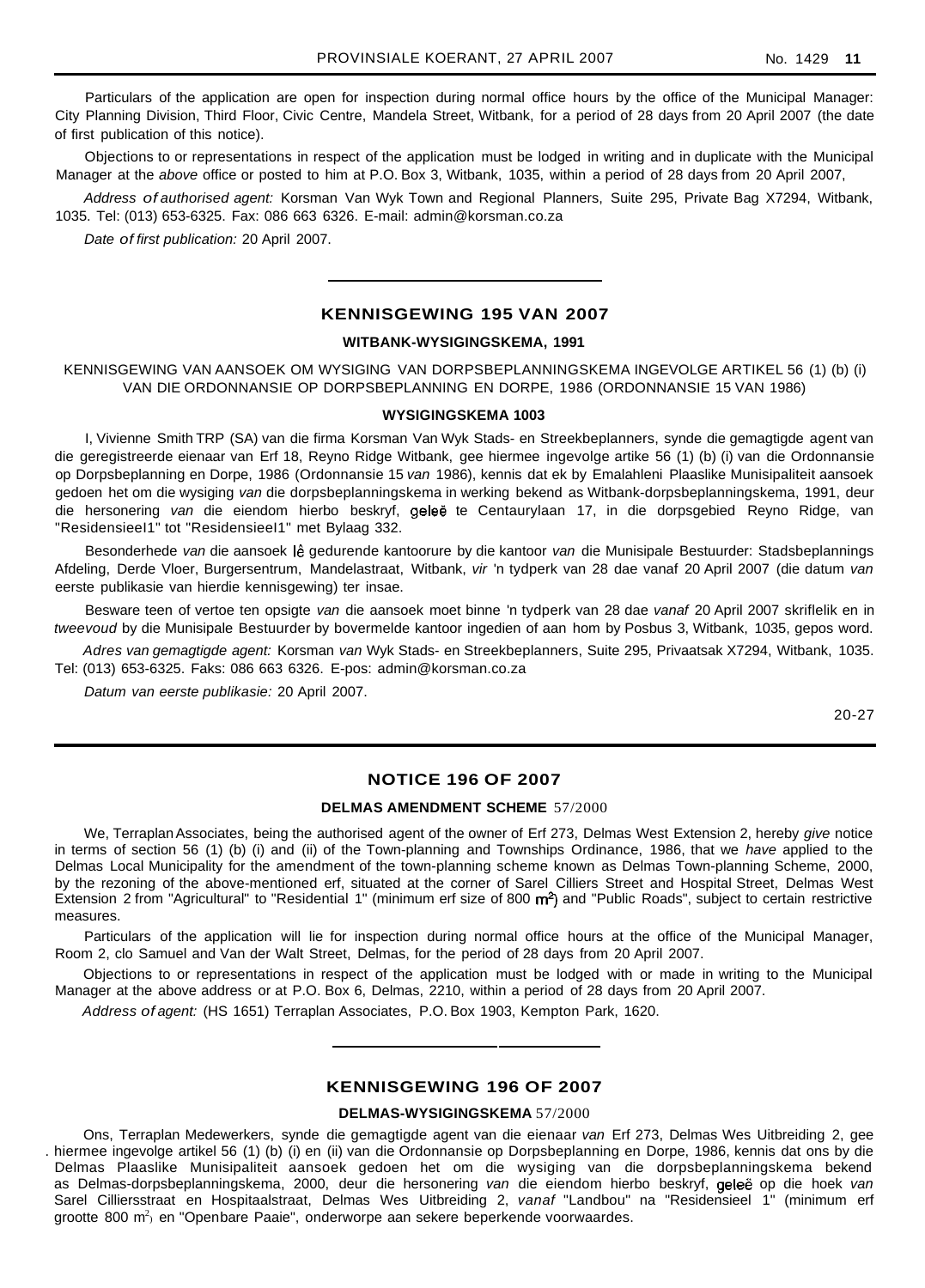Besonderhede van die aansoek lê ter insae gedurende gewone kantoorure by die kantoor van die Munisipale Bestuurder, Kamer 2, h/v Samuel- en Van der Waltstraat, Delmas, vir 'n tydperk van 28 dae vanaf 20 April 2007.

Besware teen of vertoe ten opsigte van die aansoek moet binne 'n tydperk van 28 dae vanaf 20 April 2007 skriftelik by of tot die Munisipale Bestuurder by bovermelde adres of by Posbus 6, Delmas, 2210, ingedien of gerig word.

Adres van agent: (HS 1651) Terraplan Medewerkers, Posbus 1903, Kempton Park, 1620.

20-27

## **NOTICE 197 OF 2007**

NOTICE OF APPLICATION FOR AMENDMENT OF TOWN-PLANNING SCHEME IN TERMS OF SECTION 56 (1) OF THE TOWN-PLANNING AND TOWNSHIPS ORDINANCE, 1986 (ORDINANCE 15 OF 1986)

#### **STEVE TSHWETE AMENDMENT SCHEME 174**

We, Izwe-Libanzi Development Consultants, being the authorised agent of the owner of the Remainder of Erf 24, Middelburg Township, hereby give notice in terms of section 56 (1) of the Town-planning and Townships Ordinance, 1986 (Ordinance 15 of 1986), that we have applied to the Steve Tshwete Local Municipality for the amendment of the Town-planning Scheme, known as Steve Tshwete Town-planning Scheme, 2004, for the rezoning of the property described above, located Middelburg Township, from "Residential 1" to "Business 4" for offices.

Particulars of the application will lie for inspection during normal office hours at the office of the Town Secretary, Room C314, Wanderers Avenue, Middelburg, for a period of 28 days from 20 April 2007.

Objections to or representations in respect of the application must be lodged in writing and in duplicate with the Town Secretary at the above office or posted to him at POBox 14, Middelburg, 1050, within a period of 28 days from 20 April 2007.

Address of agent: Izwe-libanzi Development Consultants, POBox 114, Ekangala, 1021. Telefax: (013) 932-2208.



KENNISGEWING VAN AANSOEK OM WYSIGING VAN DORPSBEPLANNINGSKEMA INGEVOLGE ARTIKEL 56 (1) VAN DIE ORDONNANSIE OP DORPSBEPLANNING EN DORPE, 1986 (ORDONNANSIE 15 VAN 1986)

#### **STEVE TSHWETE WYSIGINGSKEMA 174**

Ons, T J Mbonani van Izwe-libanzi Development Consultants, synde die gemagtigde van die eienaar van Resterende van Erf 24, Middelburg Dorpsgebied, gee hiermee ingevolge artikel56 (1) van die Ordonnansie op Dorpsbepianning en Dorpe, 1986 (Ordonnansie 15 van 1986), kennis dat ons by die Steve Tshwete Plaaslike Munisipaliteit aansoek gedoen het om die wysiging van die Dorpsbeplanningskema in werking bekend as Steve Tshwete Dorpsbeplanningskema, 2004, deur die hersonering van die eiendom hierbo beskryf geleë in Middelburg Dorpsgebied, vanaf "Residensieel 1" na "Besigheid 4".

Besonderhede van die aansoek |ê ter insae gedurende gewone kantoorure by die kantoor van die Stadsekretaris, Kamer C314, Wandererslaan, Middelburg, vir 'n tydperk van 28 dae vanaf 20 April 2007.

Besware teen of vertoe ten opsigte van die aansoek moet binne 'n tydperk van 28 dae vanaf 20 April 2007 skriftelik en in tweevoud ingedien word by bovermelde adres of aan die Stadsekretaris, Posbus 14, Middelburg, 1050, gerig word.

Adres van agent: Izwe-libanzi Development Consultants, Posbus 114, Ekangala, 1021. Telefaks: (013) 932-2208.

20-27

## **NOTICE 198 OF 2007**

#### **BELFAST AMENDMENT SCHEME B0020 WITH ANNEXURE 8**

NOTICE OF APPLICATION FOR THE AMENDMENT OF THE BELFAST TOWN·PLANNING SCHEME, 1990, IN TERMS OF SECTION 56 (1) (b) (i) OF THE TOWN-PLANNING AND TOWNSHIPS ORDINANCE, 1986 (ORDINANCE 15 OF 1986)

I, Martha Elizabeth de Bruin, of the firm Urban Dynamics (Mpumalanga) Inc., being the authorized agent of the registered owner of Erf 209, Belfast, hereby give notice in terms of section 56 (1) (b) (i) of the Town-planning and Townships Ordinance, 1986, that we have applied to the Emakhazeni Local Municipality for the amendment of the Town-planning Scheme known as the Belfast Town-planning Scheme, 1990, by the rezoning of the ert situated on the corner of Smit Street and Vermooten Street, Belfast, from "Business 3" to "Industrial 3" with certain restrictions.

Particulars of the application will lie for inspection during normal office hours at the office of the Municipal Manager, Emakhazeni Local Municipality, Municipal Buildings, 20 Scheepers Street, Belfast, 1100, for a period of 28 days from 20 April 2007.

Objections to or representations in respect of the application must be lodged with or made in writing to the Municipal Manager at the above address or at PO. Box 17, Belfast, 1100, within a period of 28 days from 20 April 2007.

Applicant: Urban Dynamics (Mpumalanga) Inc., Propark Building, 44 Wes Street, PO Box 3294, Middelburg, 1050. Tel: (013) 243-1219. Fax: (013) 243-1321.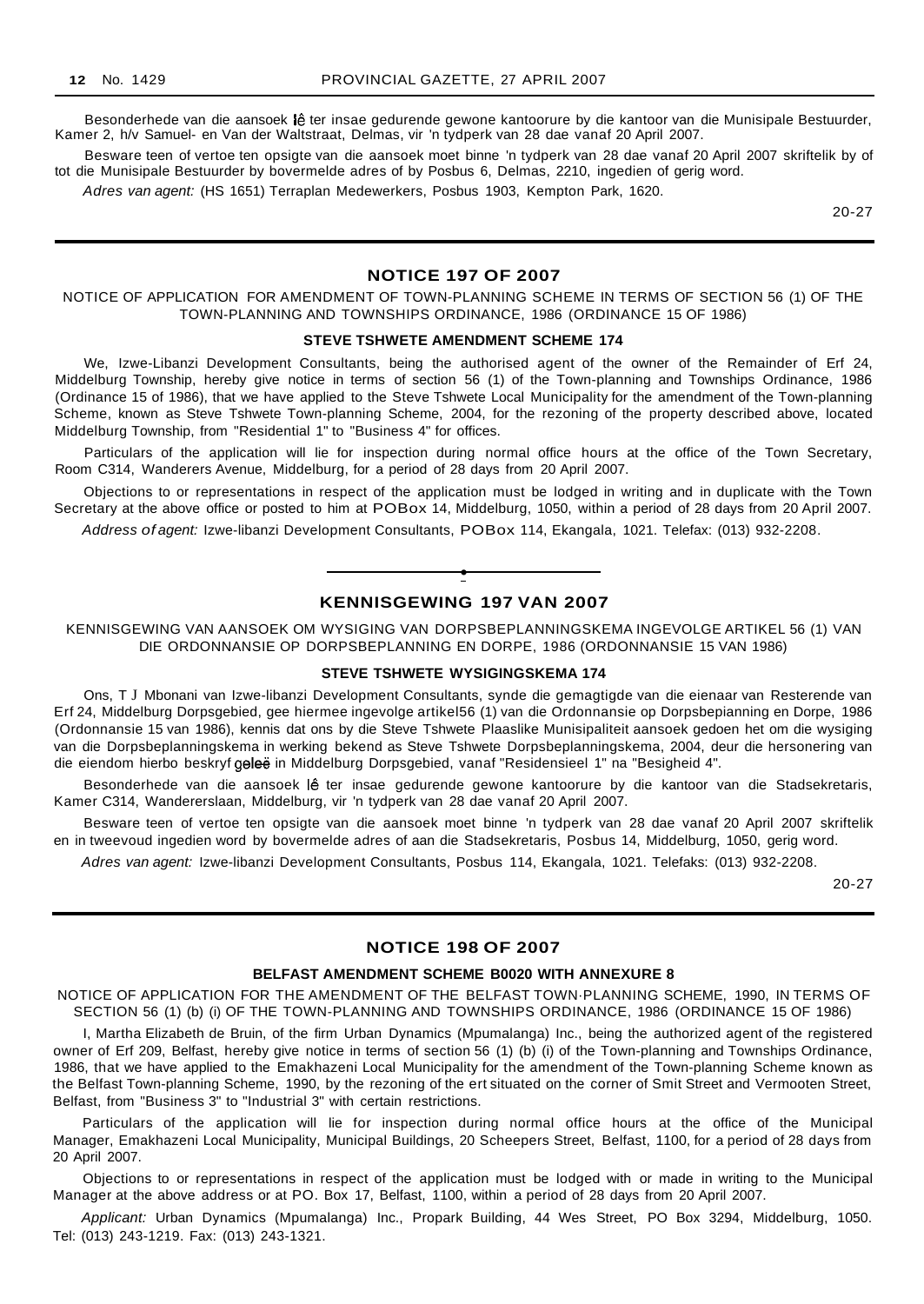## BELFAST WYSIGINGSKEMA B0020 MET BVLAE 8

KENNISGEWING VAN DIE AANSOEK OM DIE WVSIGING VAN DIE BELFAST DORPSBEPLANNINGSKEMA, 1990, INGEVOLGEARTIKEL56 (1) (b) (i) VAN DIE ORDONNANSIE OP DORPSBEPLANNING EN DORPE, 1986 (ORDONNANSIE 15 VAN 1986)

Ek, Martha Elizabeth de Bruin, van die firma Urban Dynamics (Mpumalanga) Inc., synde die gemagtigde agent van die geregistreerde eienaar van Erf 209, Belfast, gee hiermee ingevolge artikel 56 (1) (b) (i) van die Ordonnansie op Dorpsbeplanning en Dorpe, 1986, kennis dat ons by die Emakhazeni Plaaslike Munisipaliteit aansoek gedoen het om die wysiging van die Belfast Dorpsbeplanningskema, 1990, deur die hersonerlng van Erf 209, Belfast, geleë op die hoek van Smitstraat en Vermootenstraat, Belfast, vanaf "Besigheid 3" na "Industrieel 3" met sekere voorwaardes.

Besonderhede van die aansoek lê ter insae gedurende gewone kantoorure by die kantoor van die Munisipale Bestuurder, Emakhazeni Plaaslike Munisipaliteit, Munisipale Gebou, Scheepersstraat 20, Belfast, 1100, vir 'n tydperk van 28 dae vanaf 20 April 2007.

Besware of vertoe ten opsig1e van die aansoek moet binne 'n tydperk van 28 dae vanaf 20 April 2007, skriftelik en in tweevoud by of tot die Munisipale Bestuurder by bovermelde adres of by Posbus 17, Belfast, 1100, ingedien of gerig word.

Applikant: Urban Dynamics (Mpumalanga) Ing., Propark Gebou, Wesstraat 44, Posbus 3294, Middelburg, 1050. Tel: (013) 243-1219. Faks: (013) 243-1321.

20-27

## NOTICE 199 OF 2007

## NOTICE OF APPLICATION FOR AMENDMENT OF THE SECUNDA TOWN-PLANNING SCHEME IN TERMS OF SECTION 56 (l)(b)(i) OF THE TOWN-PLANNING AND TOWNSHIPS ORDINANCE, 1986 (ORDINANCE 15 OF 1986)

## SECUNDA AMENDMENT SCHEME 97

I, Willem Johannes Gouws, being the authorized agent of Erf 2714, Secunda Extension 06, situated in the Township of Secunda, Registration Division I.S., Province of Mpumalanga, hereby give notice in terms of section 56 (1 )(b)(i) of the Town-planning and Townships Ordinance, 1986 (Ordinance 15 of 1986), that I have applied to the Govan Mbeki Municipality for the amendment of the town-planning scheme known as the Secunda Town-planning Scheme, 1993, by the rezoning of the property described above, situated at Gerrit Maritz Street, Secunda Extension 06, from "Residential 1" to "Residential 2".

Particulars of the application will lie for inspection during normal office hours at the Municipal Manager, Govan Mbeki Municipality, Civic Centre, Secunda, 2302, for a period of 28 days from 20 April 2007.

Objections to or representations in respect of the application must be lodged with or made in writing to the Municipal Manager, Govan Mbeki Municipality, Private Bag Xl 017, Secunda, 2302, within a period of 28 days from 20 April 2007.

Address of Agent: Mr W J Gouws, P.O. Box 1259, Bethal, 2310. Tel. No. 0829405314.

## KENNISGEWING 199 VAN 2007

KENNISGEWING VAN AANSOEK OM WYSIGING VAN DIE SECUNDA-DORPSBEPLANNINGSKEMA INGEVOLGE ARTIKEL 56 (l)(b)(i) VAN DIE ORDONNANSIE OP DORPSBEPLANNING EN DORPE, 1986 (ORDONNANSIE 15 VAN 1986)

#### SECUNDA-WYSIGINGSKEMA 97

Ek, Willem Johannes Gouws, synde die gemagtigde agent van die eienaar van Erf 2714, Secunda Extension 06, geleë in die dorp Secunda, Registrasieafdeling IS, Provinsie Mpumalanga, gee hiermee ingevolge artikel 56 (1)(b)(i) van die Ordonnansie op Dorpsbeplanning en Dorpe, 1986, kennis dat ek by Govan Mbeki Munisipaliteit aansoek gedoen het om die wysiging van die dorpsbeplanningskema bekend as Secunda-dorpsbeplanningskema, 1993, deur die hersonering van die eiendom hierbo beskryf, geleë te Gerrit Maritzstraat, Secunda Extension 06, van "Residensieell" tot "Residensieel 2".

Besonderhede van die aansoek lê ter insae gedurende gewone kantoorure by die kantoor van die Munisipale Bestuurder, Govan Mbeki Munisipaliteit, Burgersentrum, Secunda, 2302, vanaf 20 April 2007.

Besware teen of vertoe ten opsigte van die aansoek moet binne 'n tydperk van 28 dae vanaf 20 April 2007 skriftelik by of tot die Munisipale Bestuurder, Govan Mbeki Munisipaliteit, Privaatsak X1017, Secunda, 2302, gerig word.

Adres *van*Agent: Mm. WJ Gouws, Posbus 1259, Bethal, 2310. Tel. 082 940 5314.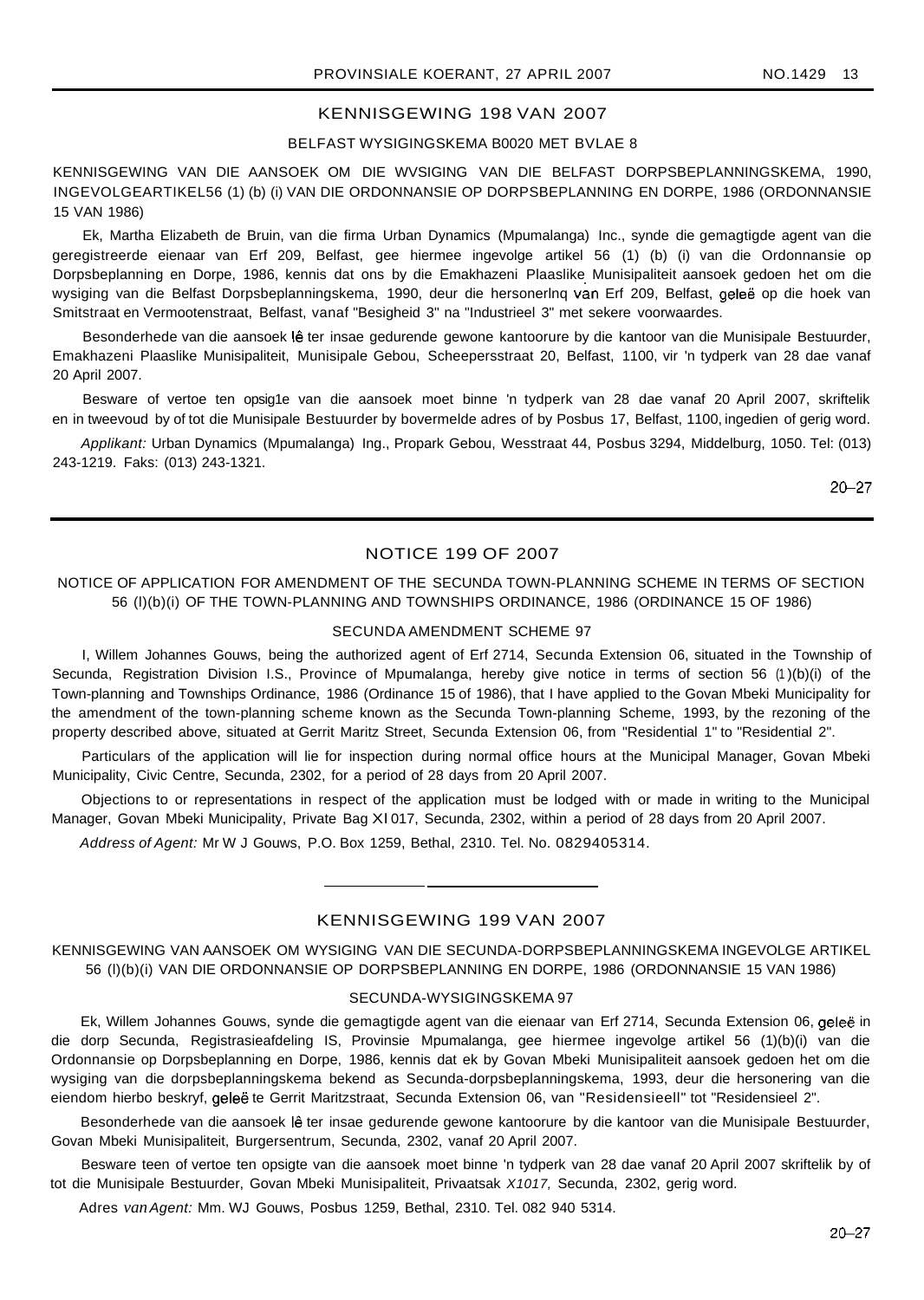## **NOTICE 200 OF 2007**

NOTICE OF APPLICATION FOR AMENDMENT OF THE SECUNDA TOWN-PLANNING SCHEME IN TERMS OF SECTION 56 (1)(b)(i) OF THE TOWN-PLANNING AND TOWNSHIPS ORDINANCE, 1986 (ORDINANCE 15 OF 1986)

#### **KINROSS AMENDMENT SCHEME** 39

IIwe, Whisper of Africa, being the authorized agent of Erf 2636, Kinross Extension 17, situated in the Township of Kinross, Registration Division I.S., Province of Mpumalanga, hereby give notice in terms of section 56 (1 )(b)(i) of the Town-planning and Townships Ordinance, 1986 (Ordinance 15 of 1986), that we have applied to the Govan Mbeki Municipality for the amendment of the town-planning scheme known as the Kinross Town-planning Scheme, 1980, by the rezoning of the property described above, situated at 19 Kingfisher Street, Kinross Extension 17, from "Residential 1" to "Amusement".

Particulars of the application will lie for inspection during normal office hours at the Municipal Manager, Govan Mbeki Municipality, Civic Centre, Secunda, 2302, for a period of 28 days from 20 April 2007.

Objections to or representations in respect of the application must be lodged with or made in writing to the Municipal Manager, Govan Mbeki Municipality, Private Bag X1017, Secunda, 2302, within a period of 28 days from 20 April 2007.

Address ofAgent: Whisper of Africa, PO Box 578, Kinross, 2270. Tel. No. 082 824 6257.

## **KENNISGEWING 200 VAN 2007**

**•**

KENNISGEWING VAN AANSOEK OM WYSIGING VAN DIE SECUNDA-DORPSBEPLANNINGSKEMA INGEVOLGE ARTIKEL 56 (1) (b) (i) VAN DIE ORDONNANSIE OP DORPSBEPLANNING EN DORPE, 1986 (ORDONNANSIE 15 VAN 1986)

#### **KINROSS-WYSIGINGSKEMA 39**

Ek/ons, Whisper of Africa, synde die gemagtigde agent van die eienaar van Erf 2636, Kinross Extension 17, geleë in die dorp Kinross, Registrasieafdeling IS, Provinsie Mpumalanga, gee hiermee ingevolge artikel 56 (1 )(b)(i) van die Ordonnansie op Dorpsbeplanning en Dorpe, 1986, kennis dat ek/ons by Govan Mbeki Munisipaliteit aansoek gedoen het om die wysiging van die dorpsbeplanningskema bekend as Kinross-dorpsbeplanningskema, 1980, deur die hersonering van die eiendom hierbo beskryf, geleë te Kingfisherstraat 19, Kinross Extension 17, van "Residensieel 1" tot "Vermaaklikheid".

Besonderhede van die aansoek lê ter insae gedurende gewone kantoorure by die kantoor van die Munisipale Bestuurder, Govan Mbeki Munisipaliteit, Burgersentrum, Secunda, 2302, vanaf 20 April 2007.

Besware teen of vertoe ten opsigte van die aansoek moet binne 'n tydperk van 28 dae vanaf 20 April 2007 skriftelik by of tot die Munisipale Bestuurder, Govan Mbeki Munisipaliteit, Privaatsak X1017, Secunda, 2302, gerig word.

Adres van Agent: Whisper of Africa, Posbus 578, Kinross, 2270, Tel. 082 824 6257.

20-27

## **NOTICE 201 OF 2007**

NOTICE OF APPLICATION FOR AMENDMENT OF THE EVANDER TOWN-PLANNING SCHEME IN TERMS OF SECTION 56(1)(b)(i) OF THETOWN-PLANNING AND TOWNSHIPS ORDINANCE, 1986 (ORDINANCE 15 OF 1986)

#### **EVANDER AMENDMENT SCHEME** 42

I, we, Whisper of Africa, being the authorised agent of the Remainder of Erf 1372, Evander Extension 02, situated in the township of Evander, Registration Division I.S., Province of Mpumalanga, hereby give notice in terms of section 56(1)(b)(i) of the Town-planning and Townships Ordinance, 1986 (Ordinance 15 of 1986), that we have applied to the Govan Mbeki Municipality for the amendment of the town-planning scheme, known as the Evander Town-planning Scheme, 1980, by the rezoning of the property described above, situated at 3 Rotterdam Street, Evander Extension 2, from "Industrial 3" to "Business 1".

Particulars of the application will lie for inspection during normal office hours at the Municipal Manager, Govan Mbeki Municipality, Civic Centre, Secunda, 2302, for a period of 28 days from 20 April 2007.

Objections to or representations in respect of the application must be lodged with or made in writing to the Municipal Manager, Govan Mbeki Municipality, Private Bag X1017, Secunda, 2302, within a period of 28 days from 20 April 2007.

Address of agent: Whisper of Africa, POBox 578, Kinross, 2270. Tel. 0828246257.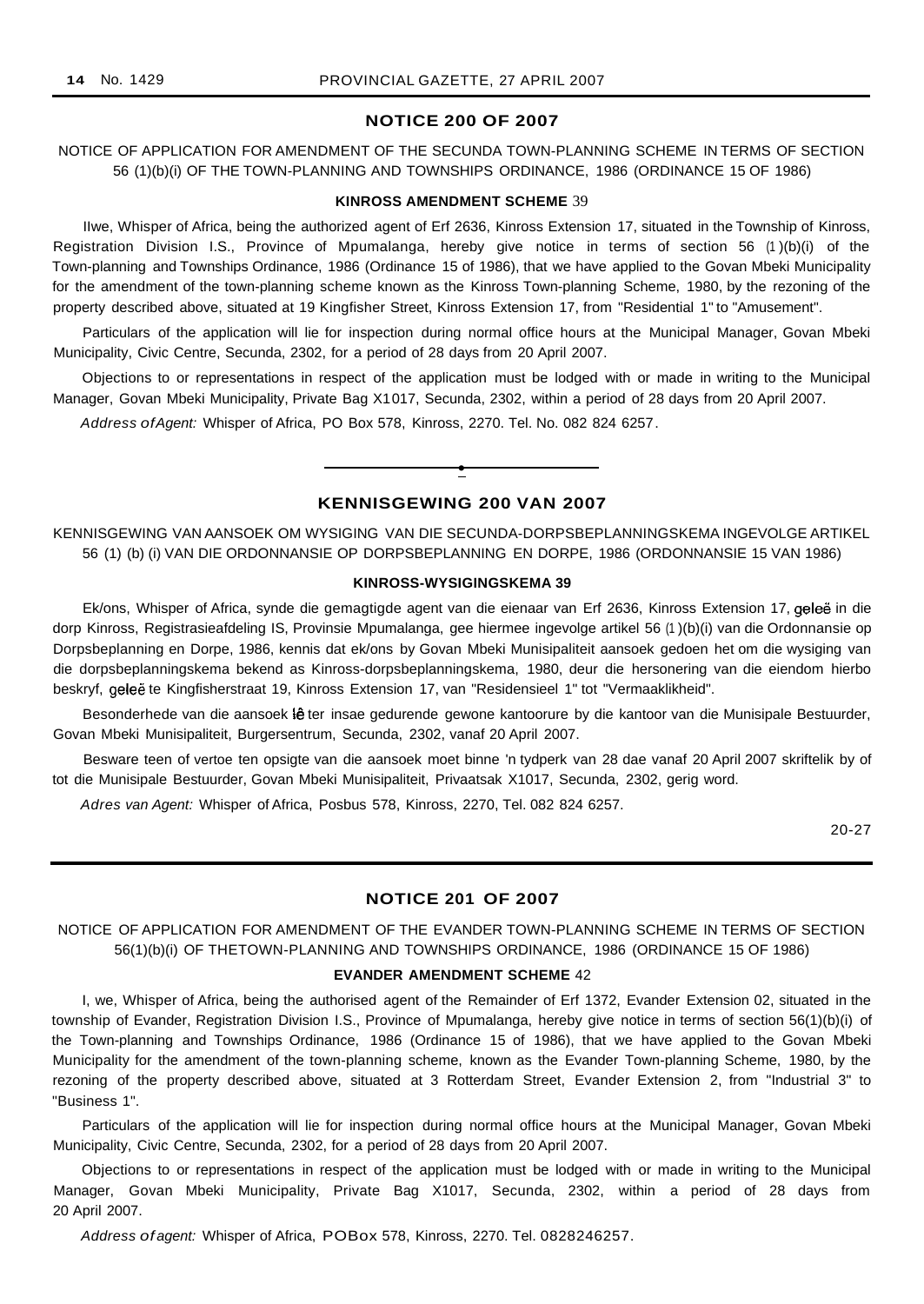## **KENNISGEWING 201 VAN 2007**

KENNISGEWING VAN AANSOEK OM WYSIGING VAN DIE EVANDER-DORPSBEPLANNINGSKEMA INGEVOLGE ARTIKEL 56(1) (b)(i) VAN DIE ORDONNANSIE OP DORPSBEPLANNING EN DORPE, 1986 (ORDONNANSIE 15 VAN 1986)

#### **EVANDER-WYSIGINGSKEMA 42**

Ek, ons, Whisper of Africa, synde die gemagtigde agent van die eienaar van die Restant van Erf 1372, Evander Extension 02, geleë in die dorp Evander, Registrasie Afdeling IS, Provinsie Mpumalanga, gee hiermee ingevolge artikeI56(1){b){i) van die Ordonnansie op Dorpsbeplanning en Dorpe, 1986, kennis dat ekJons by Govan Mbeki Munisipaliteit aansoek gedoen het om die wysiging van die dorpsbeplanningskema bekend as Evander-dorpsbeplanningskema, 1980, deur die hersonering van die eiendom hierbo beskryf, geleë te Rotterdamstraat 3, Evander Extension 2, van "Nywerheid 3" tot "Besigheid 1".

Besonderhede van die aansoek lê ter insae gedurende gewone kantoorure by die kantoor van die Munisipale Bestuurder, Govan Mbeki Munisipaliteit, Burgersentrum, Secunda, 2302, vanaf 20 April 2007.

Besware teen of vertoe ten opsigte van die aansoek moet binne 'n tydperk van 28 dae vanaf 20 April 2007 skriftelik by of tot die Munisipale Bestuurder, Govan Mbeki Munisipaliteit, Privaatsak X1017, Secunda, 2302 gerig word.

Adres van agent: Whisper of Africa, Posbus 578, Kinross, 2270. Tel. 082 824 6257.

20-27

#### **NOTICE 202 OF 2007**

NOTICE FOR THE ESTABLISHMENT OF A TOWNSHIP ON THE REMAINING PORTION OF PORTION 3 OF THE FARM LEEUWVALLEI297, REGISTRATION DIVISION K.T., TRANSVAAL

Welwyn Town and Regional Planners, being the authorised agent of Greater Tubatse Local Municipality, hereby gives notice in terms of section 107 (2) (a) (i) (bb) of the Town-planning and Townships Ordinance, 1986 (Ordinance 15 of 1986), that we wish to apply for the establishment of a township on the Remaining Portion of Portion 3, of the farm Leeuwvallei 297 K.T., situated approximately 1 km west of Burgersford.

Objections to or representations in respect of the right to minerals as stipulated in Certificate of Mineral Rights K 2784/1982 RM in favour of "Francois Jacobus Joubert (born on 25 August 1909)" must be lodged with or made in writing to Welwyn Town and Regional Planners, P.O. Box 20508, Noordbrug, 2522, within a period of 28 days from 20 April 2007.

Address of authoized agent: Welwyn Town and Regional Planners, Borcherdstraat 25, Potchefstroom, 2531. Tel: (018) 293-1536.

## **• KENNISGEWING 202 VAN 2007**

KENNISGEWING VIR DIE STIGTING VAN 'N DORPSGEBIED OP DIE RESTERENDE GEDEELTE VAN GEDEELTE 3 VAN DIE PLAAS LEEUWVALLEI 297. REGISTRASIEAFDELING K.T., TRANSVAAL

Welwyn Stads- en Streekbeplanners, synde die gemagtigde agent van Groter Tubatse Plaaslike Munisipaliteit, gee hiermee ingevolge artikel 107 (2) (a) (i) (bb) van die Ordonnansie op Dorpsbeplanning en Dorpe, 1986 (Ordonnansie 15 van 1986), kennis dat ons van voornemens is om aansoek te doen vir die stigting van 'n dorpsgebied op die Resterende Gedeelte van Gedeelte 3 van die plaas Leeuwvallei 297 K.T., Transvaal, gelee 1 km wes van Burgersford.

Besware teen of vertoe ten opsigte van die regte op minerale soos aangetoon in Sertifikaat van Mineraalregte K2784/1982 RM ten gunste van "Francois Jacobus Joubert (gebore op 25 Augustus 1909)" moet binne 'n tydperk van 28 dae vanaf 20 April 2007, skriftelik by of tot Welwyn Stads- en Streekbeplanners, Posbus 20508, Noordbrug, 2522, ingedien of gerig word.

Adres van gemagtigde agent: Welwyn Stads- en Streekbeplanners, Borcherdstraat 25, Potchefstroom, 2531. Tel: (018) 293-1536.

20-27

## **NOTICE 203 OF 2007**

## NOTICE OF APPLICATION TO DEVIDE LAND

(Regulation 5)

Thaba Chweu Municipality hereby gives notice, in 'terms of section 6 (8) (a) of the Division of Land Ordinance, 1986 (Ordinance 20 of 1986), that an application to divide the land described hereunder has been received.

Further particulars of the application are open for inspection during normal office hours at the offices of the Thaba Chweu Municipality, Room 33, Second Floor, Civic Centre, Lydenburg.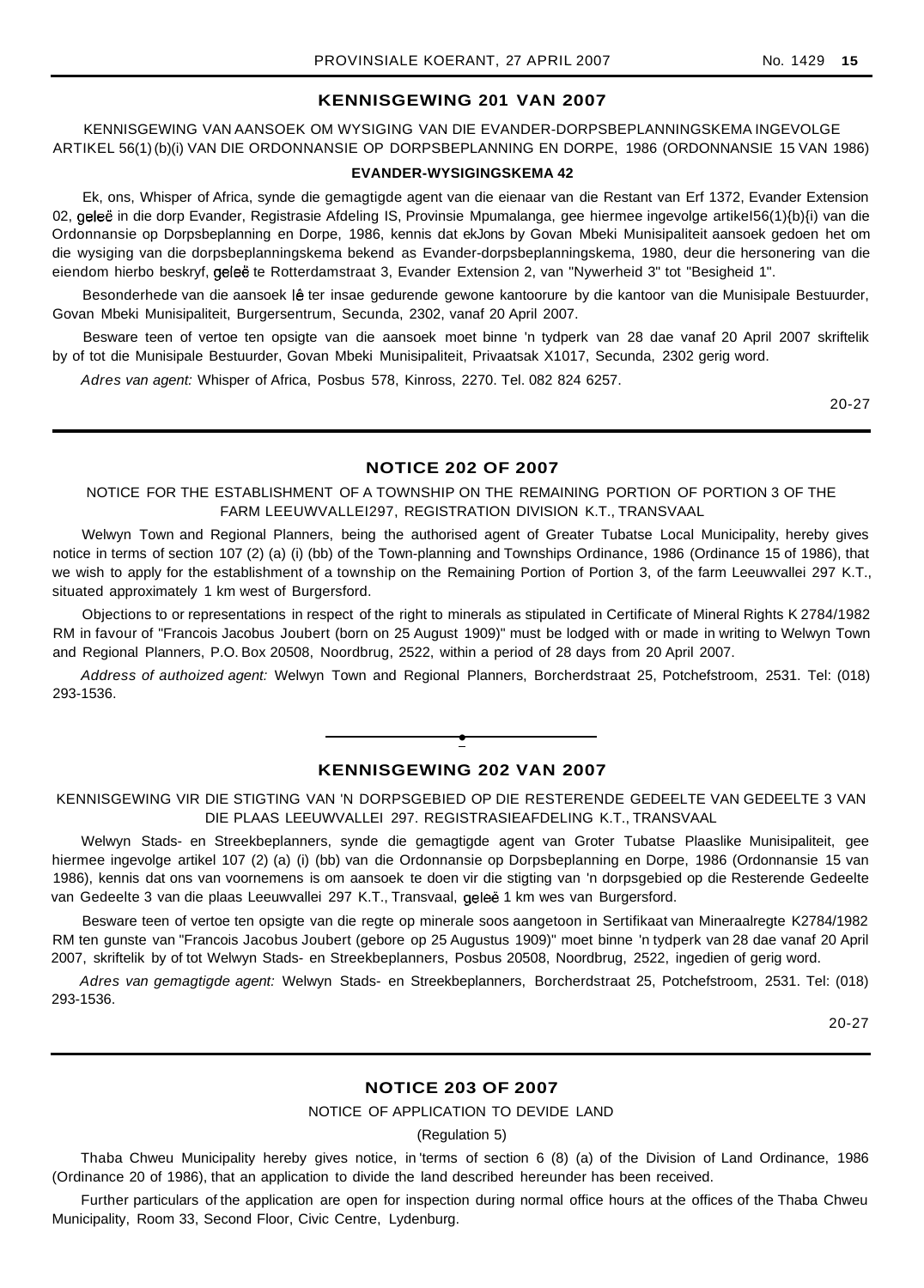Any person who wishes to object to the granting of the application or who wishes to make representations in regard thereto shall submit his objections or representations in writing and in duplicate to the offices of Thaba Chweu Municipality at the above address or at P.O. Box 61, Lydenburg, 1240, at any time within a period of 28 days from the date of the first publication of this notice.

Date of first publication: 20 April 2007.

Description of land: Remaining Extent of Portion 39 of the farm Townlands of Lydenburg 31 JT.

Number and area of proposed portion: Portion A: 2,0 ha. Remainder: 5902, 2380 ha.

## **KENNISGEWING 203 VAN 2007**

KENNIS VAN AANSOEK OM GROND TE VERDEEL

(Regulasie 5)

Thaba Chweu Munisipaliteit, gee hiermee, ingevolge artikel6 (8) (a) van die Ordonnansie op die Verdeling van Grond, 1986 (Ordonnansie 20 van 1986), kennis dat 'n aansoek ontvang is om die grond hieronder beskryf te verdeel,

Verdere besonderhede van die aansoek lê ter insae gedurende gewone kantoorure by die kantore van Thaba Chweu Munisipaliteit, Lydenburg, Kamer 33, Tweede Vloer, Burgersentrum, Lydenburg.

Enige persoon wat teen die toestaan van die aansoek beswaar wil maak of vertos in verband daarmee wil rig, moet sy besware of vertoe skriftelik en in tweevoud by die kantore van Thaba Chweu Munisipaliteit, by bovermelde adres of by Posbus 61, Lydenburg, 1240, te enige tyd binne 'n tydperk van 28 dae vanaf die datum van eerste publikasie van hierdie kennisgewing, indien.

Datum van eerste publikasie: 20 April 2007.

Beskrywing van grond: Restant van Gedeelte 39 van die plaas Townlands of Lydenburg 31 JT.

Getal en oppervtekte van voorgestelde gedeeltes: Gedeelte A: 2,0 ha. Restant: 5902, 2380 ha.

20--27

## **NOTICE 204 OF 2007**

#### NOTICE OF APPLICATION FOR ESTABLISHMENT OF TOWNSHIP

The Greater Tubatse Municipality, hereby gives notice in terms of section 69 of the Town-planning and Townships Ordinance, 1986 (Ordinance 15 of 1986), that an application for Township Establishment for the township referred to in the Annexure hereto, has been received by it.

Particulars of the application will lie for inspection during normal office hours at the office of the Municipal Manager, Greater Tubatse Municipal Offices, c/o Kort and Eddie Sedibe Streets, Burgersfort, for a period of 28 days from 20 April 2007.

Objections to or representations in respect of the application must be lodged with or made in writing and in duplicate to the Municipal Manager, Greater Tubatse Municipality, at the above address or posted to him at P.O. Box 206, Burgersfort, 1150, within a period of 28 days from 20 April 2007.

## **ANNEXURE**

#### Name of township: **Burgersfort Extension** 43.

Full name of applicant: PlanCentre on behalf of the property owners, Proline Trading 60 (Ply) Ltd.

Number of erven in proposed township:

"Residential 1"-1 938

"lnstitutional"-l

"Business 1"-2

"Private Open Space"-18

"Street"-l

Land description: Remainder of Portion 10 of the farm Mooifontein 313 KT, Mpumalanga Province.

Location: The proposed township is situated directly south of the existing Burgersfort Extension 34 and east of Burgersfort Extension 20.

Reference Number: 2619.

Applicant: PlanCentre, P.O. Box 21108, Noordbrug, 2522. Tel: (018) 297-0100.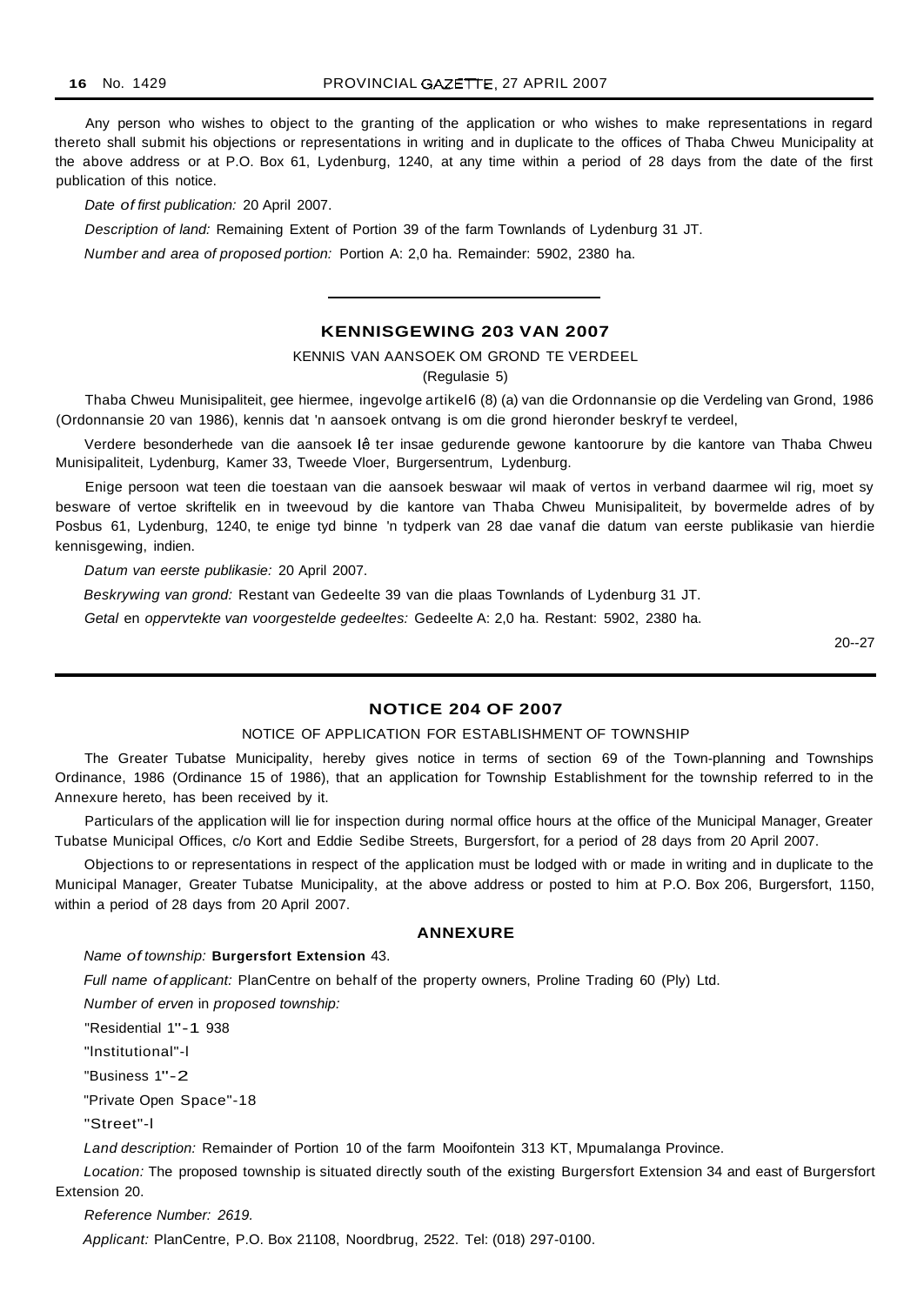## **KENNISGEWING 204 VAN 2007**

#### KENNISGEWING VIR AANSOEK OM STIGTING VAN DORP

Die Groter Munisipaliteit van Tubatse, gee hiermee ingevolge artikel 69 van die Ordonnansie op Dorpsbeplanning en Dorpe, 1966 (Ordonnansie 15 van 1986), kennis dat 'n aansoek om die dorp in die Bylae hieronder genoem, te stig deur hom ontvang is.

Besonderhede van die aansoek lê ter insae gedurende kantoorure by die kantoor van die Munisipale Bestuurder, Groter Tubatse Munisipale Kantore, h/v Kort- en Eddie Sedibestraat, Burgersfort, vir 'n tydperk van 28 dae vanaf 20 April 2007.

Besware teen of vertoe ten opsigte van die aansoek moet binne 'n tydperk van 26 dae vanaf 20 April 2007 skriftelik en in tweevoud by die Munisipale Bestuurder by bovermelde adres of by Posbus 206, Burgersfort, 1150, ingedien of gerig word.

#### **BYLAE**

#### Naam van dorp: **Burgersfor1 Uitbreiding** 43.

Naam van aansoeker: PlanCentre namens die grondeienaars, Proline Trading 60 (Pty) Ltd. Aantaf erwe in die voorgestefde dorp:

"Residensieel 1"-1 938

"Institusioneel"~1

"Besigheid 1"-2

"Privaat Oop Ruimte"-18

"Straaf'-1

Grondbeskrywing: Restant van Gedeelte 10 van die plaas Mooifontein 313 KT, Mpumaianga Provinsie.

Ligging: Die voorgestelde aansoek is direk suid geleë van die bestaande Burgersfort Uitbreiding 34 en 005 van Burgersfort Uitbreiding 20.

Verwysingsnommer: 2619.

Appfikant: PlanCentre, Posbus 21108, Noordbrug, 2522. Tel: (018) 297-0100.

20-27

## **NOTICE 206 OF 2007**

#### **LYDENBURG AMENDMENT SCHEME** 205/95

I, Petrus Jacobus Buys, being the authorized agent of the owner of Erf 425, Lydenburg, hereby give notice in terms of section 56 (1) (b) (i) of the Town-planning and Townships Ordinance, 1986 (Ordinance No. 15 of 1966), that I have applied to the Thaba Chweu Municipality for the amendment of the Lydenburg Town-planning Scheme, 1995 by the rezoning of Erf 425, Lydenburg Township, situated in Rivier Street, from "Residential 1" to "Residential 2".

Particulars of the application will lie for inspection during normal office hours at the office of the Town Planner, Room 33, Department Technical & Engineering Services, Civic Centre, Thaba Chweu Municipality, 1 Central Street, Lydenburg, for a period of 26 days from 27 April 2007.

Objections to or representations in respect of the application must be lodged with or made in writing to the Town Planner at the above address or at P.O. Box 61, Lydenburg, 1120, within a period of 28 days from 27 April 2007.

Address of the agent: Pieterse, Du Toit and Associates CC, P.O. Box 11306, Bendor Park, Polokwane, 0699. Tel. (015) 297-4970/1. Fax. (015) 297-4584.

**•**



#### **LYDENBURG·WYSIGINGSKEMA** 205/95

Ek, Petrus Jacobus Buys, synde die gemagtigde agent van die eienaar van Erf 425, Lydenburg-dorpgebied, gee hiermee ingevolge artikel 56 (1) (b) (i) van die Ordonnansie op Dorpsbeplanning en Dorpe, 1986 (Ordonnansie No. 15 van 1986), kennis dat ek by die Thaba Chweu Munisipaliteit aansoek gedoen het om die wysiging van die Lydenburg-dorpsbeplanningsskema, 1995 deur die hersonering van Erf 425, Lydenburg-dorpsgebied, geleë in Rivierstraat, van "Residensieel 1" na "ResidensieeI2".

Besonderhede van die aansoek  $\hat{\theta}$  ter insae gedurende gewone kantoorure by die kantoor van die Stadsbeplanner, Kamer 33, Departement Tegniese- & ingenieursdienste, Munisipale Gebou, Thaba Chweu Munisipaliteit, Sentraalstraat 1, Lydenburg, vir 'n tydperk van 26 dae vanaf 27 April 2007.

Besware teen of vertoe ten opsigte van die aansoek moet binne 'n tydperk van 28 dae vanaf 27 April 2007 skriftelik by of tot die Stadsbeplanner by bovermelde adres of by Posbus 61, Lydenburg, 1120, ingedien of gerig word.

Adres van agent: Pieterse, Du Toit and Associates CC, Posbus 11306, Bendor Park, Polokwane, 0699. Tel. (015) 297-4970/1. Fax. (015) 297-4564.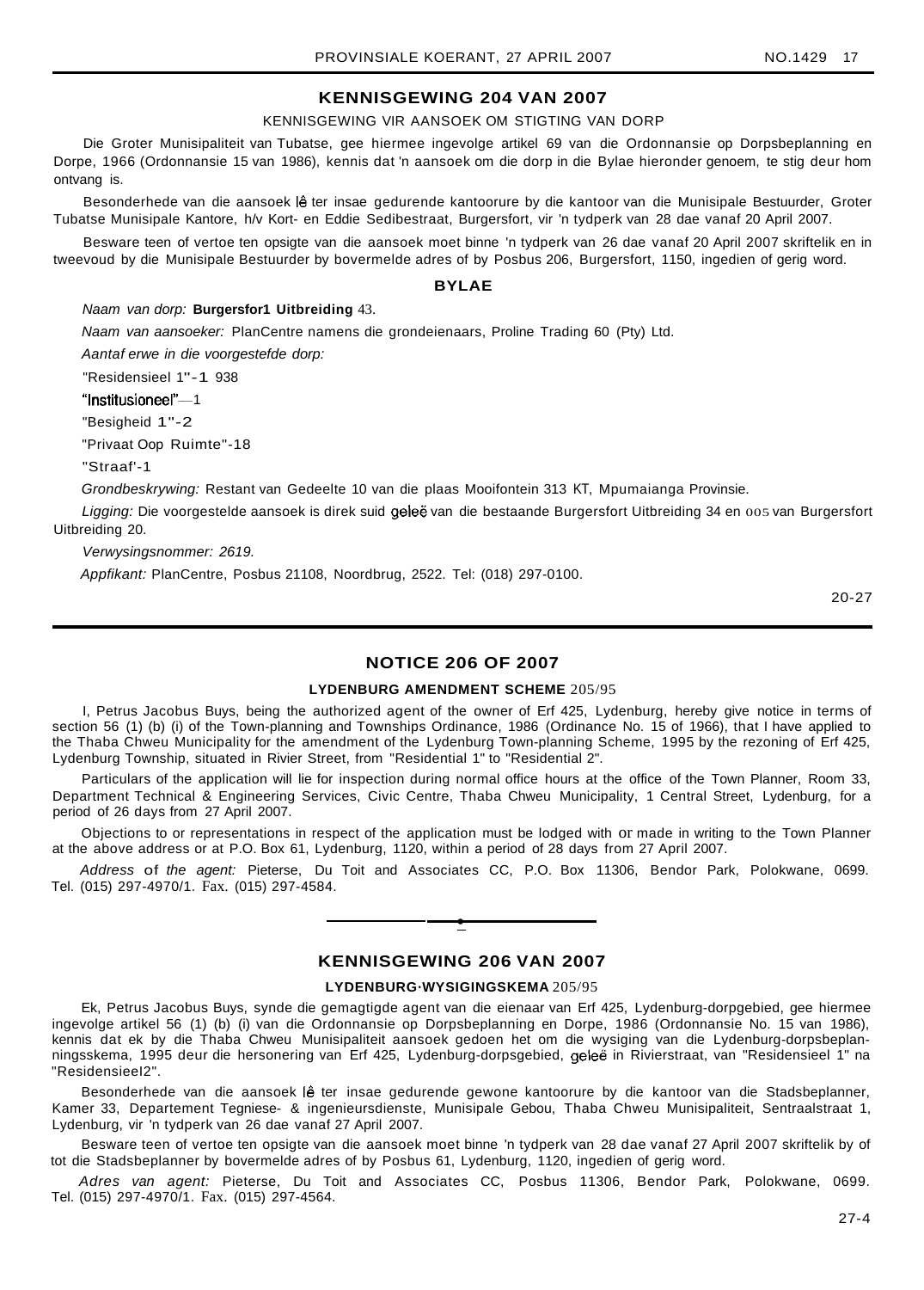## **NOTICE 207 OF 2007**

SCHEDULE 8

[Regulation 11 (2)]

NOTICE OF APPLICATION FOR AMENDMENT OF TOWN-PLANNING SCHEME IN TERMS OF SECTION 56 (1) (b) (i) OF THE TOWN-PLANNING AND TOWNSHIPS ORDINANCE, 1986 (ORDINANCE 15 OF 1986)

#### **AMENDMENT SCHEME 180**

I, Hannah Coetzee, being the authorized agent of the owner of Erf 3579, Middelburg, hereby give notice in terms of section 56 (1) (b) (i) of the Town-planning and Townships Ordinance, that I have applied to the Steve Tshwete Local Municipality for the amendment of the town-planning scheme known as Steve Tshwete Town-planning Scheme, 2004, by the rezoning of the properties described above, from "Residential 1" to "Residential 2".

Particulars of the application will lie for inspection during normal office hours at the office of the Town Secretary, Room C314, Municipal Building, Wanderers Avenue, Middelburg, for a period of 28 days from 27 April 2007.

Objections to or representations in respect of the application must be lodged with or made in writing to the Secretary at the above address or at PO Box 14, Middelburg, 1050, within a period of 28 days from 27 April 2007.

Address of agent: Hannah Coetzee, Suite MW 56, P/Bag X1838, Middelburg, 1050.

## **KENNISGEWING 207 VAN 2007**

**•**

BYLAE 8

[Regulasie 11 (2)]

KENNISGEWING VAN AANSOEK OM WYSIGING VAN DORPSBEPLANNINGSKEMA INGEVOLGE ARTIKEL 56 (1) (b) (ii) VAN DIE ORDONNANSIE OP DORPSBEPLANNING EN DORPE, 1986 (ORDONNANSIE 15 VAN 1986)

#### **WYSIGINGSKEMA 180**

Ek, Hannah Coetzee, synde die gemagtigde agent van die eienaar van Erf 3579, Middelburg, gee hiermee ingevolge artikel 56 (1) (b) (i) van die Ordonnansie op Dorpsbeplanning en Dorpe, kennis dat ek by die Steve Tshwete Plaaslike Munisipaliteit aansoek gedoen het om die wysiging van die dorpsbeplanningskema bekend as Steve Tshwetedorpsbeplanningskema, 2004, deur die hersonering van die eiendom hierbo bskryf van "Residensieel 1" na: "Residensieel 2".

Besonderhede van die aansoeke lê ter insae gdurende gewone kantoorure by die kantoor van die Stadsekretaris, Kamer C314, Municipale Gebou, Wandererslaan, Middelburg, vir 'n tydperk van 28 dae vanaf 27 April 2007.

Besware of vertoe ten opsigte van die aansoek moet binne 'n tydperk van 28 dae vanaf 27 April 2007 skriftelik by of tot die Sekretaris by bovermelde adres of by Posbus 14, Middelburg, 1050, ingedien.

Adres van agent: Hannah Coetzee, Suite MW56, P/Sak X1838, Middelburg, 1050.

27-4

## **NOTICE 208 OF 2007**

#### **PIET RETIEF AMENDMENT SCHEME**

NOTICE OF APPLICATION FOR THE AMENDMENT OF THE TOWN-PLANNING SCHEME, 1980, IN TERMS OF SECTION 56 (1) (b) (i) OF THE TOWN-PLANNING AND TOWNSHIPS ORDINANCE, 1986 (ORDINANCE No, 15 OF 1986)

I, P. Kiihne, being the authorized agent of the registered owner of the property mentioned below, hereby give notice, in terms of the above Ordinance, that I have applied to the Piet Retief Transitional Local Council, for the amendment of the townplanning scheme, known as the Piet Retief Town-planning Scheme, 1980, by the rezoning of Remainder of Erf 214, situated at NO.8 Republiek Street, Piet Retief, from "Residential 1" to "Business 2".

Particulars regarding the application will lie for inspection during normal office hours at the office of the Town Clerk, Town Council of Piet Retief, Civic Centre, Mark Street, Pier Retief, for a period of 28 (twenty-eight) days from 27 April 2007.

Objections to this application must, within a period of 28 (twenty eight) days from 27 April 2007, written and in duplicate, be submitted to the Town Clerk at the above address, or be posted to P.O. Box 23, Piet Retief, 2380.

Agent: Pinkie Kiihne, P.O. Box 22072, Newcastle, 2940. [Tel/Fax: (034) 312-3116. Cell: 0829522946.]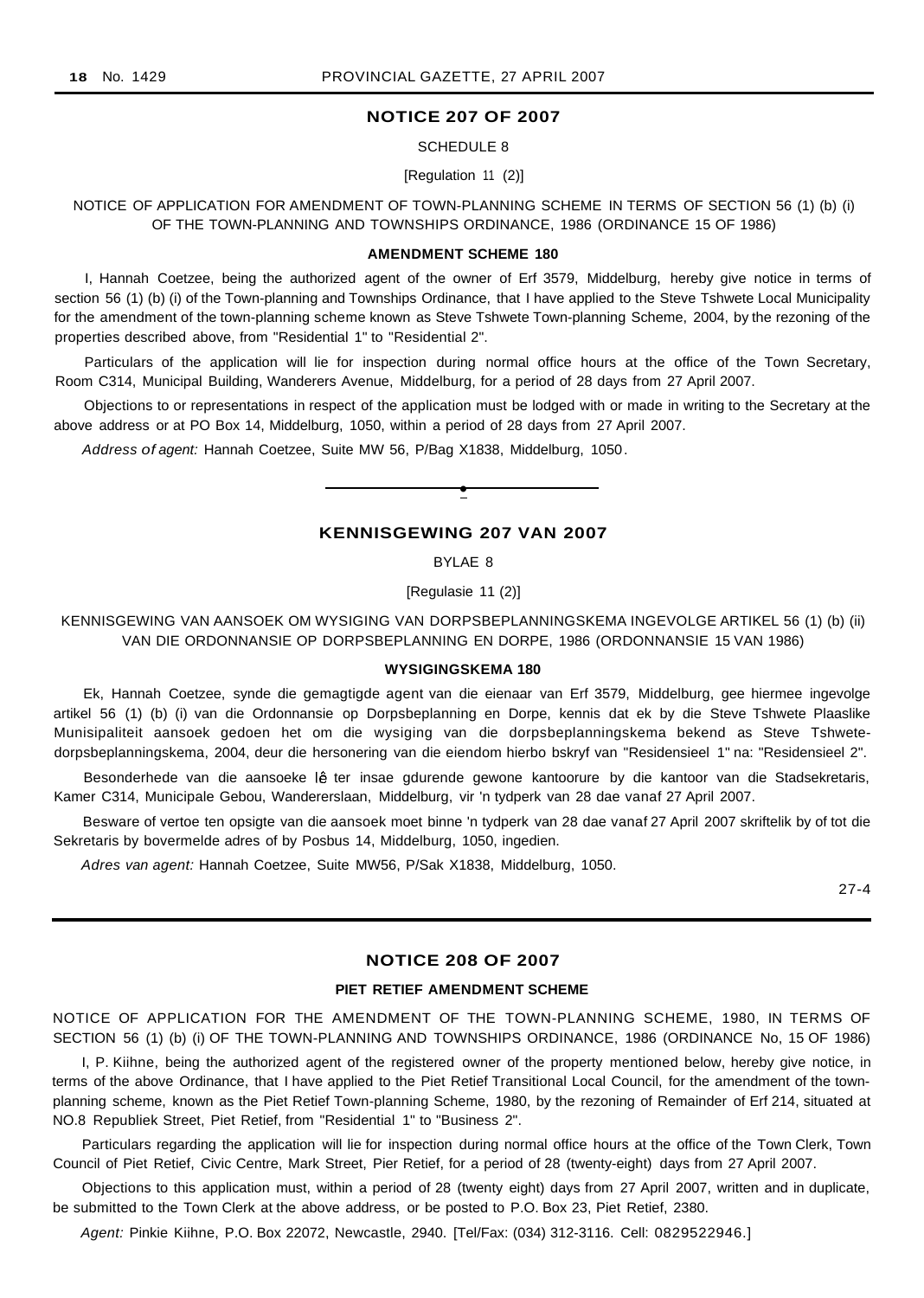## **KENNISGEWING 208 VAN 2007**

## **PIET RET\EF-WYSIGINGSKEMA**

KENNISGEWING VAN AANSOEK OM DIE WYSIGING VAN DIE PIET RETIEF-DORPSBEPLANNINGSKEMA, 1980, INGEVOLGE ARTIKEL 56 (1) (b) (i) VAN DIE ORDONNANSIE OP DORPSBEPLANNING EN DORPE, 1986 (ORDONNANSIE No. 15 VAN 1986)

Ek, P. Kuhne, synde die gemagtigde agent van die geregistreerde eienaar van die ondergenoemde eiendom, gee hiermee, ingevolge bogenoemde artikel, kennis dat ek by die Piet Retief Oorgangsraad aansoek gedoen het om die wysiging van die dorpsbeplanningskema, bekend as die Piet Retief-dorpsbeplanningskema, 1980, deur die hersonering van Restant van Erf 214, geleë te Republiekstraat No.8, Piet Relief, vanaf "Residensieel 1" na "Besigheid 2".

Besonderhede van die aansoek lê ter insae gedurende gewone kantoorure by die kantoor van die Stadsklerk, Stadsraad van Piet Retief, Burgersentrum, Markstraat, Piet Retief, vir 'n tydperk van 28 (agt-en-twintig) dae vanaf 27 April 2007.

Besware of vertoe teen die aansoek moet binne 'n tydperk van 28 (agt-en-twintig) dae vanaf 27 April 2007, geskrewe en in tweevoud, ingehandig word by die Stadsklerk by bovermelde adres, of gepos word aan Posbus 23, Piet Retief, 2380.

Agent: Pinkie Kuhne, Posbus 22072, Newcastle, 2940. [Tel/Faks: (034) 312-3116. Sel: 082 952 2946.]

27-4

## **NOTICE 209 OF 2007**

## **PIET RETIEF AMENDMENT SCHEME**

NOTICE OF APPLICATION FOR THE AMENDMENT OF THE TOWN-PLANNING SCHEME, 1980, IN TERMS OF SECTION 56 (1) (b) (i) OF THE TOWN-PLANNING AND TOWNSHIPS ORDINANCE, 1986 (ORDINANCE No. 15 OF 1986)

I, P. Kuhne, being the authorized agent of the registered owner of the property mentioned below, hereby give notice, in terms of the above Ordinance, that I have applied to the Piet Retief Transitional Local Council, for the amendment of the townplanning scheme, known as the Piet Retief Town-planning Scheme, 1980, by the rezoning of Remainder of Erf 24, Kempville, situated at No. 36 Champa Road, Kempville, Piet Retief, from "Residential 1" to "Residential 1, with amended density".

Particulars regarding the application will lie for inspection during normal office hours at the office of the Town Clerk, Town Council of Piet Retief, Civic Centre, Mark Street, Piet Retief, for a period of 28 (twenty-eight) days from 27 April 2007.

Objections to this application must, within a period of 28 (twenty eight) days from 27 April 2007, written and in duplicate, be submitted to the Town Clerk at the above address, or be posted to P.O. Box 23, Piet Retief, 2380.

Agent: Pinkie Kuhne, P.O. Box 22072, Newcastle, 2940. [Tel/Fax: (034) 312-3116. Cell: 082 952 2946.]

## **KENNISGEWING 209 VAN 2007**

**•**

#### **PIET RETIEF-WYSIGINGSKEMA**

KENNISGEWING VAN AANSOEK OM DIE WYSIGING VAN DIE PIET RETIEF-DORPSBEPLANNINGSKEMA, 1980, INGEVOLGE ARTIKEL56 (1) (b) (i) VAN DIE ORDONNANSIE OP DORPSBEPLANNING EN DORPE, 1986 (ORDONNANSIE No. 15 VAN 1986)

Ek, P. Kuhne, synde die gemagtigde agent van die geregistreerde eienaar van die ondergenoemde eiendom, gee hiermee, ingevolge bogenoemde artikel, kennis dat ek by die Piet Retief Oorgangsraad aansoek gedoen het om die wysiging van die Dorpsbeplanningskema, bekend as die Piet Retief-dorpsbeplanningskema, 1980, deur die hersonering van Restant van Erf 24, Kempville, geleë te Champaweg No. 36, Kempville, Piet Retief, vanaf "Residensieel 1" na "Residensieel 1 met gewysigde digtheid".

Besonderhede van die aansoek lê ter insae gedurende gewone kantoorure by die kantoor van die Stadsklerk, Stadsraad van Piet Retief, Burgersentrum, Markstraat, Piet Relief, vir 'n tydperk van 28 (agt-en-twintig) dae vanaf 27 April 2007.

Besware of vertos teen die aansoek moet binne 'n tydperk van 28 (agt-en-twintig) dae vanaf 27 April 2007, geskrewe en in tweevoud, ingehandig word by die Stadsklerk by bovermelde adres, of gepos word aan Posbus 23, Piet Retief, 2380.

Agent: Pinkie KOhne, Posbus 22072, Newcastle, 2940. [Tel/Faks: (034) 312-3116. Sel: 082 952 2946.]

## **NOTICE 210 OF 2007**

#### **PIET RETIEF AMENDMENT SCHEME**

NOTICE OF APPLICATION FOR THE AMENDMENT OF THE TOWN-PLANNING SCHEME, 1980, IN TERMS OF SECTION 56 (1) (b) (i) OF THE TOWN-PLANNING AND TOWNSHIPS ORDINANCE, 1986 (ORDINANCE No. 15 OF 1986)

I, P. KOhne, being the authorized agent of the registered owner of the property mentioned below, hereby give notice, in terms of the above Ordinance, that I have applied to the Piet Retief Transitional Local Council, for the amendment of the townplanning scheme, known as the Piet Retief Town-planning Scheme, 1980, by the rezoning of Erf 1762, Extension 7, situated at No. 26 E.C. Meier Street, Extension 7, Piet Retief, from "Residential 1" to "Residential 1 with amendment density".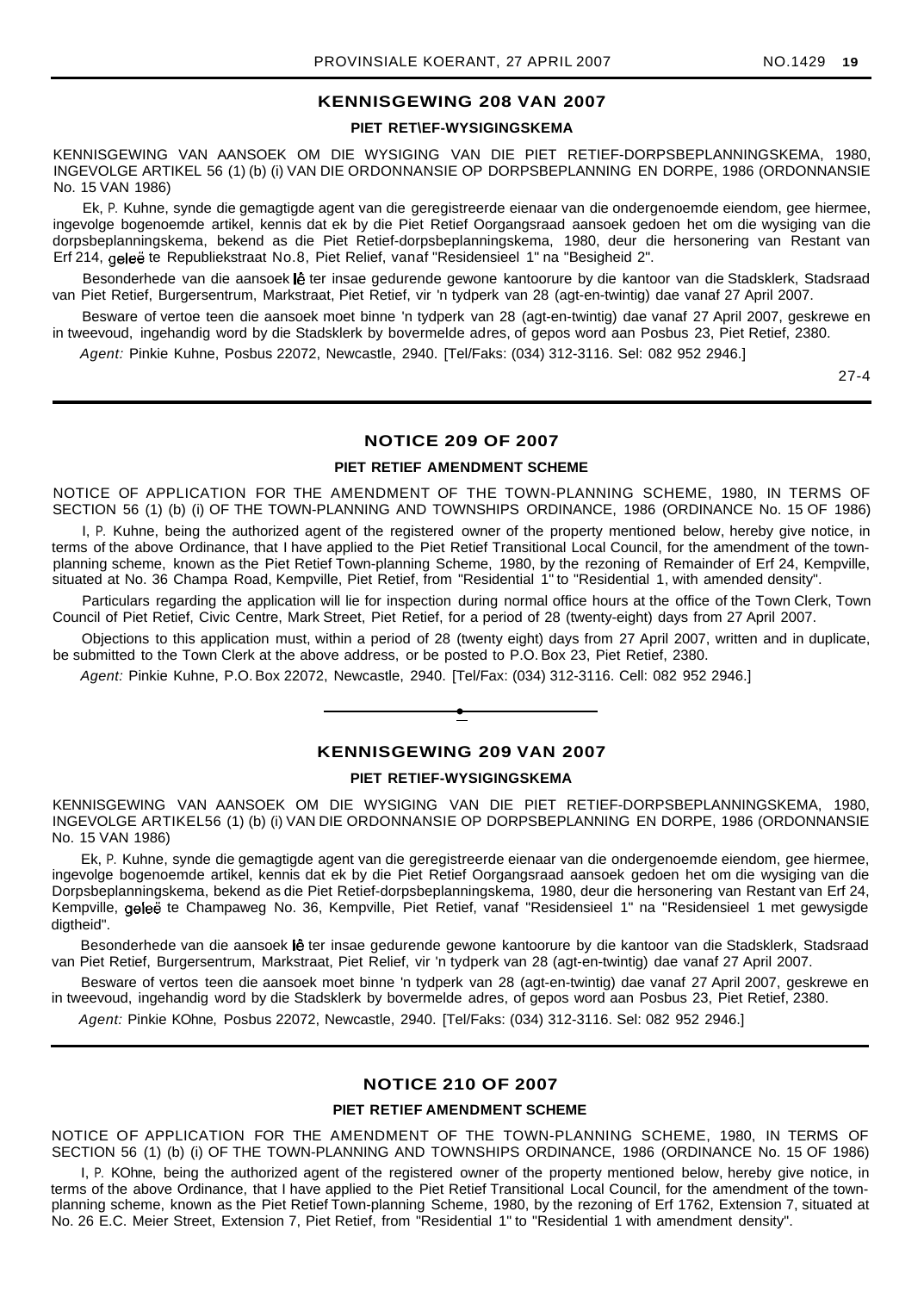Particulars regarding the application will lie for inspection during normal office hours at the office of the Town Clerk, Town Council of Piet Retief, Civic Centre, Mark Street, Piet Retief, for a period of 28 (twenty-eight) days from 27 April 2007.

Objections to this application must, within a period of 28 (twenty eight) days from 27 April 2007, written and in duplicate, be submitted to the Town Clerk at the above address, or be posted to P.O. Box 23, Piet Retief, 2380.

Agent: Pinkie Kuhne, P.O. Box 22072, Newcastle, 2940. [Tel/Fax: (034) 312-3116. Cell: 0829522946.]

## KENNISGEWING 210 VAN 2007

#### PIET RETIEF-WYSIGINGSKEMA

KENNISGEWING VAN AANSOEK OM DIE WYSIGING VAN DIE PIET RETIEF-DORPSBEPLANNINGSKEMA, 1980, INGEVOLGE ARTIKEL 56 (1) (b) (i) VAN DIE ORDONNANSIE OP DORPSBEPLANNING EN DORPE, 1986 (ORDONNANSIE No. 15 VAN 1986)

Ek, P. Kuhne, synde die gemagtigde agent van die geregistreerde eienaar van die ondergenoemde eiendom, gee hiermee, ingevolge bogenoemde artikel, kennis dat ek by die Piet Retief Oorgangsraad aansoek gedoen het om die wysiging van die Dorpsbeplanningskema, bekend as die Piet Retief-dorpsbeplanningskema, 1980, deur die hersonering van Erf 1762, Uitbreiding 7, gelee te E.C. Meierstraat 26, Uitbreiding 7, Piet Retief, vanaf "Residensieel 1" na "Residensieel 1 met 'n gewysigde digtheid".

Besonderhede van die aansoek lê ter insae gedurende gewone kantoorure by die kantoor van die Stadskierk, Stadsraad van Piet Retief, Burgersentrum, Markstraat, Piet Retief, vir 'n tydperk van 28 (agt-en-twintig) dae vanaf 27 April 2007.

Besware of vertoe teen die aansoek moet binne 'n tydperk van 28 (agt-en-twintig) dae vanaf 27 April 2007, geskrewe en in tweevoud, ingehandig word by die Stadsklerk by bovermelde adres, of gepos word aan Posbus 23, Piet Retief, 2380.

Agent: Pinkie Kuhne, Posbus 22072, Newcastle, 2940. [Tel/Faks: (034) 312-3116. Sel: 082 952 2946.)

## NOTICE 211 OF 2007

#### SCHEDULE 8

[Regulation 11 (2)]

NOTICE OF APPLICATION FOR AMENDMENT OF TOWN-PLANNING SCHEME IN TERMS OF SECTION 56 (b) (i) OF THE TOWN-PLANNING AND TOWNSHIPS ORDINANCE, 1986 (ORDINANCE 15 OF 1986)

#### STEVE TSHWETE AMENDMENT SCHEME 181

We, The Town Planning Hub CC, being the authorized agent of the owner of Portion 1 of Erf 829, Middelburg, hereby give notice in terms of section 56 (1) (b) (i) of the Town-planning and Townships Ordinance, 1986, that we have applied to the Steve Tshwete Local Municipality for the amendment of the town-planning scheme known as the Steve Tshwete Town-planning Scheme, 2004, by the rezoning of the property described above, situated in Fontein Street, from "Residential 1" to "Business 4",

Particulars of the application will lie for inspection during normal office hours at the office of The City Secretary, Room C314, 2nd Floor, Civic Centre, for a period of 28 days from 27 April 2007 (the date of first publication of this notice).

Objections to or representations in respect of the application must be lodged with or made in writing to the above address or at POBox 14, Middelburg, 1050, within a period of 28 days from 27 April 2007.

Address of agent: The Town Planning Hub CC, POBox 11437, Silver Lakes, 0054. Tel: (012) 809-2229. Fax: (012) 809-2090. Ref.: TPH7564.

## KENNISGEWING 211 VAN 2007

BYLAE 8

[Regulasie 11 (2)]

KENNISGEWING VAN AANSOEK OM WYSIGING VAN DORPSBEPLANNINGSKEMA INGEVOLGE ARTIKEL56 (1) (b) (i) VAN DIE ORDONNANSIE OP DORPSBEPLANNING EN DORPE, 1986 (ORDONNANSIE '5 VAN 1986)

#### STEVE TSHWETE WYSIGINGSKEMA 181

Ons, The Town Planning Hub ee, synde die gemagtigde agent van die eienaar van Gedeelte 1 van Erf 829, Middelburg, gee hiermee ingevolge artikel 56 (1) (b) (i) van die Ordonnansie op Dorpsbeplanning en Dorpe, 1986, kennls dat ons by Steve Tshwete Plaaslike Munisipaliteit aansoek gedoen het om die wysiging van die dorpsbeplanningskema bekend as Steve Tshwete Dorpsbeplanningskema, 2004, deur die hersonering van die eiendom hierbo beskryf, gelee in Fonteinstraat, vanaf "Residensieell" na "Besigheid 4".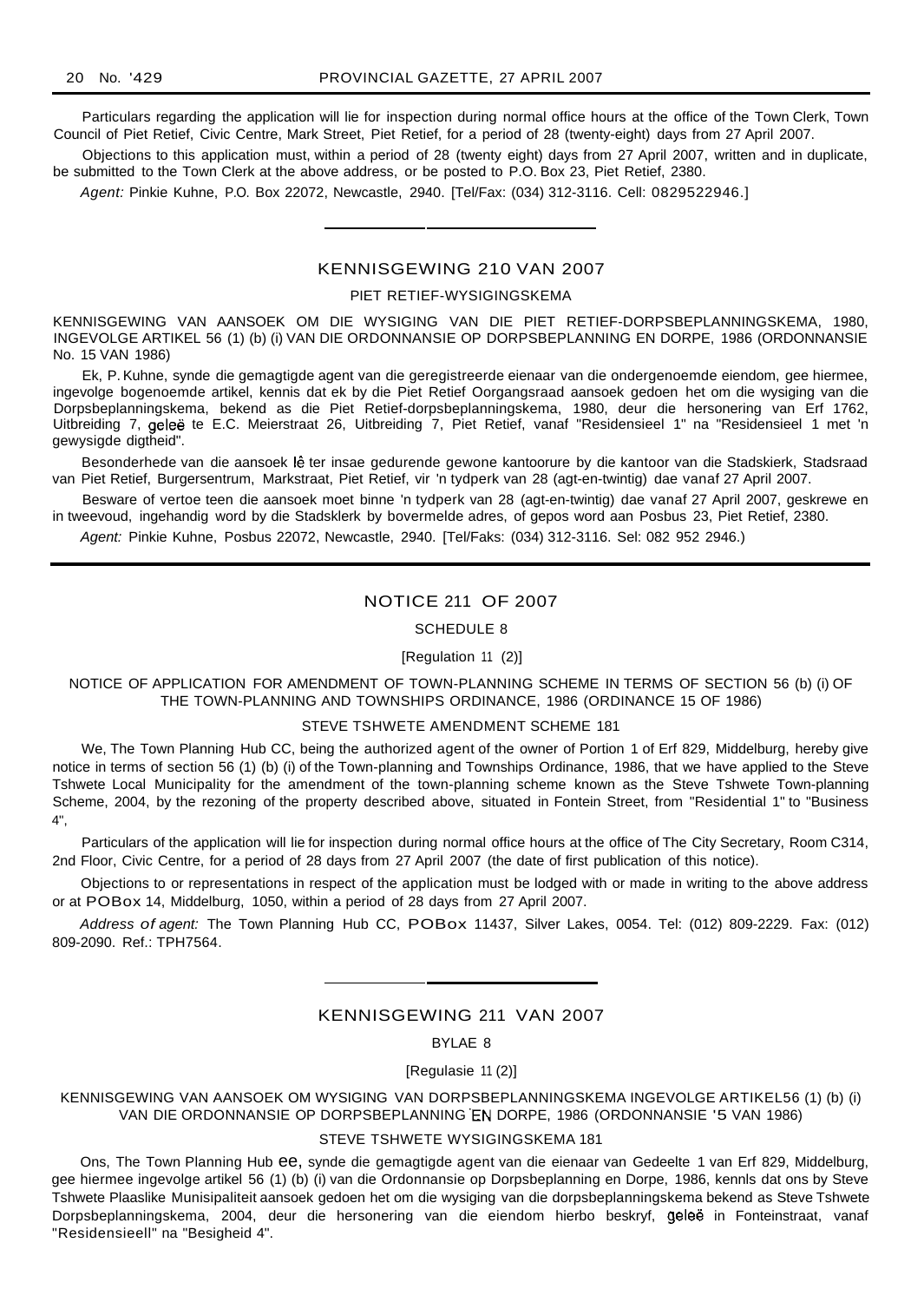Besonderhede van die aansoek lê ter insae gedurende gewone kantoorure by die kantoor van Die Stadsekretaris, Kamer C314, 2de Vloer, Burgersentrum, vir 'n tydperk van 28 dae vanaf 27 April 2007 (die datum van eerste publikasie van hierdie kennisgewing).

Besware teen of vertoe ten opsigte van die aansoek moet binne 'n tydperk van 28 dae vanaf 27 April 2007 skriftelik by oftot bovermelde adres of by Posbus 14, Middelburg, 1050, ingedien of gerig word.

Adres van agent: The Town Planning Hub CC, Posbus 11437, Silver Lakes, 0054. Tel: (012) 809-2229. Faks: (012) 809-2090. Verw.: TPH7564.

27-4

## NOTICE 212 OF 2007

#### HENDRINA AMENDMENT SCHEME 183

## NOTICE OF APPLICATION FOR AMENDMENT OF TOWN-PLANNING SCHEME IN TERMS OF SECTION 56 (b) (i) OF THE TOWN·PLANNING AND TOWNSHIPS ORDINANCE, 1986 (ORDINANCE 15 OF 1986)

I, Heleen Keyter 1/aDrawMaster, being the authorized agent of the owner of Erven 470 & 496, Hendrina, hereby give notice in terms of section 56 (1) (b) (i) of the Town-planning and Townships Ordinance, that I have applied to the Steve Tshwete Local Municipality for the amendment of the town-planning scheme known as Steve Tshwete Town-planning Scheme, 2004, by the rezoning of the properties described above, situated on 470 Mouton Street & 496 Brink Street, from "Residential 1" to "Residential 3".

Particulars of the application will lie for inspection during normal office hours at the office of the Town Secretary, Room C314, Municipal Building, Middelburg, for a period of 28 days from 26 April 2007.

Objections to or representations in respect of the application must be lodged with or made in writing to the Secretary at the above address or at POBox 14, Middelburg, 1050, within a period of 28 days from 26 April 2007.

Address of agent: Heleen Keyter h/a DrawMaster, POBox 2972, Middelburg, 1050.

## KENNISGEWING 212 VAN 2007

**1 •**

## HENDRINA WYSIGINGSKEMA 183

KENNISGEWING VAN AANSOEK OM WYSIGING VAN DORPSBEPLANNINGSKEMA INGEVOLGE ARTIKEL 56 (1) (b) (i) VAN DIE ORDONNANSIE OP DORPSBEPLANNING EN DORPE, 1986 (ORDONNANSIE 15 VAN 1986)

Ek, Heleen Keyter h/a DrawMaster, synde die gemagtigde agent van die eienaar van Erwe 470 & 496, Hendrina Dorp, gee hiermee ingevolge artikel 56 (1) (b) (i) van die Ordonnansie op Dorpsbeplanning en Dorpe, kennis dat ek by Steve Tshwete Plaaslike Munisipaliteit aansoek gedoen het om die wysiging van die dorpsbeplanningskema bekend as Steve Tshwete Dorpsbeplanningskema, 2004, deur die hersonering van die eiendomme hierbo beskryf, gelee te Moutonstraat 470 & Brinkstraat 496, van "Residensieel 1" na "Residensieel 3".

Besonderhede van die aansoek lê ter insae gedurende gewone kantoorure by die kantoor van die Stadssekretaris, Kamer C314, Munisipale Gebou, Middelburg, vir 'n tydperk van 28 dae vanaf 26 April 2007.

Besware of vertoe ten opsigte van die aansoek moet binne 'n tydperk van 28 dae vanaf 26 April 2007 skriftelik by of tot die Sekretaris by bovermelde adres of by Posbus 14, Middelburg, 1050, ingedien of gerig word.

Adres van agent: Heleen Keyter h/a DrawMaster, Posbus 2972, Middelburg, 1050.

27-4

## NOTICE 213 OF 2007

#### VOLKSRUST AMENDMENT SCHEME

NOTICE OF APPLICATION FOR THE AMENDMENT OF THE VOLKSRUST TOWN-PLANNING SCHEME, 1974, IN TERMS OF SECTION 56 (1) (b) (i) OF THE TOWN·PLANNING AND TOWNSHIPS ORDINANCE, 1986 (ORDINANCE No. 15 OF 1986)

I, P. KOhne, being the authorized agent of the registered owner of the properties mentioned below, hereby give notice, in terms of the above Ordinance, that I have applied to the Pixley Ka Seme Local Municipality, Volksrust, for the amendment of the town-planning scheme, known as the Volksrust Town-planning Scheme, 1974, by the rezoning of Erven 1593-1599, situated in Second Avenue, First Avenue and Springbok Road, Volksrust, from "Special Residential" to "General Residential".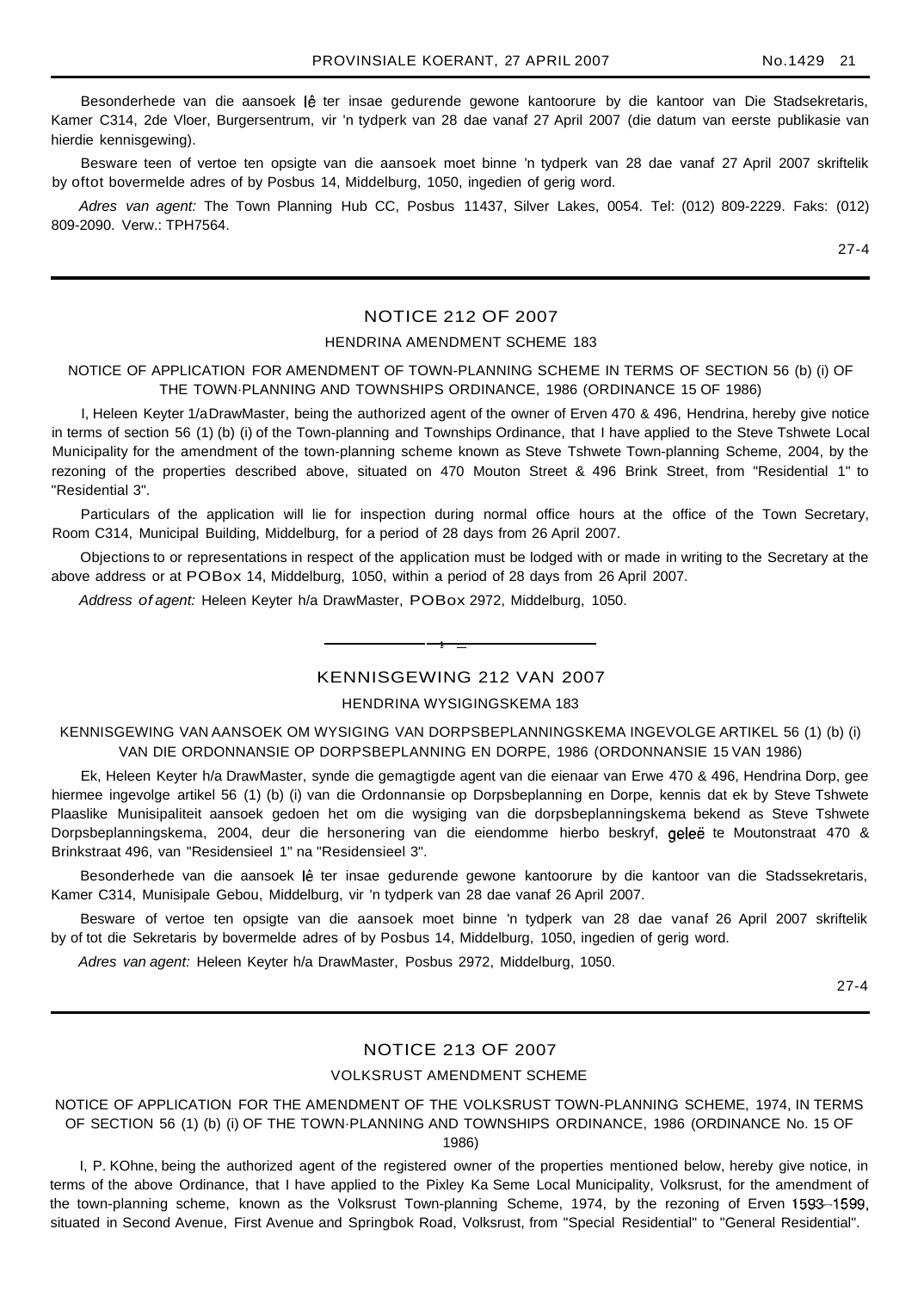Particulars regarding the application will lie for inspection during normal office hours at the office of the Municipal Manager, Pixley Ka Seme Local Municipality, Civic Centre, Joubert Street, Volksrust, for a period of 28 (twenty-eight) days from 27 April 2007.

Objections to this application must, within a period of 28 (twenty-eight) days from 27 April 2007, written and in duplicate, be submitted to the Municipal Manager at the above address, or be posted to Private Bag X9011, Volksrust, 2470.

Agent: Pinkie Kuhne, P.O. Box 22072, Newcastle, 2940. [Tel/Fax: (034) 312-3116; Cell: 082 952 2946.]

## **KENNISGEWING 213 VAN 2007 VOLKSRUST WYSIGINGSKEMA**

**•**

KENNISGEWING VAN AANSOEK OM DIE WYSIGING VAN DIE VOLKSRUST DORPSBEPLANNINGSKEMA, 1980, INGEVOLGEARTIKEL56 (1) (b) (I) VAN DIE ORDONNANSIE OP DORPSBEPLANNING EN DORPE, 1986 (ORDONNANSIE No. 15 VAN 1986)

Ek, P. Kuhne, synde die gemagtigde agent van die geregistreerde eienaar van die ondergenoemde eiendomme, gee hiermee, ingevolge bogenoemde artikel, kennis dat ek by die Pixley Ka Seme Plaaslike Munisipaliteit, Volksrust, aansoek gedoen het om die wysiging van die Dorpsbeplanningskema, bekend as die Volksrust Dorpsbeplanningskema, 1974, deur die hersonering van Erwe 1593-1599, geleë in Tweede Laan, Eerste Laan en Springbokweg, Volksrust, vanaf "Spesiale Residensieel" na "Algemene Residensieel".

Besonderhede van die aansoek lê ter insae gedurende gewone kantoorure by die kantoor van die Munisipale Bestuurder, Pixkley Ka Seme Plaaslike Munisipaliteit, Burgersentrum, Joubertstraat, Volksrust, vir 'n tydperk van 28 (agt-en-twintig) dae vanaf 27 April 2007.

Besware of vertoe teen die aansoek moet binne 'n tydperk van 28 (agt-en-twintig) dae vanaf 27 April 2007, geskrewe en in tweevoud, ingehandig word by die Munisipale Bestuurder, by bovermelde adres, of gepos word aan Privaatsak X9011, Volksrust, 2470.

Agent: Pinkie Kuhne, Posbus 22072, Newcastle, 2940. [TeIiFaks: (034) 312-3116; Sel: 082 952 2946.]

27-4

## **NOTICE 214 OF 2007**

#### **VOLKSRUST AMENDMENT SCHEME**

NOTICE OF APPLICATION FOR THE AMENDMENT OF THE VOLKSRUST TOWN-PLANNING SCHEME, 1974, IN TERMS OF SECTION 56 (1) (b) (i) OFTHE TOWN-PLANNING AND TOWNSHIPS ORDINANCE, 1986 (ORDINANCE No. 15 OF 1986)

I, P. Kuhne, being the authorized agent of the registered owner of the properties mentioned below, hereby give notice, in terms of the above Ordinance, that I have applied to the Pixley Ka Seme Local Municipality, Volksrust, for the amendment of the Town-planning Scheme, known as the Volksrust Town-planning Scheme, 1974, by the rezoning of Erf 502, situated at 69 Suid Street, Volksrust, from "Special Residential" to "General Residential".

Particulars regarding the application will lie for inspection during normal office hours at the office of the Municipal Manager, Pixley Ka Seme Local Municipality, Civic Centre, Joubert Street, Volksrust, for a period of 28 (twenty-eight) days from 27 April 2007.

Objections to this application must, within a period of 28 (twenty-eight) days from 27 April 2007, written and in duplicate, be submitted to the Municipal Manager at the above address, or be posted to Private Bag X9011 , Volksrust, 2470.

Agent: Pinkie Kuhne, P.O. Box 22072, Newcastle, 2940. [Tel/Fax: (034) 312-3116; Cell: 082 952 2946.]



## **KENNISGEWING 214 VAN 2007**

**VOLKSRUST WYSIGINGSKEMA**

KENNISGEWING VAN AANSOEK OM DIE WYSIGING VAN DIE VOLKSRUST DORPSBEPLANNINGSKEMA, 1980, INGEVOLGE ARTIKEL 56 (1) (b) (I) VAN DIE ORDONNANSIE OP DORPSBEPLANNING EN DORPE, 1986 (ORDONNANSIE No. 15 VAN 1986)

Ek, P. Kuhne, synde die gemagtigde agent van die geregistreerde eienaar van die ondergenoemde eiendomme, gee hiermee, ingevolge bogenoemde artikel, kennis dat ek by die Pixley Ka Seme Plaaslike Munisipaliteit, Volksrust, aansoek gedoen het om die wysiging van die Dorpsbeplanningskema, bekend as die Volksrust Dorpsbeplanningskema, 1974, deur die hersonering van Erf 502, geleë in Suidstraat 69, Volksrust, vanaf "Spesiale Residensieel" na "Algemene Residensieel".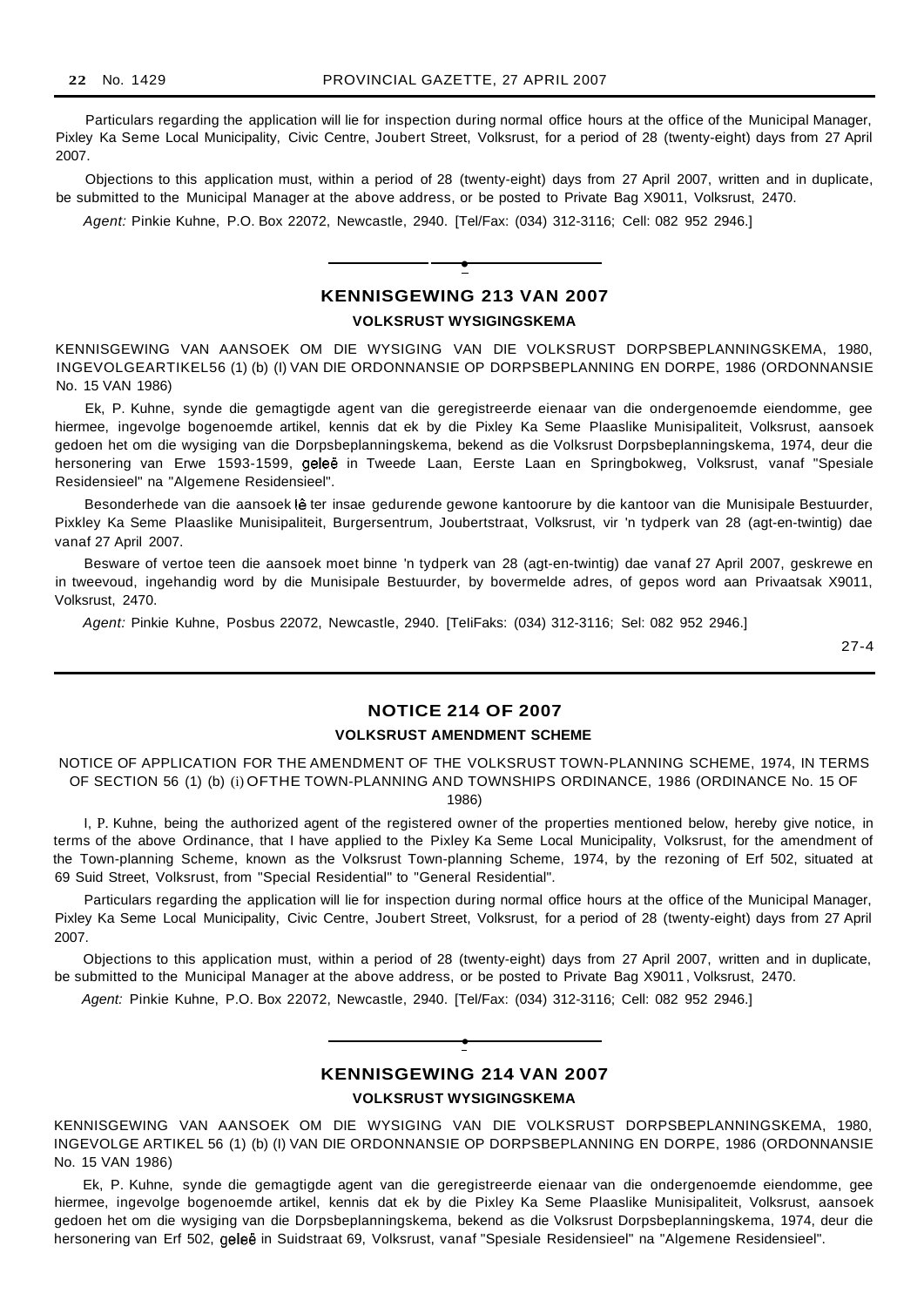Besonderhede van die aansoek lê ter insae gedurende gewone kantoorure by die kantoor van die Munisipale Bestuurder, Pixkley Ka Seme Plaaslike Munisipaliteit, Burgersentrum, Joubertstraat, Volksrust, vir 'n tydperk van 28 (agt-en-twintig) dae vanaf 27 April 2007,

Besware of vertoe teen die aansoek moet binne 'n tydperk van 28 (agt-en-twintig) dae vanaf 27 April 2007, geskrewe en in tweevoud, ingehandig word by die Munisipale Bestuurder, by bovermelde adres, of gepos word aan Privaatsak X9011, Volksrust, 2470,

Agent: Pinkie KOhne, Posbus 22072, Newcastle, 2940. [Tel/Faks: (034) 312-3116; Sel: 0829522946.]

27--4

## **NOTICE 215 OF 2007**

SCHEDULE 11

(Regulation 21)

#### NOTICE OF APPLICATION FOR ESTABLISHMENT OF TOWNSHIP

.Mbombela Local Municipality hereby gives notice in terms of sections 69 (6)(a) and 96 of the Town Planning and Townships Ordinance, 1986 (Ordinance 15 of 1986), that an application to establish a township referred to in the annexure hereto has been received by it.

Particulars of this application will lie for inspection during normal office hours at the office of the Mbombela Local Municipality, Room 205, Second Floor, Nel Street, Nelspruit, 1200, for a period of 28 days from 27 April 2007,

Objections to or representation in respect of the application must be lodged with or made in writing and in duplicate to the above-mentioned address or at PO Box 45, Nelspruit, 1200, within a period of 28 days from 27 April 2007 (no later than 24 May 2007),

#### **ANNEXURE**

Name of Township: **Rocky Drift Extension 30 Township.**

FuJI name of applicant: Umsebe Development Planners.

Number of erven in proposed town and zonings:

| Erven | Zonings                                                                                                                                                                                                                                  |
|-------|------------------------------------------------------------------------------------------------------------------------------------------------------------------------------------------------------------------------------------------|
| 11    | "Commercial" including wholesale to the public and any other uses that will be approved<br>by the special consent of the Mbombela Local Municipality, SUbject to a coverage of<br>75%, floor area ratio of 1, 5 and height of 3 storeys. |
| 23    | "Industrial 3" and any other uses that will be approved by the special consent of the<br>Mbombela Local Municipality, subject to a coverage of 75%, floor area ratio of 1,5 and<br>height of 2 storeys (10m),                            |
|       | "Special" for Private Road purposes, Security Access Control facilities and ancillary<br>uses.                                                                                                                                           |
| 35    | Total                                                                                                                                                                                                                                    |

Description of land on which township is to be established: Portions 8 and 12 of the farm Werksaam 107 JU,

Locality of the proposed township: The properties are situated within the area of jurisdiction of the Mbombela Local Municipality, north-east of Rocky Drift, roughly in the south-eastern corner of the intersection between the R40 Road and the 0812 (Rocky Drift/KMIA) Road,

Reference No.: PODEN (p1522),

Address of agent: Umsebe Development Planners, PO Box 12367, Nelspruit, 1200. Tel. (013) 752-4710.

## **KENNISGEWING 215 VAN 2007**

BYLAE **11**

(Regulasie 21)

#### KENNISGEWING VAN AANSOEK OM STIGTING VAN DORP

Mbombela Plaaslike Munisipaliteit, gee hiermee ingevolge artikels 69 (6) (a) en 96 van die Dorpsbeplanning en Dorpe Ordonnansie, 1986 (Ordonnansie 15 van 1986), kennis dat 'n aansoek om die dorp in die bylae hierby genoem, te stig deur hom ontvang is.

Besonderhede van die aansoek lê ter insae gedurende gewone kantoorure by die Mbombela Plaaslike Munisipaliteil, Kamer 205, Tweede Vloer, Nelstraat, Nelspruit, vir 'n tydperk van 28 dae vanaf 27 April 2007.

Besware of vertoa ten opslgte van die aansoek moet binne 'n tydperk van 28 dae vanaf 27 April 2007 (nie later as 24 Mei 2007), skriftelik en in tweevoud by bovermelde adres of by Posbus 45, Nelspruit, 1200, ingedien of gerig word.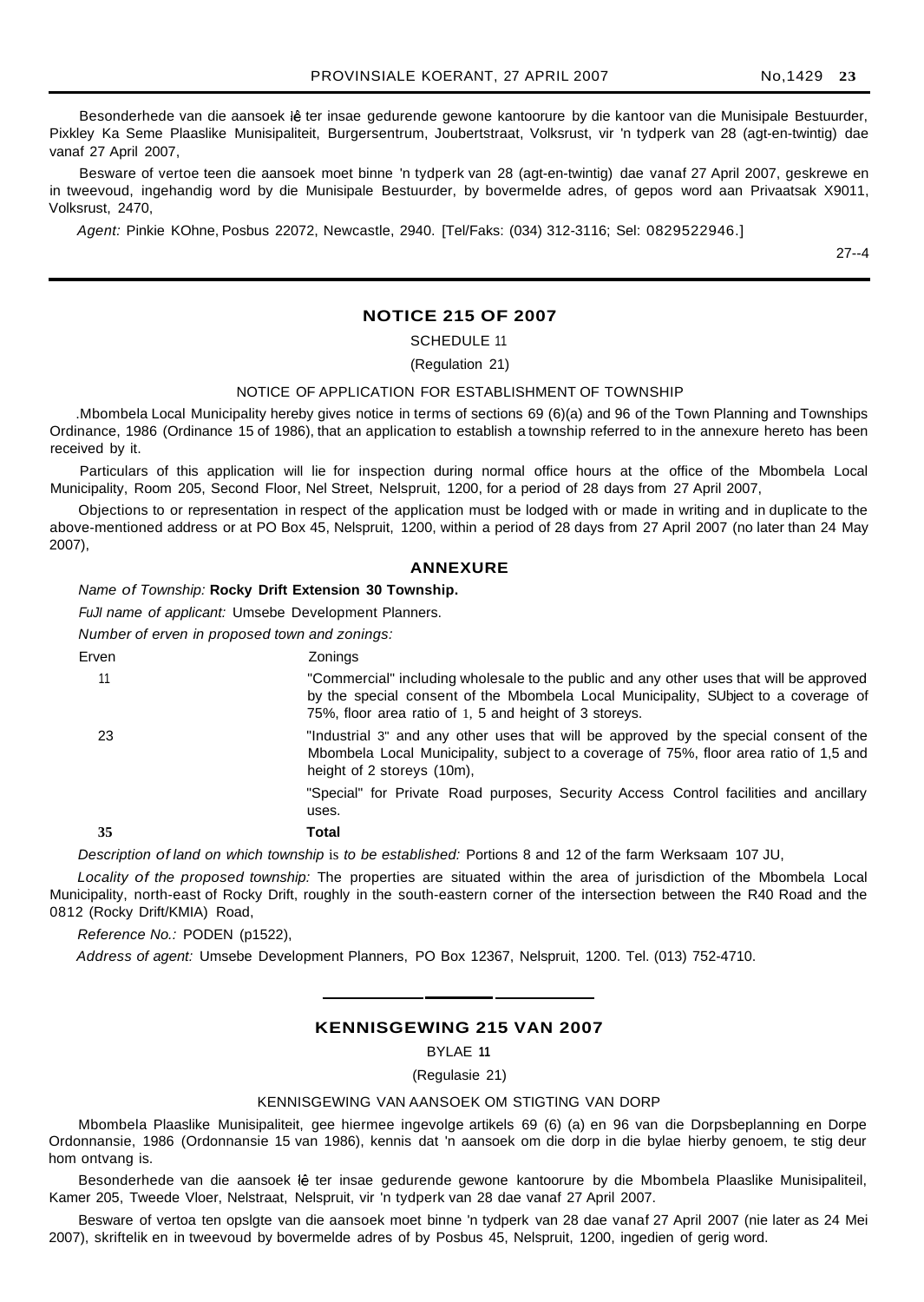#### **BYLAE**

Naam van dorp: **Rocky Drift Uitbreiding 30 Dorp.**

Volle naam van applikant: Umsebe Onlwikkelingsbeplanners.

AantaJ erwe in voorgestelde dorp en sonerings:

| Erwe | Sonerings                                                                                                                                                                                                                                                                       |
|------|---------------------------------------------------------------------------------------------------------------------------------------------------------------------------------------------------------------------------------------------------------------------------------|
| 11   | "Kommersieel", insiuitende groothandel aan die publiek en enige ander gebruike wat<br>deur die toestemming van Mbombela Plaaslike Munisipaliteit goedgekeur mag word,<br>onderhewig aan 'n dekking van 75%, vloeroppervlakte-verhouding van 1,5 en hoogte<br>van 3 verdiepings. |
| 23   | "Nywerheid 3" en enige ander gebruike wat deur die toestemming van Mbombela<br>Plaaslike Munisipaliteit goedgekeur mag word, onderhewig aan 'n dekking van 75%,<br>vloeroppervlakte-verhouding van 1,5 en hoogte van 2 verdiepings (10m).                                       |
|      | "Spesiaal" vir doeleindes van 'n Privaat pad. Sekuriteits-toegangsbeheer fasiliteite en<br>aanverwante gebruike.                                                                                                                                                                |
| 35   | Totaal                                                                                                                                                                                                                                                                          |
|      | Beskrywing van grond waarop dorp gestig staan te word: Gedeeltes 8 en 12 van die plaas Werksaam 107 JU.                                                                                                                                                                         |
|      |                                                                                                                                                                                                                                                                                 |

Ligging van voorgestelde dorp: Die eiendomme is geleë binne die jurisdiksie gebied van die Mbombela Plaaslike Munisipaliteit, noord-oos van Rocky Drift, naastenby in die suid-oostelike hoek van die kruising tussen die R40 Pad en die D812 (Rocky Drift/KMIA) Pad.

#### Verwysingsnommer: PODEN (p1522).

Adres van agent: Umsebe Onlwikkelingsbeplanners, Posbus 12367, Nelspruit, 1200. Tel. (013) 752-4710.

27--4

## **NOTICE 216 OF 2007**

SCHEDULE 11

(Regulation 21)

#### NOTICE OF APPLICATION FOR ESTABLISHMENT OF TOWNSHIP

Mbombela Local Municipality, hereby gives notice in terms of section 69 (6) (a) and 96 of the Town-planning and Townships Ordinance, 1986 (Ordinance 15 of 1986), that an application to establish a township referred to in the Annexure hereto, has been received by it.

Particulars of this application will lie for inspection during normal office hours at the office of the Mbombela Local Municipality, Room 205, Second Floor, Nel Street, Nelspruit, 1200, for a period of 28 days from 27 April 2007.

Objections to or representations in respect of the application must be lodged with or made in writing and in duplicate to the above-mentioned address or at PO Box 45, Nelspruit, 1200, within a period of 28 days from 27 April 2007 (no later than 24 May 2007).

## **ANNEXURE**

Name of township: **Sonheuwel Extension 14 Township.**

Full name of applicant: Umsebe Development Planners.

Number of erven in proposed town and zonings:

| Erven | Zonings:                                                                                    |
|-------|---------------------------------------------------------------------------------------------|
| 15    | "Residential 3" with a floor area ratio of 0.35 $(\pm 1)$ ha erven).                        |
| 9     | "Residential 3" with a floor area ratio of 0,9 (minimum size of erven is 2 000 m").         |
|       | "Private Open Space" and uses ancillary thereto.                                            |
|       | "Special" for Private Road purposes, Security Access Control facilities and ancillary uses. |
|       | <b>Existing Public Roads</b>                                                                |
| 27    | Total                                                                                       |

Description of land on which township is 10 be established: Portion 15 of the farm Beryl 313 JT.

Locality of the proposed township: The property is situated within the area of jurisdiction of the Mbombela Local Municipality, approximately 400 m east of the R40 Nelspruit-Barberton Road, adjacent south of Sonheuwel Extension 1 and Sonheuwel Extension 2 Township, east of the Tshwane Technikon and adjacent west of Sonheuwel Extension 8 Township (The Rest Eco Estate).

#### Reference No: KCVG-0-1 (P1531)

Address of agent: Umsebe Development Planners, PO Box 12367, Nelspruit, 1200. Tel. (013) 752-4710.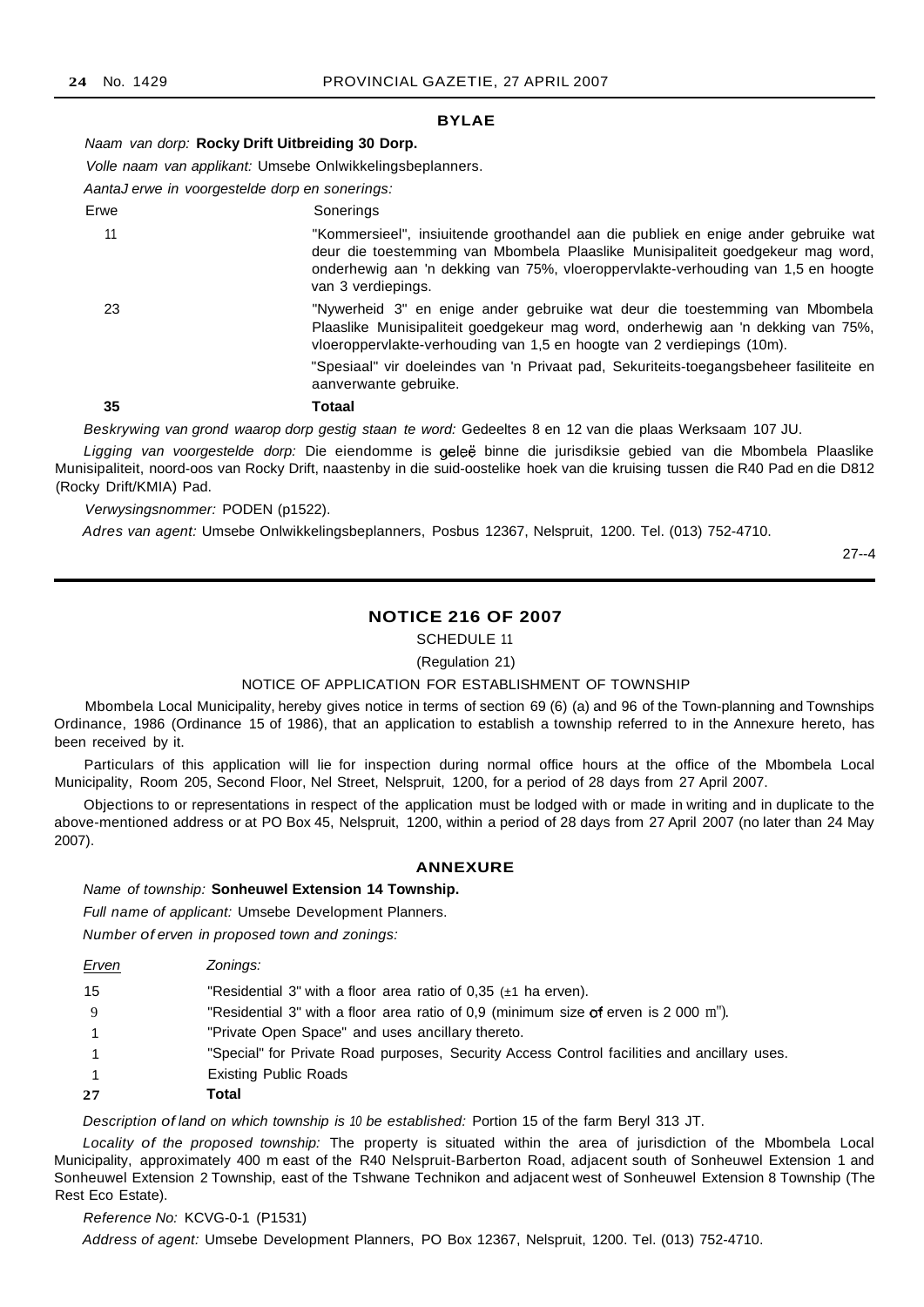## **KENNISGEWING** 216 **VAN** 2007

BYLAE 11

(Regulasie 21)

## KENNISGEWING VIR AANSOEK OM STIGTING VAN DORP

Mbombela Plaaslike Munisipaliteit, gee hiermee ingevolge artikels 69 (6) (a) en 96 van die Dorpsbeplanning en Dorpe Ordonnansie, 1986 (Ordonnansie 15 van 1986), kennis dat 'n aansoek om die dorp in die Bylae hieronder genoem, te stig deur hom ontvang is.

Besonderhede van die bogenoemde aansoek lê ter insae gedurende kantoorure by die Mbombela Plaaslike Munisipaliteit, Kamer 205, Tweede Vloer, Nelstraat, Nelspruit, vir 'n tydperk van 28 dae vanaf 27 April 2007.

Besware teen of vertoe ten opsigte van die aansoek moet binne 'n tydperk van 28 dae vanaf 27 April 2007 (nie later as 24 Mei 2007) skriftelik en in tweevoud by bovermelde adres of by Posbus 45, Nelspruit, 1200, ingedien of gerig word.

#### BVLAE

Naam van dorp: Sonheuwel Uitbreiding 14 Dorp.

Volle naam van applikant: Umsebe Ontwikkelingsbeplanners.

Aantal erwe in voorgestelde dorp en sonerings:

Erwe Sonerings

15 "ResidensieeI3" met 'n vloeroppervlak-verhouding van 0,35 (±1 ha erwe).

- 9 "Residesieel 3" met 'n vloeroppervlak-verhouding van 0,9 (minimum groolle van erwe is 2000 m<sup>2</sup>).
- 1 "Privaat Oop Ruimte" en gebruike bykomstig daartoe.
- 1 "Spesiaal" vir doeleindes van 'n Privaat pad, Sekuriteits-toegangsbeheer fasiliteite en aanverwante gebruike.

Bestaande Openbare Paaie.

27 Totaal

Beskrywing van grond waarop dorp gestig staan te word: Gedeelte 15 van die plaas Beryl 313 JT.

Ligging van voorgestelde dorp: Die eiendom is geleë binne die jurisidiksie gebied van die Mbombela Plaaslike Munisipaliteit, ongeveer 400 moos van die R40 Nelspruit-Barberton Pad, aanliggend suid van Sonheuwel Uitbreiding 1 en Sonheuwel Uitbreiding 2 Darpe, oos van die Tswane Technikon en aanliggend wes van Sonheuwel Uitbreiding 8 Dorp (The Rest Eco Estate).

Verwysingsnommer: KGVG-0-1(P1531)

Adres van agent: Umsebe Ontwikkeiingsbeplanners, Posbus 12367, Nelspruit, 1200. Tel. (013) 752-4710.

27--4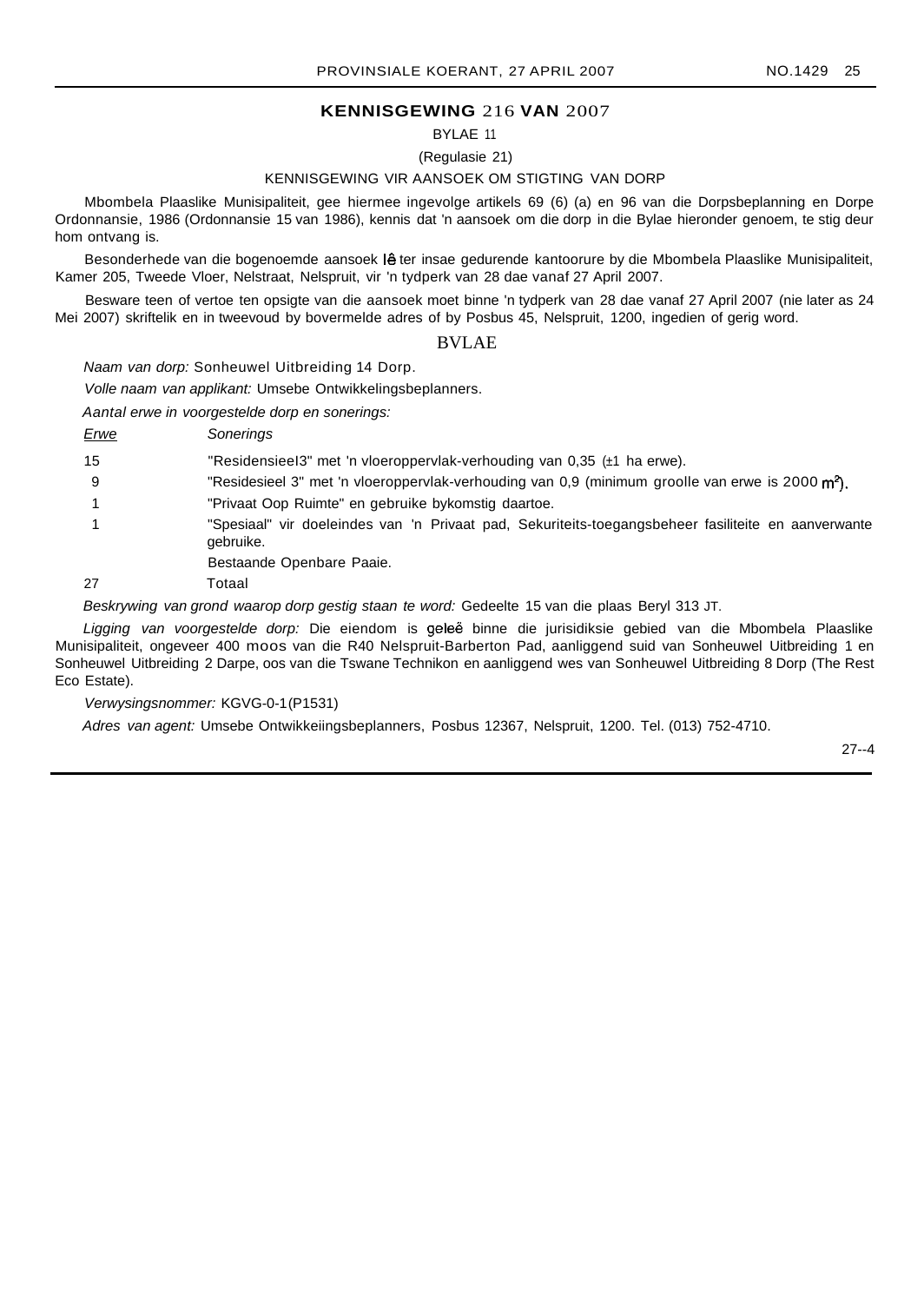## **NOTICE 217 OF 2007**

## **APPLICATION FOR REMOVAL OF RESTRICTIVE CONDITIONS [REMOVAL OF RESTRICTIONS ACT, 1967 (ACT 84 OF 1967)]**

Notice is hereby given in terms of the provisions of Section 3 (1) of the Removal of Restrictions Act, 1967 (Act 84 of 1967) that application has been made Korsman & van Wyk on behalf of the Emalahleni Local Municipal Council for the removal of the conditions as contained in the Schedule, in order to establish the proposed townships: Enkanini Extensions 1 and 5.

The application and the relevant documents are available for inspection during office hours at the Department of Agriculture and Land Administration, (Attention Me M. Stoop), Room 20, Simunye Corner Building, cnr of De Waal and Anderson Street Nelspruit.

Objections against of representations in respect to the application must be lodge in writing to the Head of the Department, Department of Agriculture and Land Administration, Private Bag X11219, Nelspruit, 1200 (Attention Ms M. Stoop Tel 013 756 9020 & Fax 013 766 8247) within 28 days from the date of first publication of this notice, namely 27 April 2007.

|                               | <b>SCHEDULE</b>   |                         |
|-------------------------------|-------------------|-------------------------|
| <b>Property</b>               | <b>Title Deed</b> | <b>Conditions to be</b> |
|                               |                   | removed                 |
| Ged. 105, Nooitgedacht 300 JS | T7742/88          | TWEE. B.                |
| Ged. 106, Nooitaedacht300 JS  | T56049/87         |                         |
| Ged. 108, Nooitgedacht 300 JS | T39813/87         |                         |
| Ged. 109, Nooitaedacht 300 JS | T44901/87         | в                       |

## **KENNISGEWING 217 VAN 2007**

## **KENNISGEWING OM OPHEFFING VAN BEPERKENDE VOORWAARDES [WET OP OPHEFFING VAN BEPERKINGS, 1967 (WET 84 VAN 1967)]**

Kennis geskied hiermee ingevolge die bepaling van Artikel 3 (1) van die Wet op Opheffing van Beperkings, 1967 (Wet B4 van 1967), dat aansoek gedoen is deur Korsman & van Wyk namens die Emalahleni Plaaslike Munisipale Raad, vir die opheffing van die voorwaardes soos vervat in die Bylae, ten einde die stigting van die voorgestelde dorpsgebied: Enkanini Uitbreidings 1 en 5 moontlik te maak..

Die aansoek en die betrokke dokumente lê ter insae gedurende die kantoorure die Departement van Landbou en Grondadministrasie, (Aandag Me M. Stoop) Kamer 20, Simunye Corner Gebou, hoek van De Waal- & Andersonstraat, Nelspruit.

Besware teen of vertoe met betrekking tot die aansoek moet skriftelik binne 28 dae vanaf die datum van eerste advertensie hiervan, naamlik 27 April 2007 by die Hoof van die Departement van Landbou en Grondadministrasie (Privaatsak X11219, Nelspruit, 1200 (Aandag M. Stoop Tel 013 7569020 & Faks 013 7668247) ingedien word.

|                               | <b>BYLAE</b>     |                           |
|-------------------------------|------------------|---------------------------|
| Eiendom                       | <b>Titelakte</b> | VoolWaardes wat opgeskort |
|                               |                  | word en verval            |
| Ged. 105, Nooitgedacht 300 JS | <b>T7742IBB</b>  | TWEE. B.                  |
| Ged. 106, Nooitoedacht 300 JS | T56049/87        |                           |
| Ged. 108, Nooitaedacht 300 JS | T39813/87        |                           |
| Ged. 109, Nooitgedacht 300 JS | T44901/87        |                           |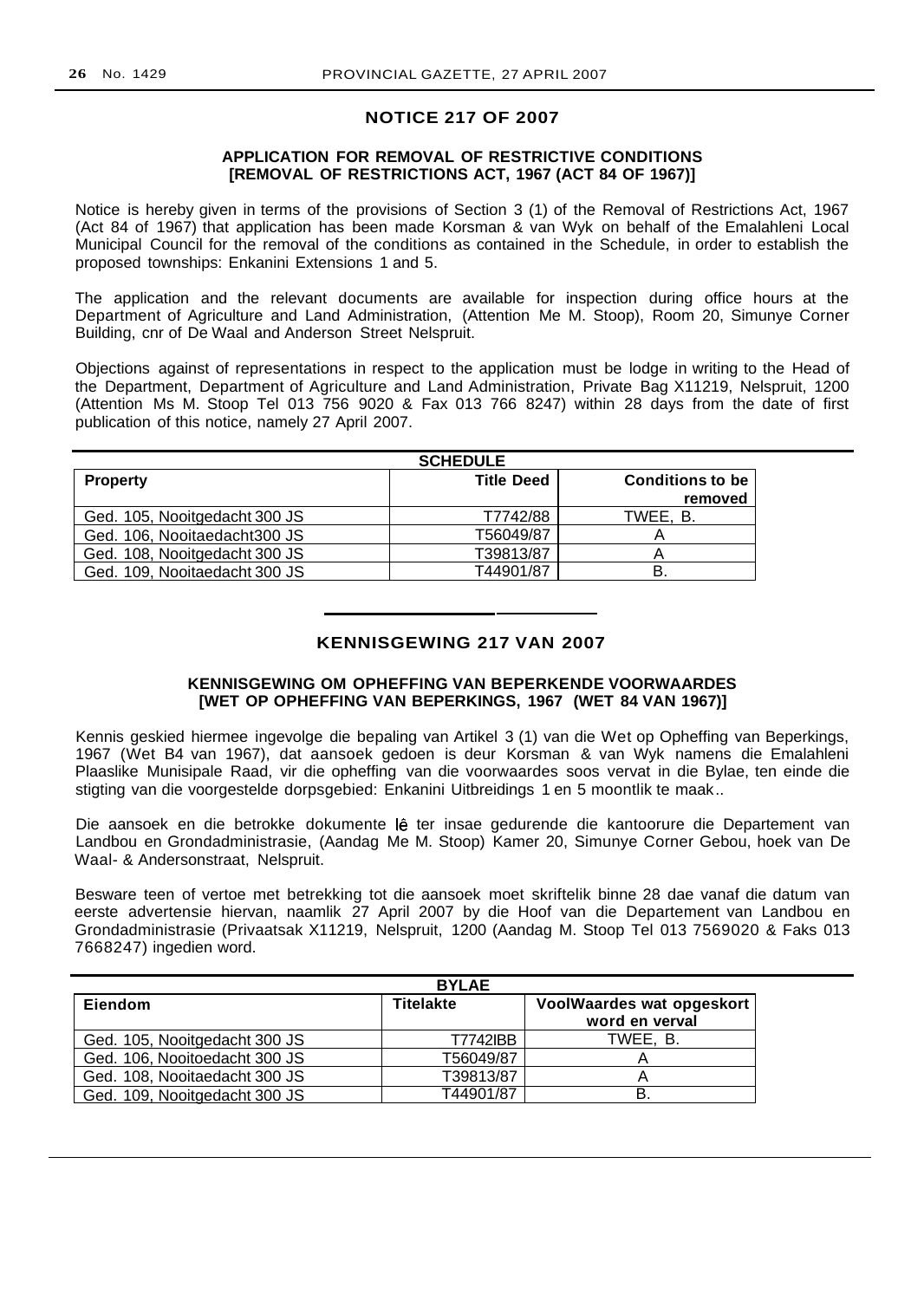## **LOCAL AUTHORITY NOTICES PLAASLIKE BESTUURSKENNISGEWINGS**

## **LOCAL AUTHORITY NOTICE 153**

## **LOCAL** AUTHORITY NOTICE **1230**

## **ERMELO AMENDMENT SCHEME 82**

It is hereby notified in terms of section 57 (1) of the Town-planning and Township Ordinance, 1986, that the Msukaligwa Local Municipality, approved the amendment of the Ermelo Town-planning Scheme.

| 1.  | Scheme 104 | Erf315                                                                   | From Public Open<br>Space to        | Business 1                                                                    |
|-----|------------|--------------------------------------------------------------------------|-------------------------------------|-------------------------------------------------------------------------------|
| 2.  | Scheme 125 | Erf 369                                                                  | From Residential 1<br>to            | Special for the Purpose of a workshop,<br>automotive starters and alternators |
| 3.  | Scheme 130 | Portion 1 of Erf 578                                                     | From Residential 1<br>to            | <b>Business 2</b>                                                             |
| 4.  | Scheme 132 | Portion 2 (Portion of Portion 1)<br>Erf389                               | From Business 1 to                  | Special (purpose of retreading tyres<br>(cold Process))                       |
| 5.  | Scheme 138 | Portion 1 of Erf 577                                                     | From Residential 1<br>to            | <b>Business 2</b>                                                             |
| 6.  | Scheme 143 | Portion 1 of Erf 841                                                     | From Residential 1<br>to            | Residential 2                                                                 |
| 7.  | Scheme 144 | Portion 2 of Erf 635                                                     | From Residential 1<br>to            | <b>Business 2</b>                                                             |
| 8.  | Scheme 145 | Portion 9 of Erf 737                                                     | From Residential<br>1to             | Residential 2                                                                 |
| 9.  | Scheme 146 | Remainder of Erf 675                                                     | From Residential<br>1to             | Residential 2                                                                 |
| 10. | Scheme 147 | Erf 141 Ermelo                                                           | From Residential<br>1to             | Business 2                                                                    |
| Η.  | Scheme 148 | Erf 222 Ermelo                                                           | From Residential<br>lto             | Residential 4                                                                 |
| 12. | Scheme 149 | Portion 217 (A portion of<br>portion 13) of the farm<br>Nooitgedacht 268 | From Public Open<br>Space to        | Special for Entertainment                                                     |
| 13. | Scheme 150 | Portion 1 of Erf 492 Ermelo                                              | From Residential<br>1to             | Special for Offices                                                           |
| 14. | Scheme 151 | Remainder Extent Erf 508<br>Ermelo                                       | From Residential<br><sup>1</sup> to | Special purpose of Guest House                                                |
| 15. | Scheme 152 | Erf 839 Ermelo                                                           | From Residential<br>$1$ to          | Residential 3                                                                 |
| 16. | Scheme 154 | Erf R/7246 Ermelo                                                        | From Public Open<br>Space to        | <b>Business 2</b>                                                             |
| 17. | Scheme 155 | Portion 41 (a Portion of<br>Portion 31) of the fann<br>Oudshoornstroom   | From Agriculture<br>to              | Special for the purpose of a filling<br>station and convenient store          |
| 18. | Scheme 156 | Portion 10f Erf 542 Erm                                                  | From Residential 1<br>to            | Special for offices and residential uses                                      |
| 19. | Scheme 157 | Remaining Extent Erf 3792<br>Errn                                        | From Residential 1<br>to            | Special as shops, refreshment place,<br>guest house and dwelling units        |
| 20. | Scheme 158 | Erf947 Errn                                                              | From Residential 1<br>to            | Residential 3                                                                 |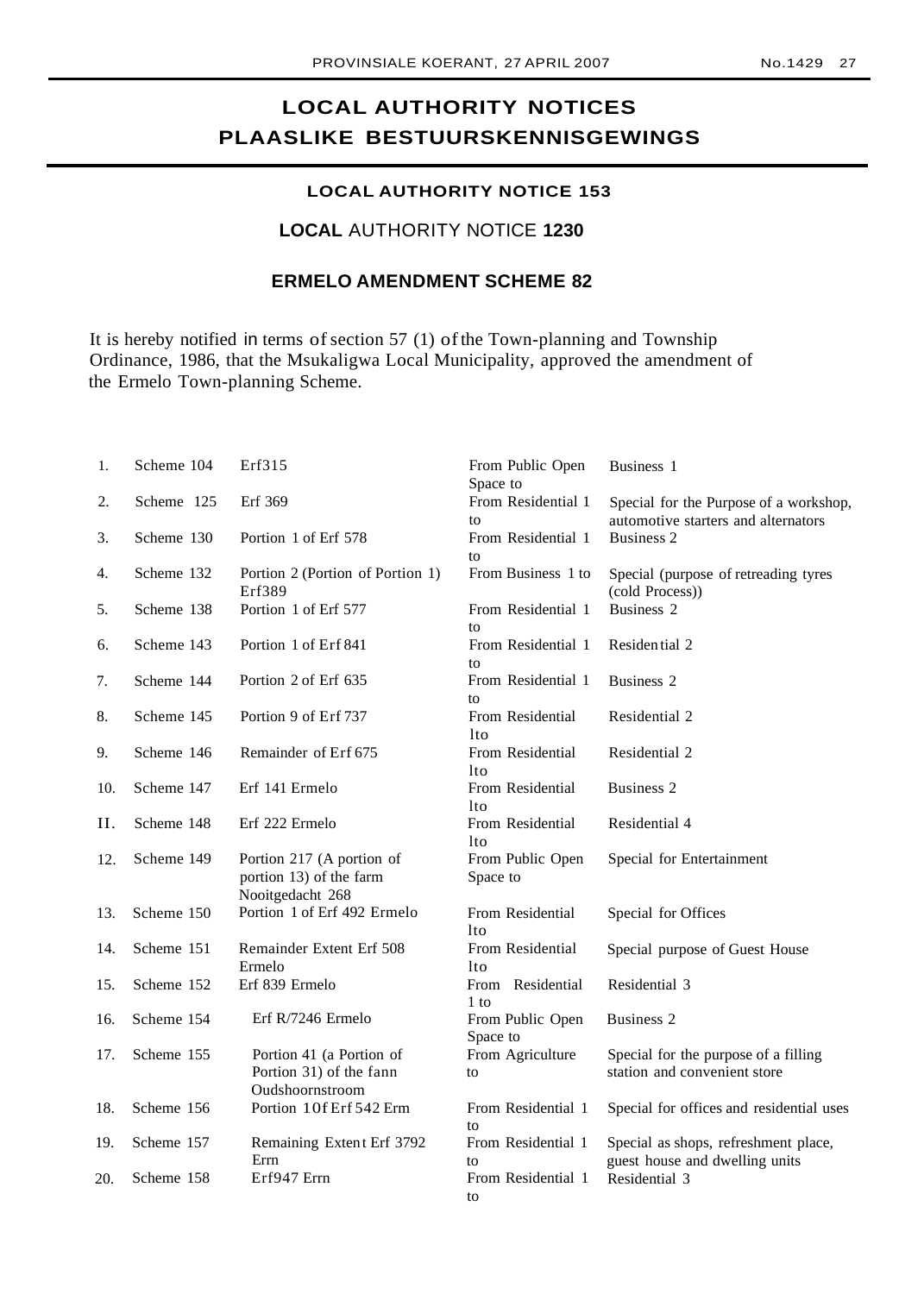| 21. | Scheme 159 | Remaining Extent of portion<br>13 of Farm Nooitgedacht, 268<br>IT | From Institution to      | Government                                                              |
|-----|------------|-------------------------------------------------------------------|--------------------------|-------------------------------------------------------------------------|
| 22. | Scheme 160 | Remaining Extent of Erf 601<br>Erm                                | From Residential 1<br>to | Special for offices                                                     |
| 23. | Scheme 161 | Portion 2 of Erf 592 Erm                                          | From Residential 1<br>to | Residential 2                                                           |
| 24. | Scheme 162 | Portion 3 of stand 498                                            | From Residential 1<br>to | Residential 2                                                           |
| 25. | Scheme 163 | Erf 1201 Erm                                                      | From Residential 1<br>to | Residential 2                                                           |
| 26. | Scheme 164 | Erf804Erm                                                         | From Residential 1<br>to | Business 2                                                              |
| 27. | Scheme 165 | Portion 1 of Erf 539                                              | From Residential 1<br>to | Special (Taxidermist, residential,<br>offices and small scale business) |
| 28. | Scheme 167 | Portion 2 of Erf 627                                              | From Residential 1<br>to | Residential 2                                                           |
| 29. | Scheme 168 | Remainder portion 1 of Erf<br>2883                                | From Residential 1<br>to | Special (For Offices)                                                   |
| 30. | Scheme 169 | Erf4407 Erm                                                       | From Residential 1<br>to | Residential 3                                                           |
|     | Scheme170  | Portion 2 of Erf 602 Ermelo                                       | From Residentiall<br>to  | <b>Business 2</b>                                                       |
| 32. | Scheme 171 | Portion 2 of Erf 586 Erm                                          | From Residential 1<br>to | Residential 2                                                           |
| 33. | Scheme 172 | Remainder of Erf 784                                              | From Residential 1<br>to | Residential 2                                                           |
| 34. | Scheme 173 | Erf8551 Erm                                                       | From Residential 1<br>to | Residential 2                                                           |
| 35. | Scheme 174 | Erf599 Erm                                                        | From Residential 1<br>to | Business 3                                                              |
| 36. | Scheme 175 | Erf487 Erm                                                        | From Residential 1<br>to | Residential 3                                                           |
| 37. | Scheme 176 | Erf 7256 Trust                                                    | From Residential 1<br>to | Residential 2                                                           |
| 38. | Scheme 177 | Portion 2 of Erf 703                                              | From Residential 1<br>to | Residential 2                                                           |
| 39. | Scheme 180 | Erf68                                                             | From Residential 1<br>to | Special office, Business building &<br>Flats                            |
| 40. | Scheme 181 | Erf3414 X14                                                       | From Residential 1<br>to | Residential 2                                                           |
| 41. | Scheme 183 | Portion 1 of Erf 640                                              | From Residential 1<br>to | Business 2                                                              |
| 42. | Scheme 184 | Portion 2 of Erf 565                                              | From Residential 1<br>to | Residential 1 - motivational<br>memorandum                              |
| 43. | Scheme 185 | Remainder of Erf 624                                              | From Residential 1<br>to | Residential 1- memo have to be<br>rectified                             |
| 44. | Scheme 186 | Erf9255 X19                                                       | From Residential 1<br>to | Residential 1 - advertisement is not<br>available                       |
| 45. | Scheme 188 | Stand 4411 X19                                                    | From Residential 1<br>to | Residential 2                                                           |
| 46. | Scheme 189 | Stand 9390                                                        | From Residential 1<br>to | Residential 2                                                           |
| 47. | Scheme 190 | Stand 1/649                                                       | From Residential 1<br>to | Residential 1 - application<br>documentation missing                    |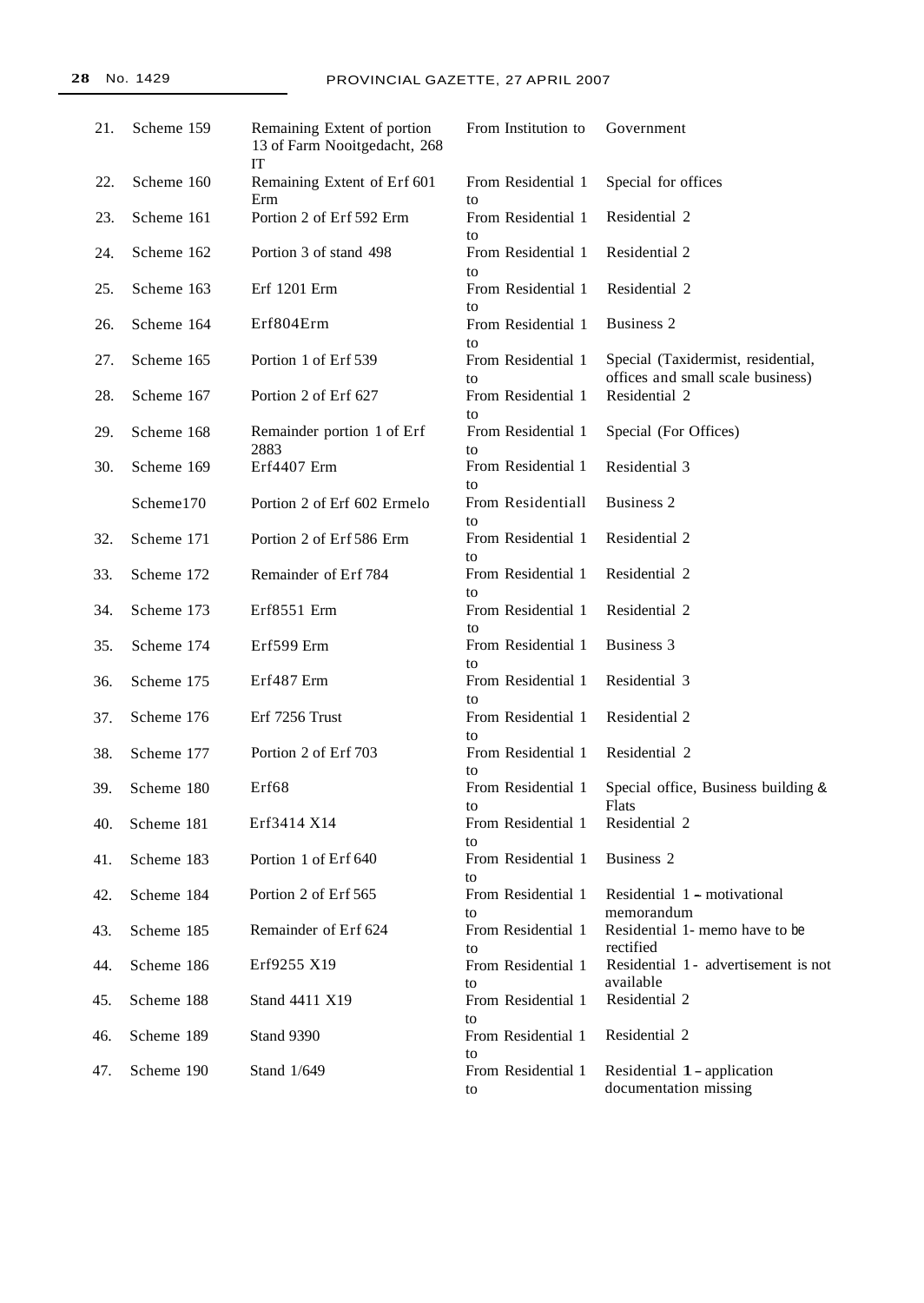|     |            | <b>FROVINSIALE ROERANT, 27 AFRIL 2007</b>                                   |                          |                                     | <b>NO. 1429</b> |
|-----|------------|-----------------------------------------------------------------------------|--------------------------|-------------------------------------|-----------------|
| 48. | Scheme 191 | Erf3324 X14                                                                 | From Residential 1       | Residential 2                       |                 |
| 49. | Scheme 200 | Remainder of Portion 1 of Erf<br>3817 & Proposed Park Closure<br>of Erf3776 | to<br>From Special to    | Business 3                          |                 |
| 50. | Scheme 201 | Remainder of Erf 575                                                        | From Residential 1<br>to | Business 3                          |                 |
| 51. | Scheme 203 | ErfR/523                                                                    | From Residential 1<br>to | Residential 3                       |                 |
| 52. | Scheme 204 | Remainder of Erf 533                                                        | From Residential 1<br>to | Residential 3                       |                 |
| 53. | Scheme 205 | Portion 2 of Erf 671                                                        | From Residential 1<br>to | Residential 3                       |                 |
| 54. | Scheme 206 | Portion 1 of Erf 15                                                         | From Residential 1<br>to | <b>Business 2</b>                   |                 |
| 55. | Scheme 207 | Erf3286                                                                     | From Residential 2<br>to | Residential 3                       |                 |
| 56. | Scheme 208 | Erf 660                                                                     | From Residential 1<br>to | Residential 3                       |                 |
| 57. | Scheme 209 | Erf 3/662                                                                   | From Residential 1<br>to | Residential 3                       |                 |
| 58. | Scheme 210 | Erf236                                                                      | From Residential 1<br>to | Residential 2                       |                 |
| 59. | Scheme 213 | Erf 1/708                                                                   | From Residential 1<br>to | Residential 3                       |                 |
| 60. | Scheme 214 | Ervin 2/645 & 3/645                                                         | From Residential 1<br>to | Residential 3                       |                 |
| 61. | Scheme 215 | Portion 10 (a Portion of<br>Portion 5) of Erf 1896                          | From Educational<br>to   | Business 3                          |                 |
| 62. | Scheme 216 | Erf 1/1034                                                                  | From Residential 1<br>to | Residential 2                       |                 |
| 63. | Scheme 217 | Portion 2 (a Portion of Portion<br>1) of Erf 728                            | From Residential 1<br>to | Residential 2                       |                 |
| 64. | Scheme 218 | Erf 600                                                                     | From Residential 1<br>to | Business 3                          |                 |
| 65. | Scheme 219 | Portion 1 of Erf 679                                                        | From Residential 1<br>to | Residential 3                       |                 |
| 66. | Scheme 220 | Erf 1800                                                                    | From Residential 1<br>to | Residential 3                       |                 |
| 67. | Scheme 222 | Remainder of Etf 317                                                        | From Residential 1       | Residential 1 - Agent to amend Map3 |                 |

|     | 69. Scheme 230 | Erf607               |                                  | From Residential 1 Residential 1 - proclaimed in Gazette |
|-----|----------------|----------------------|----------------------------------|----------------------------------------------------------|
|     |                |                      | to                               |                                                          |
| 70. | Scheme 231     | Portion 1 of Erf 576 | From Residential 1               | Business 1                                               |
|     |                |                      | to                               |                                                          |
| 71. | Scheme 234     | Erf3776 X14          | From Public Open                 | Special                                                  |
|     |                |                      | Space to                         |                                                          |
| 72. | Scheme 235     | Remainder of Erf 412 | From Residential 1               | Business 1                                               |
|     |                |                      | to                               |                                                          |
| 73. | Scheme 236     | Portion 4 of Erf 699 | From Residential 1               | Residential 3                                            |
|     |                |                      | to                               |                                                          |
| 74. | Scheme 241     | Erf726               | From Residential 1 Residential 3 |                                                          |

68. Scheme 229 Portion 1 of Stand 532 From Residential 1 Residential 2

to

to

to<br>From Residential 1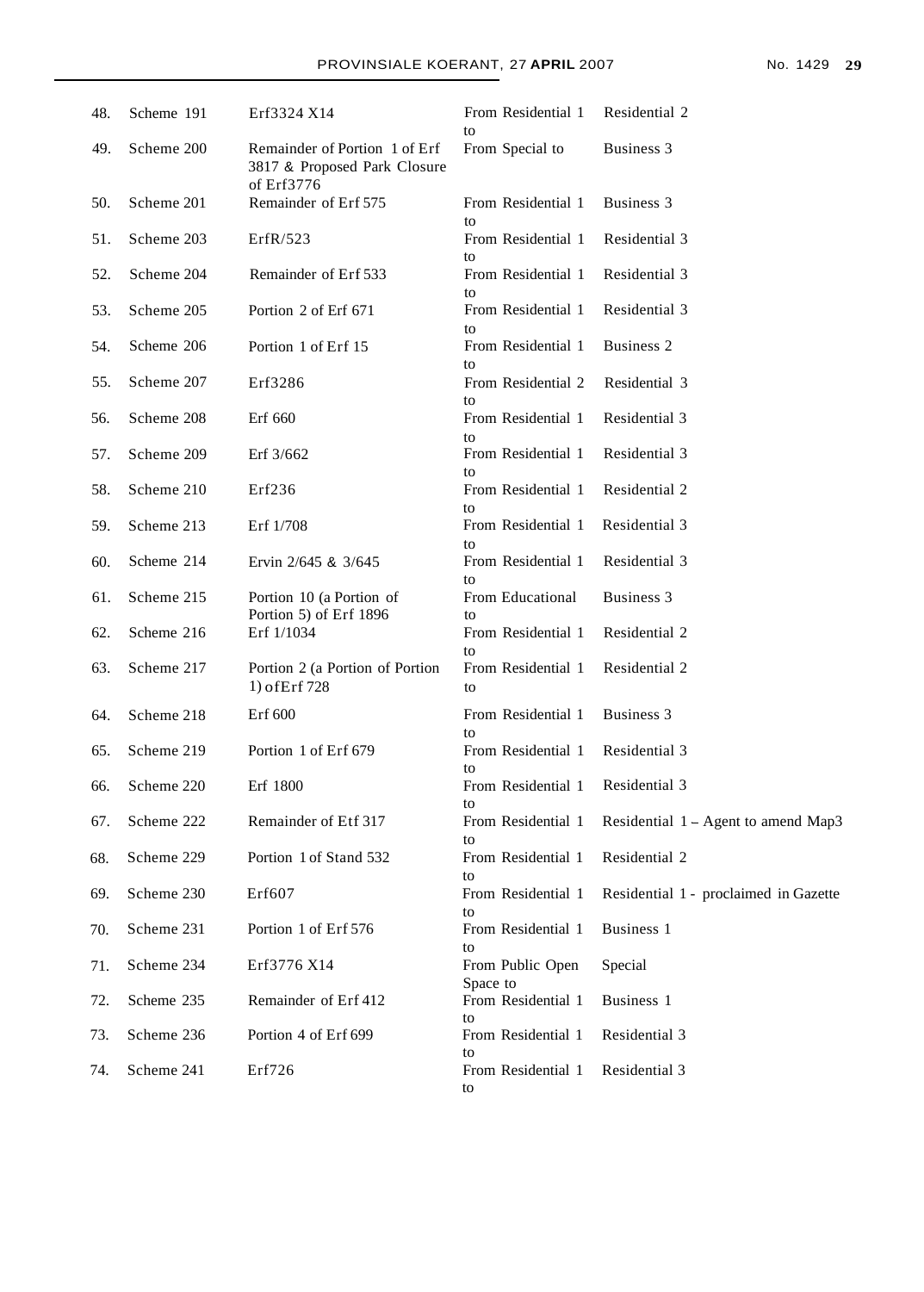| 75.        | Scheme 254               | Remainder of Erf 484                                                          | From Residential 1<br>to              | Business 2                                                                    |
|------------|--------------------------|-------------------------------------------------------------------------------|---------------------------------------|-------------------------------------------------------------------------------|
| 76.        | Scheme 255               | Erf 245 Cassim Park                                                           | From Public Open<br>Space to          | Residential 2                                                                 |
| 77.        | Scheme 257               | Portion 1 of Erf 667                                                          | From Residential 1<br>to              | Residential 2                                                                 |
| 78.        | Scheme 260               | Portion 2 of Erf 600                                                          | From Residential 1<br>to              | Business 1                                                                    |
| 79.        | Scheme 261               | Erf 1/599                                                                     | From Residential 1<br>to              | Business 3                                                                    |
| 80.        | Scheme 262               | Erf 1184 X5                                                                   | From Residential 1<br>to              | Residential 1-proclaimed in Gazette                                           |
| 8I.        | Scheme 263               | Erf 1003                                                                      | From Residential 1<br>to              | Residential 3                                                                 |
| 82.        | Scheme 264               | Ervin 3380 and 3381 X14                                                       | From Residential 1<br>to              | Residential 3                                                                 |
| 83.        | Scheme 265               | Ervin 5126 to 5132<br>(Consolidated Erf 9898)                                 | From Commercial<br>to                 | Business 3                                                                    |
| 84.        | Scheme 266               | Erf 467                                                                       | From Residential 1<br>to              | Residential 3                                                                 |
| 85.        | Scheme 267               | Erf 518 & Portion 2 of Erf 519                                                | From Residential 1<br>to              | Residential 3                                                                 |
| 86.        | Scheme 268               | Erf 4381 X19                                                                  | From Residential 1<br>to              | Increased density of 1 Dwelling per<br>200m <sup>2</sup>                      |
| 87.        | Scheme 269               | Various Portions of Erf 1904                                                  | From Residential 1<br>to              | Residential 3                                                                 |
| 88.        | Scheme 270               | Portions 15, 16, 50 & 510f<br>Erf 1904                                        | From Residential 1<br>to              | Residential 3                                                                 |
| 89.        | Scheme 271               | Erf 7278 and Portion 3 of Erf<br>7246                                         | From Business 4 &<br>Business 2 to    | Business 3<br>Business 3                                                      |
| 90.        | Scheme 272               | <b>Erf</b> 298                                                                | From Residential 1<br>to              | Residential 3                                                                 |
| 91.        | Scheme 273               | Erf 583 and Remainder of Erf<br>586 Ermelo                                    | From Residential 1<br>to              | Residential 3                                                                 |
| 92.        | Scheme 275               | Portion 1 of Erf 598                                                          | From Residential 1<br>to              | Application doc. Missing                                                      |
| 93.        | Scheme 276               | Erf 3327                                                                      | From Residential 1<br>to              | Residential 2                                                                 |
| 94.<br>95. | Scheme 279<br>Scheme 281 | Erf 364<br>Remainder of Erf 735                                               | From Special to<br>From Residential 1 | Residential 3<br>Increased density of 1 Dwelling per                          |
| 96.        | Scheme 282               | Erf 3161 X14                                                                  | to<br>From Residential 1              | 400m <sup>2</sup><br>Increased density of 1 Dwelling per<br>400m <sup>2</sup> |
| 97.        | Scheme 283               | Erf994                                                                        | to<br>From Residential 1              | Residential 3                                                                 |
| 98.        | Scheme 285               | Portion of the Remainder of<br>Erf 777 and Portion of<br>Remainder of Erf 780 | to<br>From Residential 1<br>to        | Residential 3                                                                 |
| 99.        | Scheme 287               | Remainder of Erf 671 and<br>Remainder of Erf 672                              | From Residential 1<br>to              | Residential 3                                                                 |
|            | 100. Scheme 288          | Portion 1 of Erf 520, Portion 2<br>of Erf 520 of Erf 521                      | From Residential 1<br>to              | Residential 3                                                                 |
|            | 10I. Scheme 289          | Erf 4906 X14                                                                  | From Educational<br>to                | Residential 3                                                                 |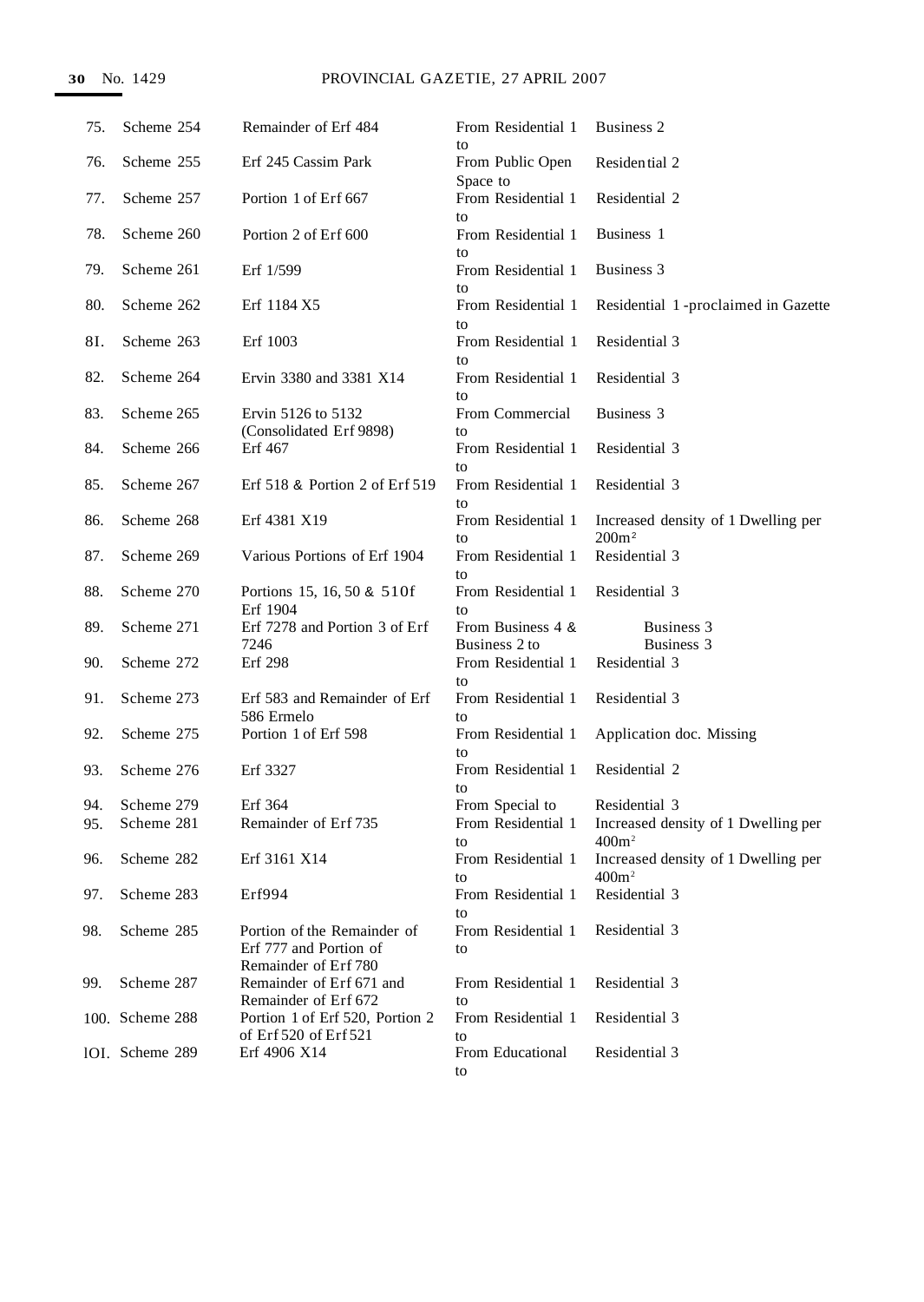|--|

Residential 3

Residential 3

| 102. Scheme 290 | Remainder of Ed 536 | From Residential<br>tΩ   |
|-----------------|---------------------|--------------------------|
| 103. Scheme 291 | Erf 3547            | From Residential 1<br>tο |

Copies of the amendment scheme are filed with the Director: Corporate Services, Ermelo and the *office* Civic Centre cnr Taute and Church Street, Ermelo, and are open for inspection at all reasonable times. This amendment scheme is known as the The Ermelo Amendment Scheme and shall come in to operation hereof. A copy ofthis notice will be provided in Afrikaans or SiSwati to anyone requesting such in writing.

T Kubheka, Municipal Manager, PO Box 48, ERMELO, 2350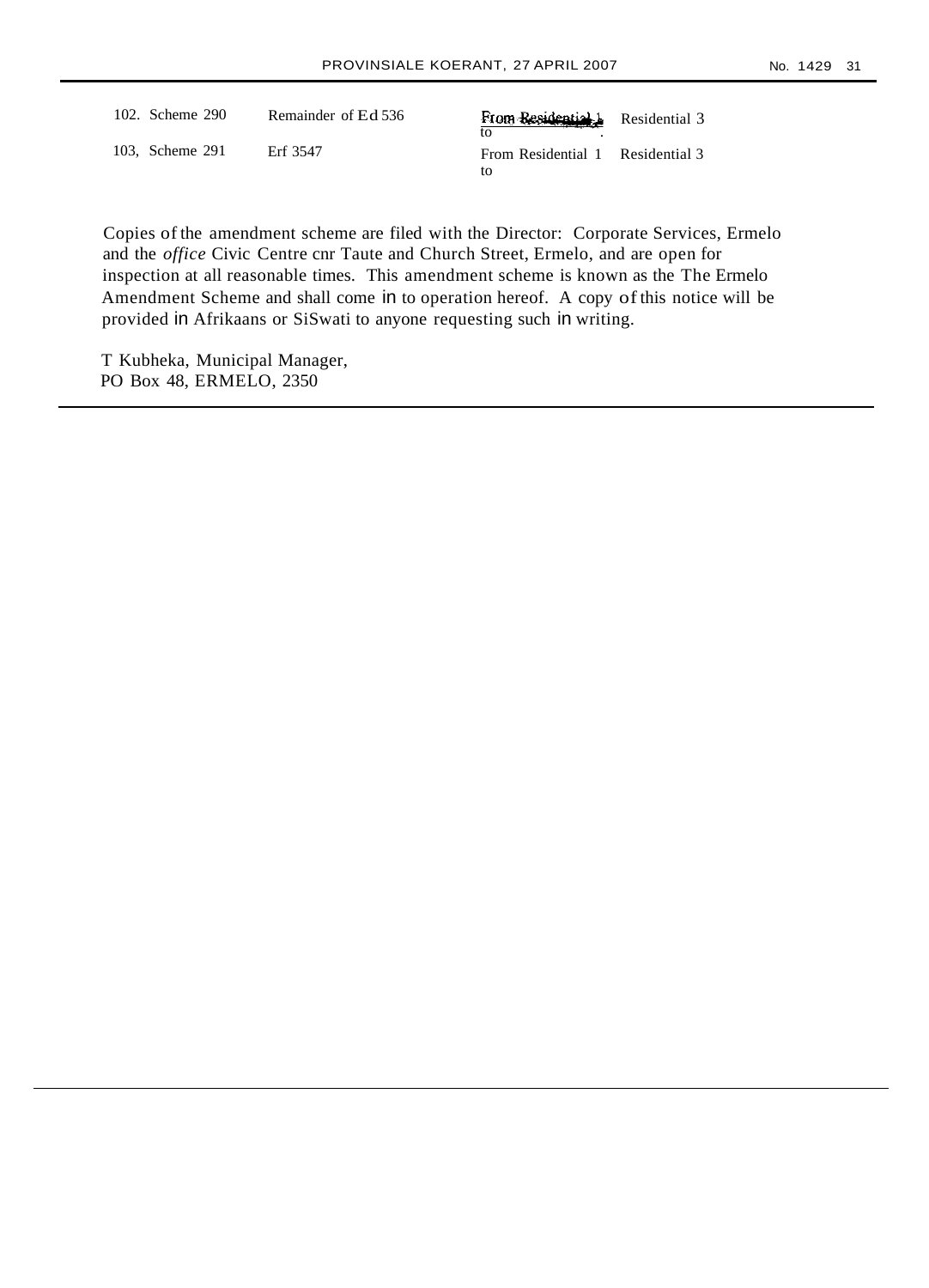## LOCAL AUTHORITY NOTICE 143

#### THABA CHWEU MUNICIPALITY

#### NOTICE OF APPLICATION FOR ESTABLISHMENT OF TOWNSHIP-REGULATION 21

The Thaba Chweu Municipality, Lydenburg Administrative Unit, hereby gives notice in terms of section 96 (1) and (3) read with section 69 (6) (a) of the Town-planning and Townships Ordinance, 1986 (Ordinance 15 of 1986), that an application to establish the township referred to in the Annexure hereto, has been received.

Particulars of the application will lie open for inspection during normal office hours at the office of the Municipal Manager, Thaba Chweu Municipality, Lydenburg Administrative Unit, Sentraal Street, Lydenburg, for a period of 28 days from 20 April 2007 (date of first publication of this notice).

Objections to or representations in respect of the application must be lodged with or made in writing and in duplicate to the Municipal Manager at the above address or at PO Box 61, Lydenburg, 1120, within a period of 28 days from 20 April 2007.

#### ANNEXURE

Name of township: Sabie Extension 14.

Full name of the applicant: Afritown Pianners.

Number of erven in proposed township: "Residential 3": 2

Description of land on which township is to be established: Portion 164 (a portion of Portion 161) of the farm Grootfontein 196 JT.

Situation of proposed township: South West of the T-junction formed by Ninth Avenue and Main Street and south of Omdraai Street, and further south of Sabie Extension 10.

Remarks: The proposed township will have a multiple residential character.

PLAASLIKE BESTUURSKENNISGEWING 143

**-**

## THABA CHWEU MUNISIPALITEIT

#### KENNISGEWING VAN AANSOEK OM STIGTING VAN 'N DORP-REGULASIE 21

Die Thaba Chweu Munisipaliteit, Administratiewe Eenheid gee hiermee ingevolge artikel 96 (1) en (3) saamgelees met artikel 69 (6) (a) van die Ordonnansie op Dorpsbeplanning en Dorpe, 1986 (Ordonnansie 15 van 1986), kennis dat 'n aansoek om die dorp in die Bylae hierby genoem, te stig deur hom ontvang is.

Besonderhede van die aansoek lê ter insae gedurende gewone kantoorure by die kantoor van die Munisipale Bestuurder: Thaba Chweu Munisipaliteit, Lydenburg Administratiewe Eenheid, Sentraalstraat, Lydenburg, vir 'n tydperk van 28 dae vanaf 20 April 2007 (datum van eerste publikasie van hierdie kennisgewing).

Besware teen of vertoe ten opsigte van die aansoek moet binne 'n tydperk van 28 dae vanaf 20 April 2007 skriftelik en en tweevoud by of tot die Munisipale Bestuurder by bovermelde adres of by Posbus 61, Lydenburg, 1120, ingedien of gerig word.

### BVLAE

Naam van dorp: Sabie Uitbreiding 14.

Volle naam van aansoeker: Afritown Planners.

Aantal erwe in voorgestelde dorp: "Residensieel 3": 2.

Beskrywing van grond waarop dorp gestig staan te word: Gedeelte 164 ('n gedeelte van Gedeelte 161) van die plaas Grootfontein 196 JT.

Ligging van voorgestelde dorp: Suidwes van die T-aansluiting gevorm deur Negendelaan en Mainstraat en wes van Omdraaistraat asook verder suid van Sabie Uitbreiding 10.

Opmerkings: Die dorp sal 'n rnutti-resldenslele karakter hê.

20-27

## LOCAL AUTHORITY NOTICE 144

#### THABA CHWEU MUNICIPALITY

#### NOTICE OF APPLICATION FOR ESTABLISHMENT OF TOWNSHIP-REGULATION 21

The Thaba Chweu Municipality, Lydenburg Administrative Unit, hereby gives notice in terms of section 96 (1) and (3) read with section 69 (6) (a) of the Town-planning and Townships Ordinance, 1986 (Ordinance 15 of 1986), that an application to establish the township referred to in the Annexure hereto, has been received.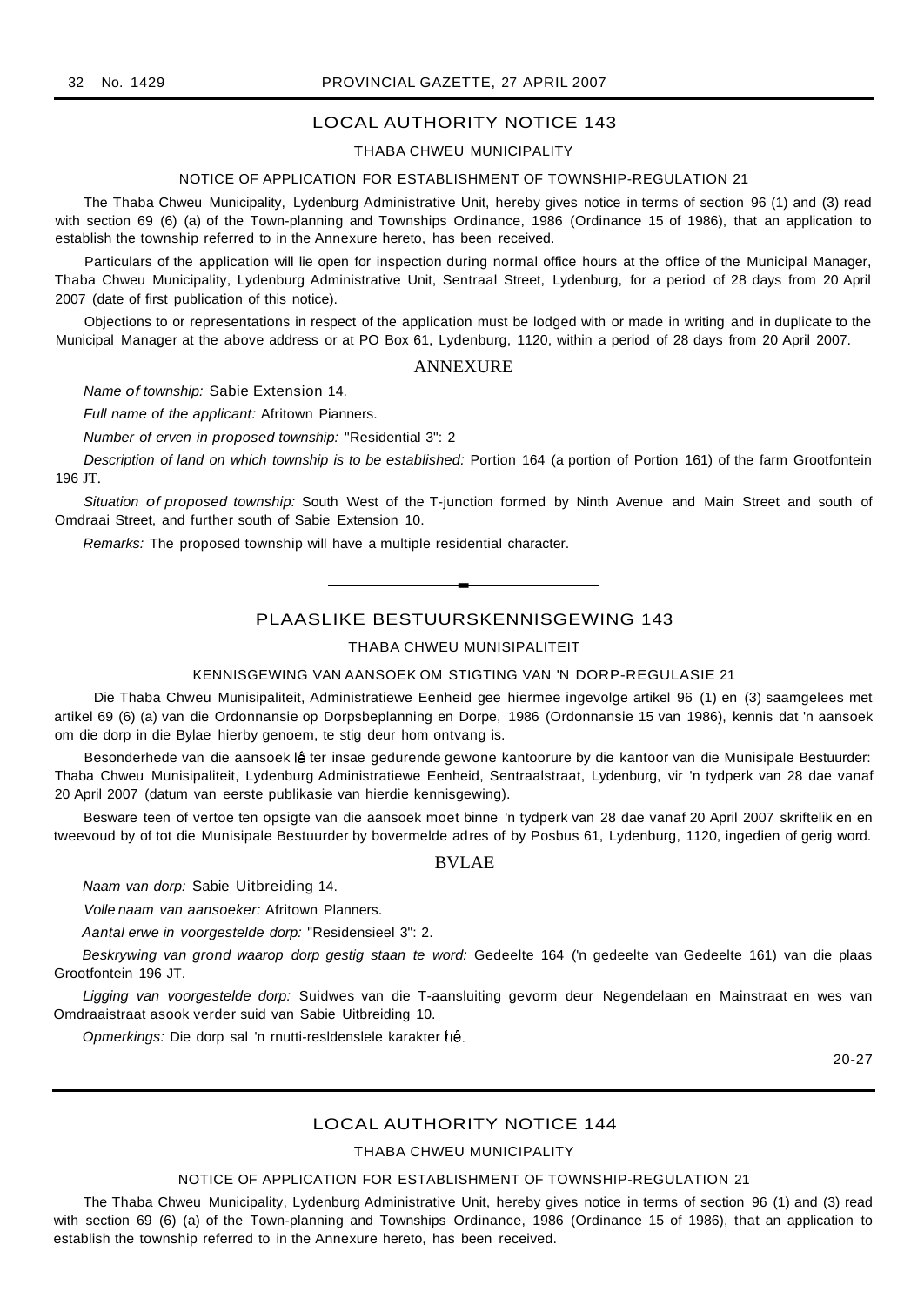Particulars of the application will lie open for inspection during normal office hours at the office of the Municipal Manager, Thaba Chweu Municipality, Lydenburg Administrative Unit, Sentraal Street, Lydenburg, for a period of 28 days from 20 April 2007 (date offirst publication of this notice).

Objections to or representations in respect of the application must be lodged with or made in writing and in duplicate to the Municipal Manager at the above address or at PO Box 61, Lydenburg, 1120, within a period of 28 days from 20 April 2007.

## **ANNEXURE**

#### Name of township: **Sabie Extension** 15.

Full name of the applicant: Afritown Planners.

Number of erven in proposed township: "Residential 3": 2

Description of land on which township is to be established: Portion 31 of the farm Grootfontein 196 JT.

Situation of proposed township: West of the crossing formed between Main Road and Lydenburg Street, and further Northwest of Sybrand van Niekerk Secondary School and east of Hofmeyer Circle.

Remarks: The proposed township will have a multiple residential character.

## **PLAASLIKE BESTUURSKENNISGEWING 144**

#### **THABA CHWEU MUNISIPALITEIT**

#### KENNISGEWING VAN AANSOEK OM STIGTING VAN 'N DORP-REGULASIE 21

Die Thaba Chweu Munisipaliteit, Administratiewe Eenheid gee hiermee ingevolge artikel 96 (1) en (3) saamgelees met artikel 69 (6) (a) van die Ordonnansie op Dorpsbeplanning en Dorpe, 1986 (Ordonnansie 15 van 1986), kennis dat 'n aansoek om die dorp in die Bylae hierby genoem, te stig deur hom ontvang is.

Besonderhede van die aansoek lê ter insae gedurende gewone kantoorure by die kantoor van die Munisipale Bestuurder: Thaba Chweu Munisipaliteit, Lydenburg Administratiewe Eenheid, Sentraalstraat, Lydenburg, vir 'n tydperk van 28 dae vanaf 20 April 2007 (datum van eerste publikasie van hierdie kennisgewing).

Besware teen of vertoe ten opsigte van die aansoek moet binne 'n tydperk van 28 dae vanaf 20 April 2007 skriftelik en in tweevoud by of tot die Munisipale Bestuurder by bovermelde adres of by Posbus 61, Lydenburg, 1120, ingedien of gerig word.

#### **BYLAE**

Naam van dorp: **Sabie Uitbreiding** 15.

Volle naam van aansoeker: Afritown Planners.

Aantal erwe in voorgestelde dorp: "Residensieel 3": 2.

Beskrywing van grond waarop dorp gestig staan te word: Gedeelte 31 van die plaas Grootfontein 196 JT.

Ligging van voorgestelde dorp: Wes van die kruising gevorm deur Main Road en Lydenburgstraat asook verder noordwes van Hoerskool Sybrand van Niekerk en oos van Hofmeyersirkel.

Opmerkings: Die dorp sal 'n rnulti-residensiele karakter hê.

2G-27

## LOCAL AUTHORITY **NOTICE 145**

NOTICE OF APPLICATION FOR ESTABLISHMENT OF TOWNSHIP

## **GOVAN MBEKI LOCAL MUNICIPALITY**

The Govan Mbeki Local Municipality, hereby gives notice in terms of section 69 (6) (a) of the Town-planning and Townships Ordinance, 1986 (Ordinance 15 of 1986), read with section 96 (3) of the said Ordinance that an application to establish the township referred to in the Annexure hereto, has been received by it.

Particulars of the application will lie for inspection during normal office hours at the office of the Municipal Manager: Municipal Offices, Central Business District, Secunda, for a period of 28 days from 20 April 2007.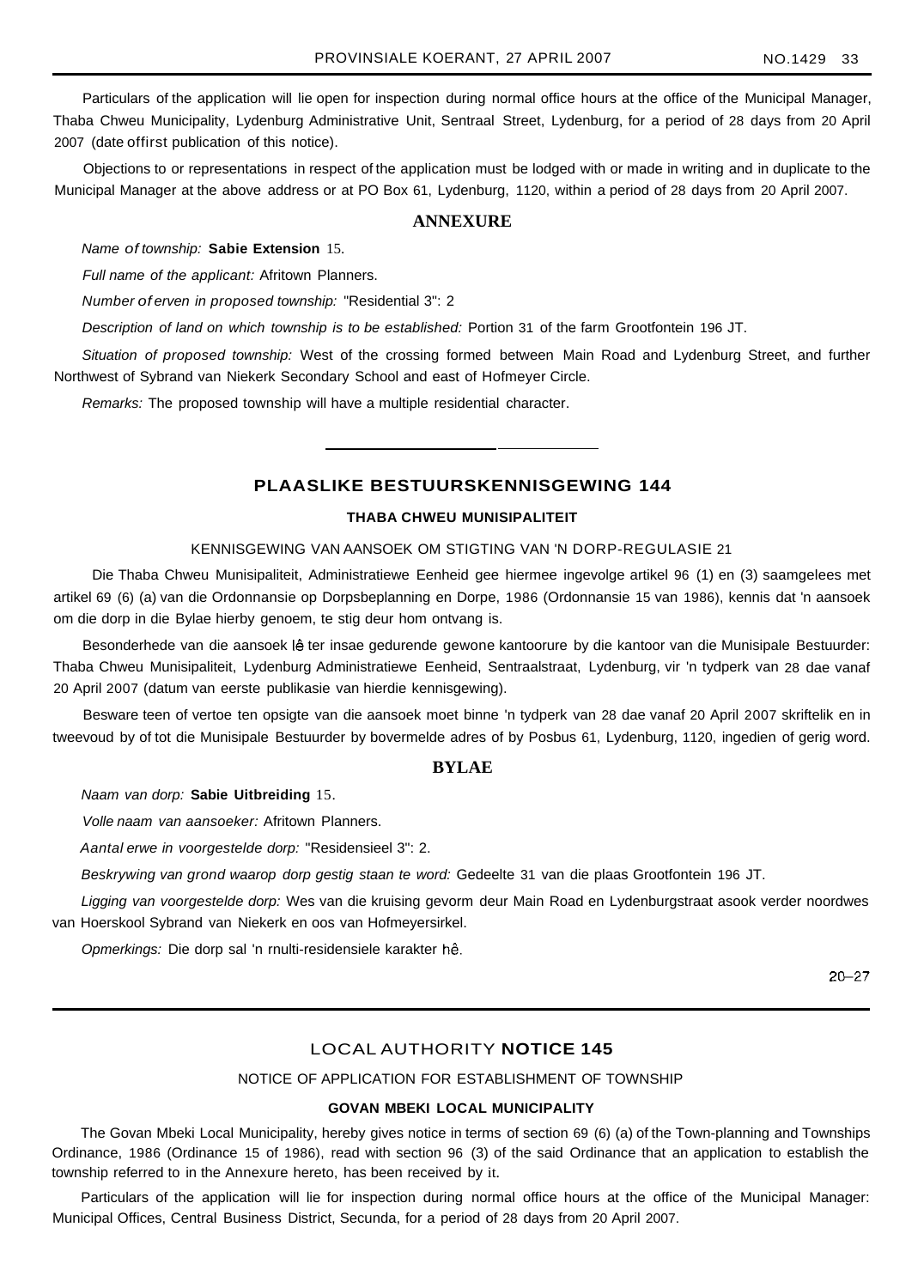Objections or representations in respect of the application must be lodged with or made in writing and in duplicate to the Municipal Manager: Govan Mbeki Local Municipality, at the above address or at Private Bag X1017, Secunda, 2302, within a period of 28 days from 20 April 2007.

DR. L H MATHUNYANE, Municipal Manager

#### ANNEXURE

Name of township: Secunda Extension 44.

Full name of applicant: Chestnut Hill Investments (Pty) Ltd.

Number of erven in proposed township:

"Special" for Industrial: 72.

"Private Open Space": 2.

"Special" for purposes as approved by Local Authority: 1.

"Special" for Private Street: 1.

Description ofland on which township is to be established: Portion 12 of the farm Sasolkraal 289, Registration Division I.S., Province of Mpumalanga.

Locality of the proposed township: Adjacent to and south of Provincial Road P216-1, south of and opposite (west of) the Graceland Cassino entrance.

## PLAASLIKE BESTUURSKENNISGEWING 145

#### KENNISGEWING VAN AANSOEK OM STIGTING VAN DORP

#### GOVAN MBEKI PLAASLIKE MUNISIPAUTEIT

Die Govan Mbeki Plaaslike Munisipaliteit gee hiermee ingevolge artikel 69 (6) (a) van die Ordonnansie op Dorpsbeplanning en Dorpe, 1986 (Ordonnansie No. 15 van 1986), gelees met artikel96 (3) van die gemelde Ordonnansie, kennis dat 'n aansoek om die dorp in die Bylae hierby genoem, te stig deur hom ontvang is.

Besonderhede van die aansoek lê ter insae gedurende gewone kantoorure by die kantoor van die Munisipale Bestuurder: Munisipale Kantore, Sentrale Besigheidsgebied, Secunda, vir 'n tydperk van 28 dae vanaf 20 April 2007.

Besware teen of vertoe ten opsiqte van die aansoek moet binne 'n tydperk van 28 dae vanaf 20 April 2007, skriftelik en in tweevoud by of aan die Munisipale Bestuurder by bovermelde adres of by Privaatsak X1017, Secunda, 2302, ingedien of gerig word.

DR. L H MATHUNYANE, Munisipale Bestuurder

## BYLAE

Naam van dorp: Secunda Uitbreiding 44.

Volle naam van aansoeker: Chestnut Hill Investments (Edms) Bpk.

Aantal erwe in voorgestelde dorp:

"Spesiaal" vir Nywerheid: 72.

"Privaat Oopruimte": 2.

"Spesiaal" vir sodanige doeleindes soos goedgekeur deur die plaaslike owerheid: 1.

"Spesiaal" vir privaat straat: 1.

Beskrywing van grond waarop dorp gestig staan te word: Gedeelte 12 van die plaas Sasolkraal 289, Registrasie Afdeling I.S., Mpumalanga Provinsie.

Ligging van voorgestelde dorp: Aangrensend aan en suid van Provinsiale Pad P216-1, suid van en oorkant (ten weste) van die Graceland Casino ingang.

20-27

## NOTICE 149 OF 2007

#### NOTICE OF APPLICATION FOR ESTABLISHMENT OF A TOWNSHIP

#### STEVE TSHWETE LOCAL MUNICIPALITY

The Steve Tshwete Local Municipality, hereby gives notice in terms of section 69 (6) (a), read with section 96 (3) of the Town-planning and Townships Ordinance, 1986 (Ordinance 15 of 1986), that an application to establish a township referred to in the Annexure hereto, has been received by it.

Particulars of the application will lie for inspection during normal office hours at the office of the Municipal Manager, Wanderers Avenue, Middelburg, 1050, for a period of 28 days from 27 April 2007.

Objections to or representations in respect of the application must be lodged with or made in writing and in duplicate to the Municipal Manager at the above address or at P.O. Box 14, Middelburg, 1050, within a period of 28 days from 27 April 2007.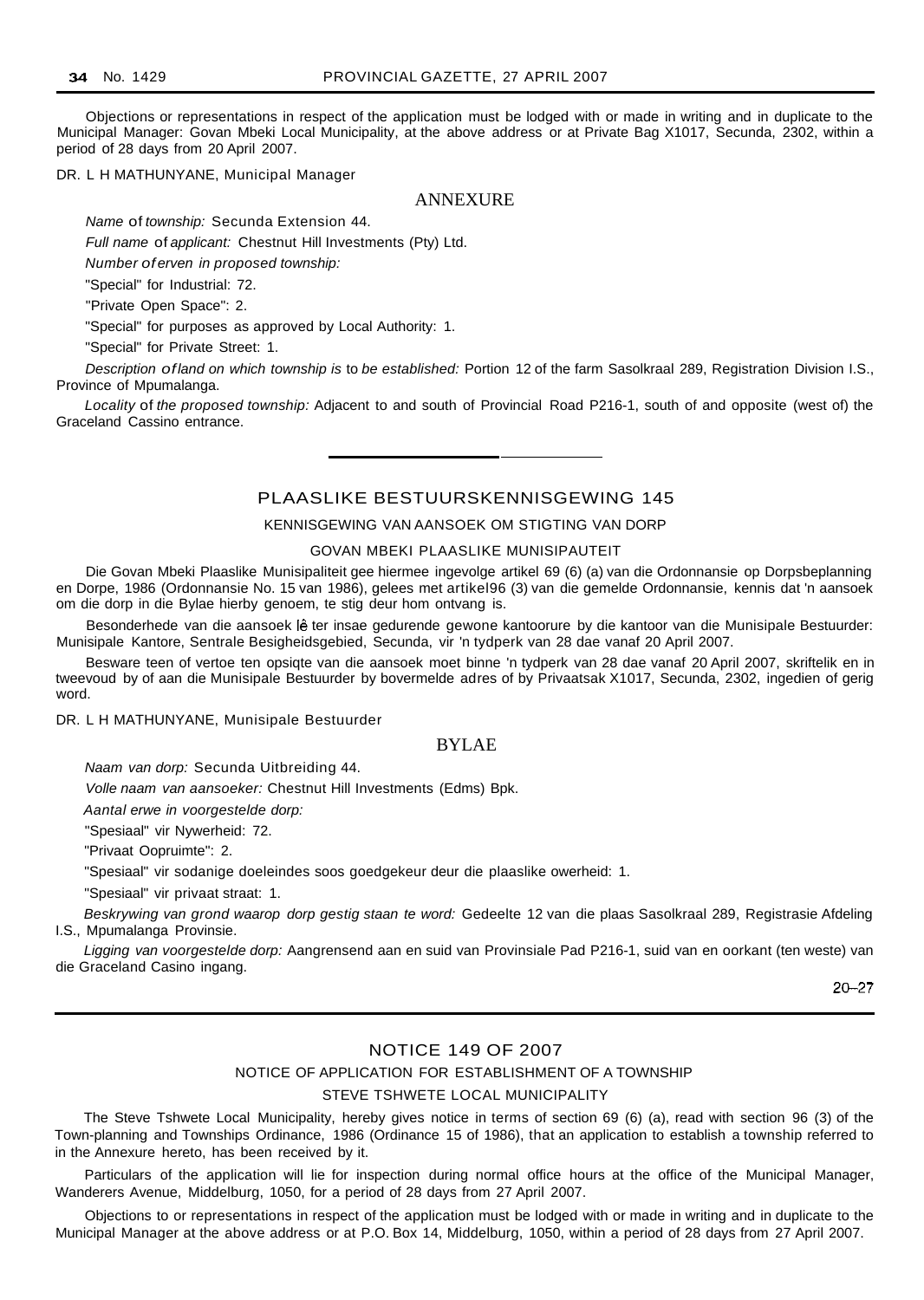#### **ANNEXURE**

#### Name of township: **Mafube Rural Village.**

Full name of the applicant: Urban Dynamics (Mpumalanga) Inc.

Number of erven in proposed township:

| Residential               | (452) |
|---------------------------|-------|
| <b>Business</b>           | (1)   |
| <b>Primary School</b>     | (1)   |
| <b>Community Facility</b> | (3)   |
| Church                    | (2)   |
| Cemetery                  | (1)   |
| <b>Public Open Space</b>  | (11)  |
| Total                     | (471) |

Description of land on which township is to be established: A portion of Portion 10 of the farm Springboklaagte 416-JS.

Situation of proposed township: The SUbjectsite is situated  $\pm$  30 km east of Middelburg on the R1 04 to Belfast north of the N4 Highway and  $\pm$  1.1 km north of the Arnot railway station.

C/o Urban Dynamics (Mpumalanga) Inc, Propark Building, 44 Wes Street; P.O. Box 3294, Middelburg, 1050. Tel. (013) 243-1219. Fax: (013) 243-1321.

## **KENNISGEWING 149 VAN 2007**

**•**

KENNISGEWING VIR AANSOEK OM STIGTING VAN DORP

## **STEVE TSHWETE PLAASLIKE MUNISIPALITEIT**

Die Steve Tshwete Munisipaliteit, gee hiermee ingevolge artikel 69 (6) (a) gelees saam met artikel 96 (3) van die Ordonnansie op Dorpsbeplanning en Dorpe, 1986 (Ordonnansie 15 van 1986), kennis dat 'n aansoek am die dorp in die Bylae hieronder genoem, te stig deur hom ontvang is.

Besonderhede van die aansoek lê ter insae gedurende gewone kantoorure by die kantoor van die Munisipale Bestuurder: Wandererslaan, Middelburg, 1050, vir 'n tydperk van 28 dae vanaf 27 April 2007.

Besware teen of vertoe ten opsigte van die aansoek moet binne 'n tydperk van 28 dae vanaf 27 April 2007 skriflelik in tweevoud by of tot die Munisipale Bestuurder, by bovermelde adres of by Posbus 14, Middelburg, 1050, ingedien of gerig weird.

#### **BYLAE**

#### Naam van dorp: **Mafube Rural Village.**

Volle naam van aansoeker: Urban Dynamics (Mpumalanga) Ing.

Aantal erwe in voorgestelde dorp:

| Residensieel          | (452) |
|-----------------------|-------|
| Besigheid             | (1)   |
| Primere Skool         | (1)   |
| Gemeenskapsfasiliteit | (3)   |
| Kerk                  | (2)   |
| Begraafplaas          | (1)   |
| Publieke oopruimte    | (11)  |
| Totaal                | (471) |

Beskrywing van grond waarop dorp gestig staan te word: 'n Gedeelte van Gedeelte 10 van die plaas Sprinqboklaagte 416-JS.

Ligging van voorgestelde dorp: Die voorgestelde dorp is geleë ± 30 km oos van Middelburg op die R104 na Belfast noord van die N4 snelweg en ± 1,1 km noord van Arnot treinstasie.

Pia Urban Dynamics (Mpumalanga) Inc, Propark Gebou, Wesstraat 44, Posbus 3294, Middelburg, 1050. Tel. (013) 243-1219. Faks: (013) 243·1321.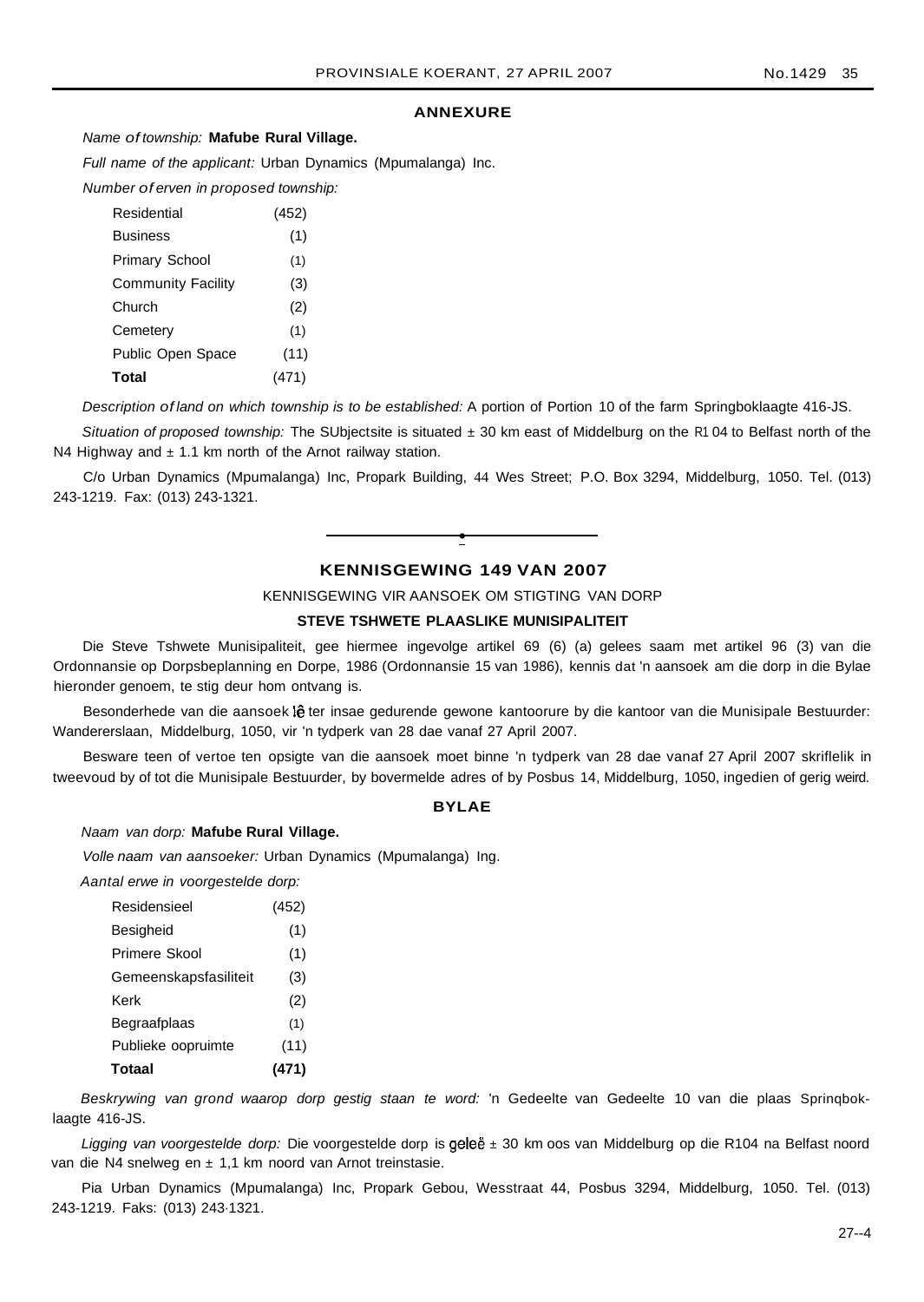## LOCAL AUTHORITY NOTICE 150

#### MBOMBELA LOCAL MUNICIPALITY

#### PERMANENT CLOSING OF PARK

Notice is hereby given in terms of the provisions of section 68 of the Local Government Ordinance No. 17 of 1939, that Mbombela Local Municipalty, intends to permanently close Park Erf 3169, Nelspruit Extension 22.

A plan indicating the portion of the park to be closed, is available and may be inspected during office hours at the office of the Deputy Director: Urban and Rural Management, Room 207, Civic Centre, Nel Street, Nelspruit, until 4 May 2007.

Any person desirous of objecting to the proposed closing, or who wishes to make recommendations in this regard, or who will have any claim for compensation due such closing, should lodge such objections, recommendations or claims, as the case may be in writing to the Municipal Manager, PO Box 45, Nelpruit, 1200, to reach him on or before 4 May 2007.

JACOB DLADLA, Municipal Manager

Mbombela Local Municipality

PLAASLIKE BESTUURSKENNISGEWING 150

**•**

## MBOMBELA PLAASLIKE MUNISIPALITEIT

#### PERMANENTE SLUITING VAN PARK

Kennis geskied hiermee ingevolge artikel68 van die Ordonnansie op Plaaslike Bestuur, No. 17 van 1939, dat Mbombela Plaaslike Munisipaliteit van voorneme is om Parkerf 3169, Nelspruit Uitbreiding 22 permanent te sluil.

Die plan wat die ligging van die gedeelte van die park wat gesluit gaan word aandui, lê ter insae by die Kantoor van die Adjunk Direkteur: Stedelike en Landelike Bestuur, Kamer 207, Burgersentrum. Nelstraat, Nelspruit, gedurende kantoorure tot 4 Mei 2007.

Enige persoon wat beswaar wil aanteken teen die permanente sluiting van parkerf of vertoe wit rig, of wat enige eis tot skadevergoeding sal hê, as gevolg van sodanige sluiting, moet sodanige besware, vertoe of eis, na gelang van die geval, skriftelik rig aan die Munisipale Bestuurder, Posbus 45, Nelspruit, 1200, om hom voor of op 4 Mei 2007 te bereik.

JACOB DLADLA, Munisipale Bestuurder

Mbombela Plaaslike Munisipaliteit

## LOCAL AUTHORITY NOTICE 151

## EMALAHLENI LOCAL MUNICIPALITY

#### NOTICE OF APPROVAL OF WITBANK AMENDMENT SCHEME 972

It is hereby notified in terms of the provisions of section 57 (1) (a) of the Town-planning and Townships Ordinance, 1986, that the Emalahleni Local Municipality has approved the amendment of the Witbank Town-planning Scheme, 1991, by the rezoning of Stands 241, Witbank from "Residential 1" to "Business 4" with a "Height Zone 3".

Map 3 and the scheme clauses of the amendment scheme are filed with the Director, Department of Agriculture and Land Administration, Mpumalanga Province and the Municipal Manager of the Emalahleni Local Municipality and are open for inspection at all reasonable times. This amendment is known as Witbank Amendment Scheme 972 shall come into operation on date of this publication.

## A.M. LANGA, Municipal Manager

Civic Centre, Mandela Street, Emalahleni, 1035; P.O. Box 3, Witbank, 1035

(Notice No. 47/2007)

## LOCAL AUTHORITY NOTICE 152

#### LOCAL AUTHORITY NOTICE 36

## MUNICIPALITY OF THABA CHWEU

It is herewith notified in terms of the provisions of section 57 (1) of the Town-planning and Townships Ordinance, 1986 (Ordinance 15 of 1986), that the Municipality of Thaba Chweu (Lydenburg Administrative Unit) has approved the amendment of the Lydenburg Town-planning Scheme, 1995, by the rezoning of: